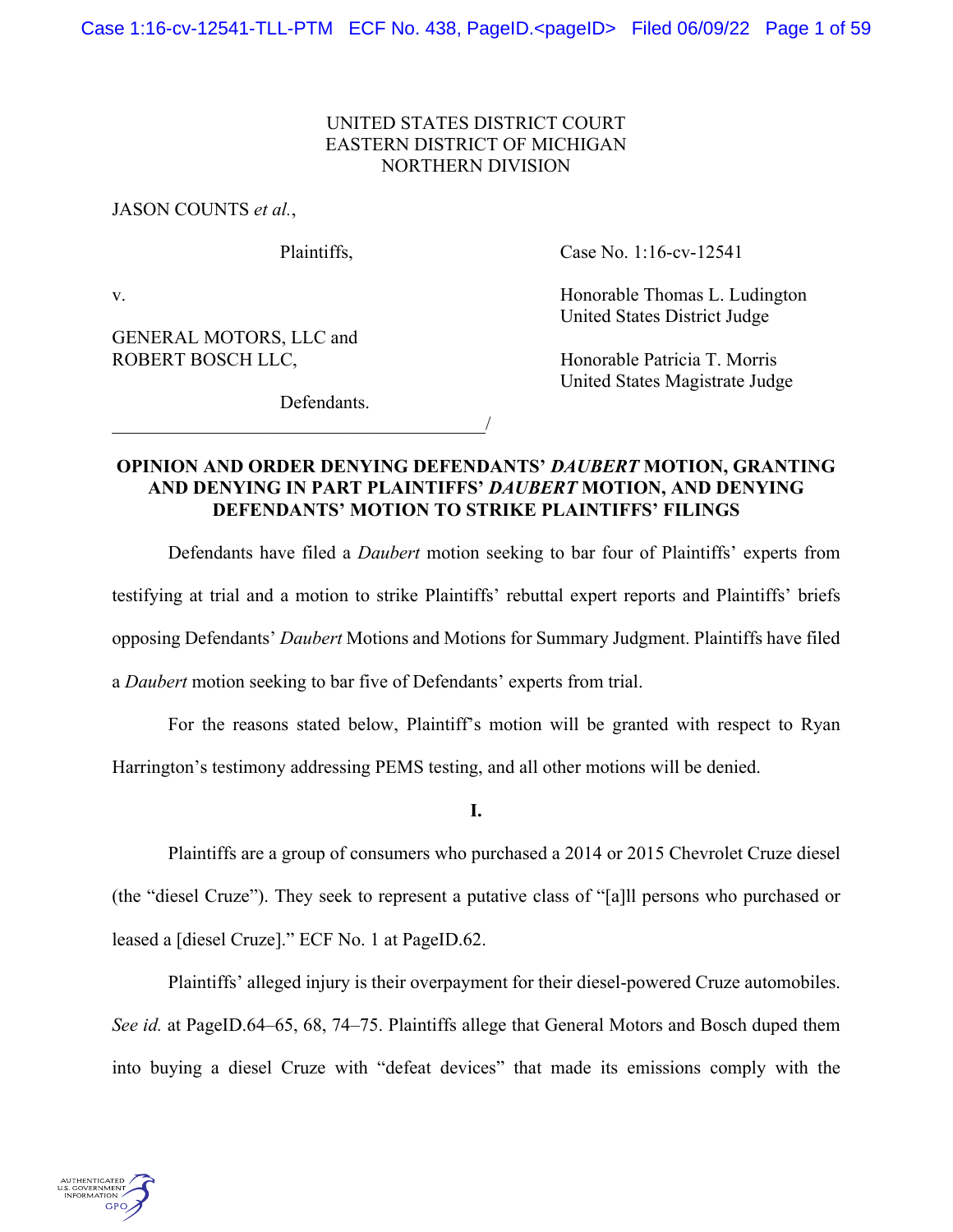regulations of the Environmental Protection Agency (EPA) and California Air Resources Board

("CARB"). Plaintiffs summarize their theory of liability as follows:

[R]eports and vehicle testing now indicate that General Motor's (GM) so called "Clean Diesel" vehicle, the Chevrolet Cruze (Cruze), emits far more pollution on the road than in lab tests and that these vehicles exceed federal and state emission standards. Real world testing has recently revealed that these vehicles emit dangerous oxides of nitrogen (NO<sub>x</sub>) at levels *many times higher than (i) their gasoline counterparts, (ii) what a reasonable consumer would expect from a "Clean Diesel," and (iii) United States Environmental Protection Agency maximum emissions standards.*

*Id.* at PageID.12–13.

 In August 2020, Plaintiffs filed a motion to exclude five of Defendants' experts. ECF No. 337 (filed under seal). Later, GM and Bosch filed separate motions for summary judgment. ECF Nos. 338; 339 (filed under seal); 345 (filed under seal); 346. GM also filed an omnibus motion to exclude four of Plaintiffs' experts. ECF Nos. 339 (filed under seal); 344.

In September 2020, Defendants filed a motion to prevent Plaintiffs from relying on supplemental vehicle testing conducted after fact discovery concluded and after Defendants deposed Juston Smithers, Plaintiffs' primary liability expert. ECF No. 351. GM's motion was granted. ECF No. 384 at PageID.30695.

In January 2021, Defendants filed a motion to strike Plaintiffs' expert reports and their response briefing to Defendants' motions for summary judgment. ECF No. 397.

Having carefully reviewed that briefing, this Court finds that a hearing is unnecessary and will proceed to address the parties' motions on the papers. *See* E.D. Mich. LR 7.1(f)(2). Defendants' motions for summary judgment will be addressed in a separate order.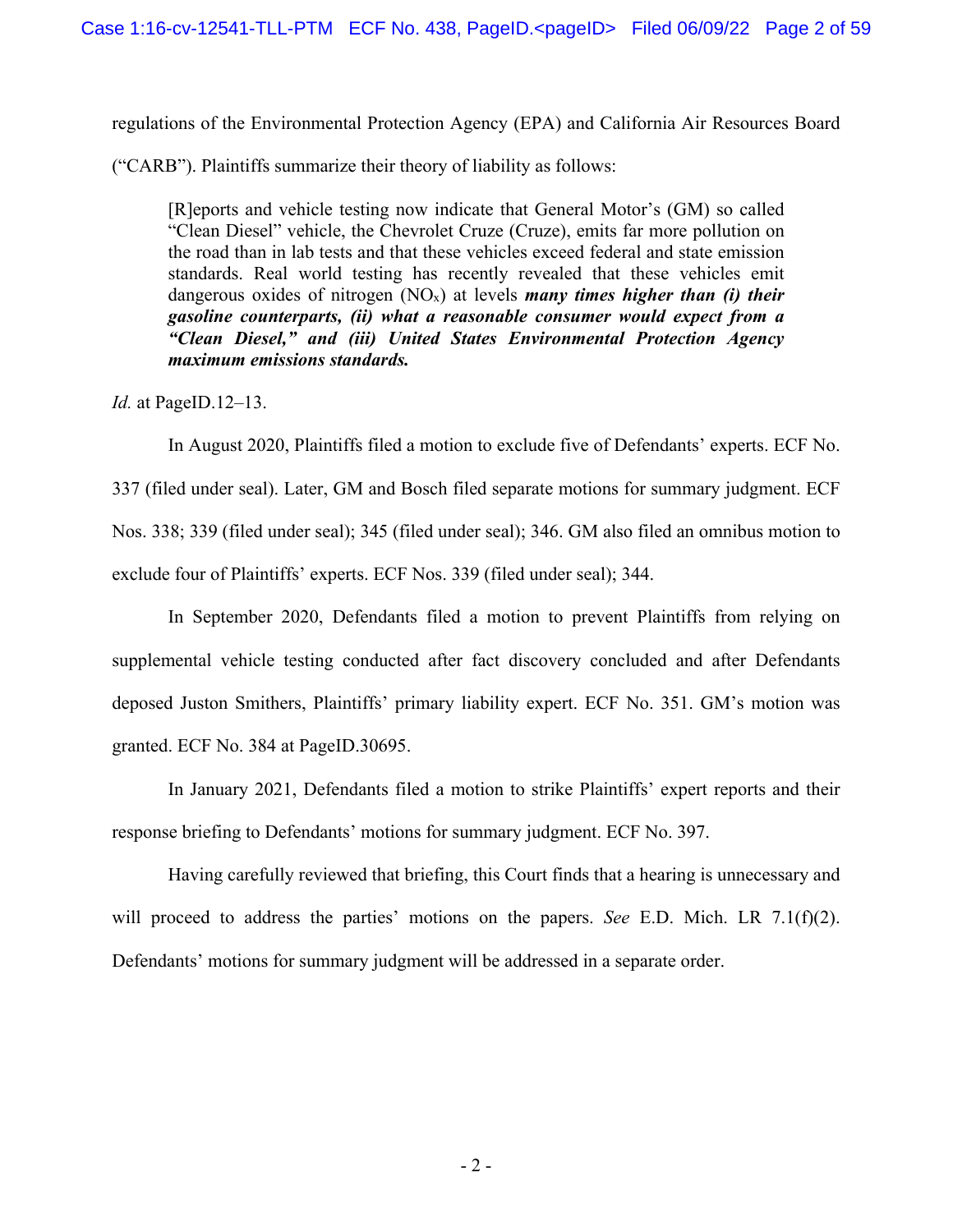### **II.**

## **A.**

Plaintiffs' testimony, however, is limited to matters of which they have "personal knowledge." FED.R.EVID. 602. And Plaintiffs may not offer opinion testimony that might embrace "scientific, technical, or other specialized knowledge." FED. R. EVID. 701.

Plaintiffs have retained opinion witnesses to meet their burden of proof for their claims. In turn, Defendants have identified opinion witnesses to criticize Plaintiffs' opinion witnesses.

To prove the existence of defeat devices, Plaintiffs intend to offer testimony from (1) Juston L. Smithers, an expert on PEMS and chassis-dynamometer testing and the CTO of 44 Energy Technologies; and (2) Dr. Kirill Levchenko, a software engineer who is an associate professor at the University of Illinois at Urbana-Champaign. Smithers will testify that Defendants implemented three defeat devices in the diesel Cruze, and Doctor Levchenko will corroborate Smithers's testimony with an analysis of the diesel Cruze's software. To rebut that testimony, Defendants intend to call (3) Ryan Harrington, an automotive and mechanical engineer who is the Division Chief of the United States Department of Transportation's Volpe National Transportation Systems Center. Harrington will testify that Smithers's PEMS testing does not reliably measure the diesel Cruze's emissions output. Defendants also intend to call (4) Nick Molden, an expert on PEMS methodology and data presentation who is the founder and CEO of Emissions Analytics. Molden will contest the soundness of Smithers's engineering analysis.

To demonstrate the fraudulent nature of Defendants' advertising schemes, Plaintiffs intend to offer testimony from (1) Dr. Venkatesh Shankar, a marketing expert who is the Director of Research at the Center for Retailing Studies at Mays Business School of Texas A&M University. Doctor Shankar will testify about the deceptive nature of GM and Bosch's advertising campaign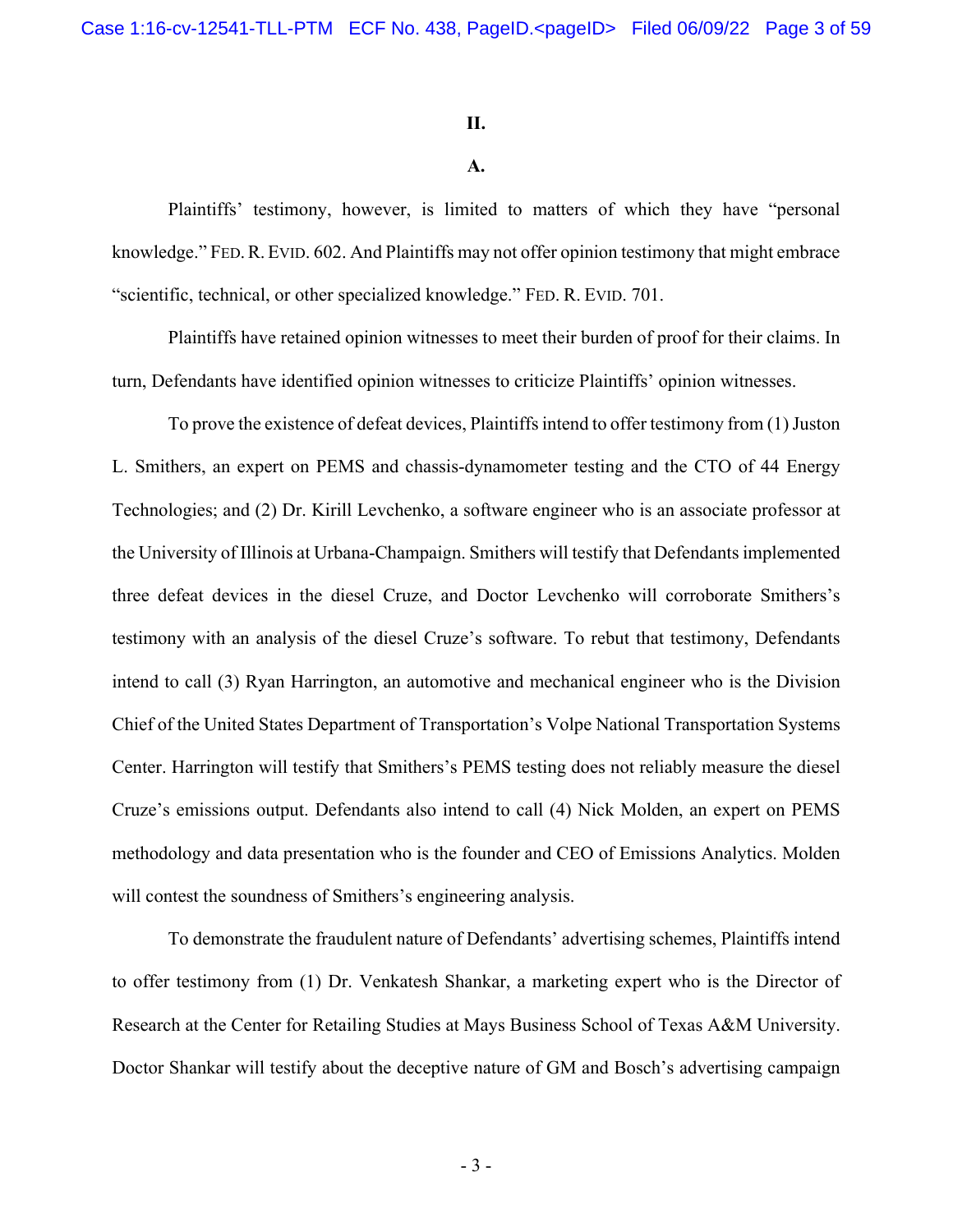for the diesel Cruze. To rebut that testimony, Defendants intend to call (2) Dr. Kimberly A. Neuendorf, a marketing expert who is a professor in the School of Communication at Cleveland State University. Doctor Neuendorf will rebut Dr. Shankar's analysis. Defendants also intend to offer testimony from (3) Dr. Eric T. Bradlow, a marketing expert who is the Vice-Dean of Analytics at the Wharton School of the University of Pennsylvania. Doctor Bradlow will challenge the appropriateness of Dr. Shankar's analyses.

To quantify their economic damages, Plaintiffs intend to offer testimony from (1) Edward M. Stockton, an economic-damages expert who is the Vice President and Director of Economics Services at the Fontana Group. Stockton will offer three economic theories for of Plaintiffs' damages. To rebut that testimony, Defendants will call intend to (2) Dr. Lorin Hitt, a damages expert who is the Zhang Jindong Professor of Operations, Information, and Decisions at the Wharton School of the University of Pennsylvania. Doctor Hitt will contest the reliability of Stockton's damages calculations.

### **B.**

In 1923, the District of Columbia Circuit held that scientific evidence was admissible at trial only if it was generally accepted in the scientific community. *See Frye v. United States*, 293 F. 1013 (D.C. Cir. 1923).

In 1975, more than a half-century later, Congress adopted the Federal Rules of Evidence, which included rules for expert testimony, like Rule 702. But it was not until 1993 that the Supreme Court held that the Federal Rules of Evidence, specifically Rule 702, superseded *Frye*'s "general acceptance" test.

In the seminal case of *Daubert v. Merrell Dow Pharmaceuticals, Inc.*, the Supreme Court held that the touchstone of admissibility under Rule 702 is reliability and relevance, not general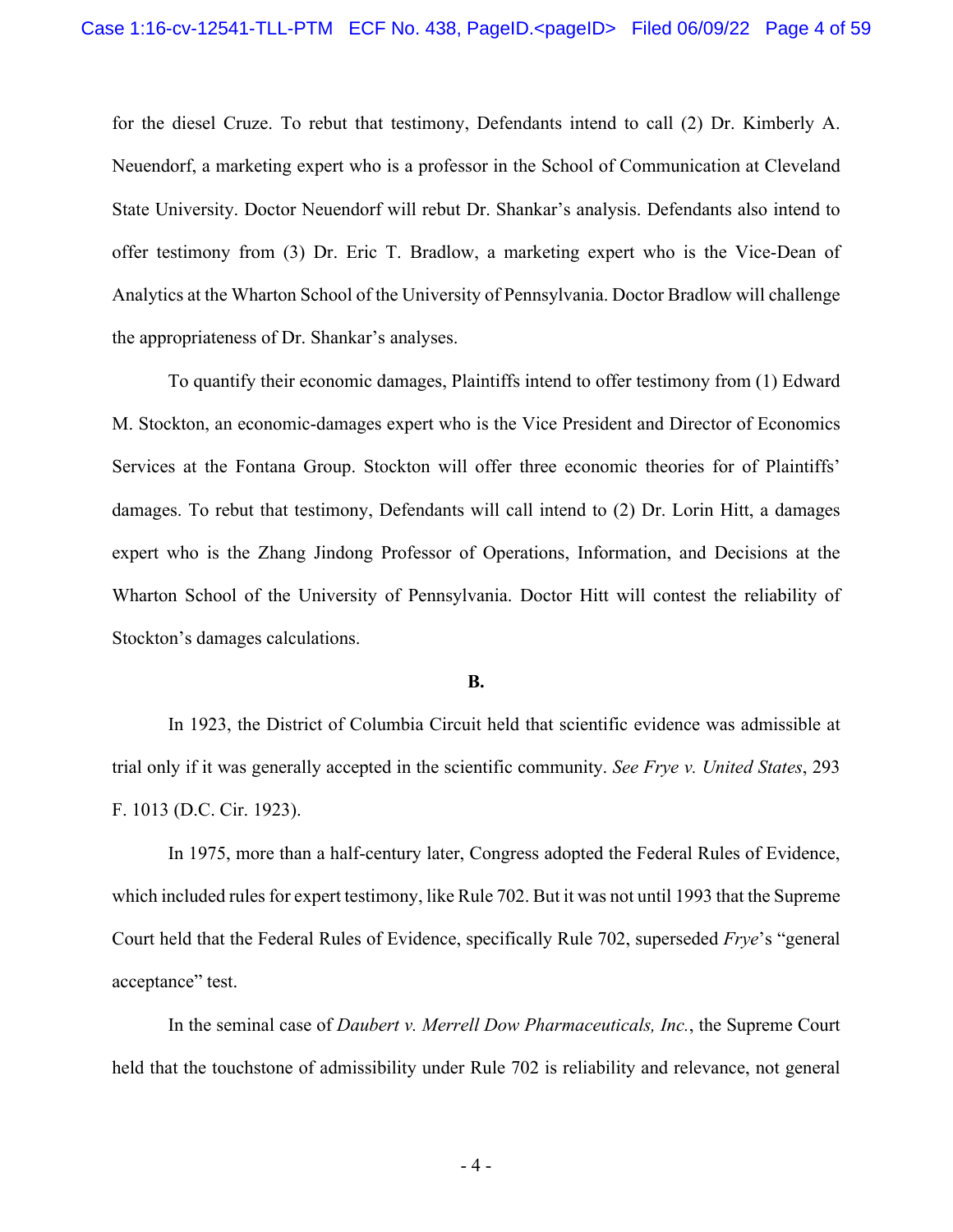acceptance. *Daubert v. Merrell Dow Pharms., Inc.*, 509 U.S. 579, 599 (1993).The *Daubert* Court reasoned that "peer review and publication" are key ways to determine the reliability of scientific knowledge. *Id.* at 593. The Court added that publication alone does not render an opinion admissible, as there is unreliable science that has been published and reliable science that has not. *Id.* Yet if the methodology has been scrutinized and approved by the scientific community, then there is a basis to consider it "good science" because any flaws in the methodology would likely have been uncovered. *Id.*

The "general acceptance" standard from *Frye*, thus, became merely one factor for courts to consider when determining whether to admit scientific evidence. *Id.* at 594. Although the concern was raised that moving away from *Frye* would result in pandemonium, the Court found that "cross-examination, presentation of contrary evidence, and careful instruction on the burden of proof" would alleviate those concerns. *Id.* at 596. If a mistake was made, then the court could correct it by directing the verdict. *Id.*

In 2000, Congress amended Rule 702 to reflect *Daubert*, to affirm the trial court's role as gatekeeper, and to provide three additional prerequisites for the admissibility of expert testimony. As expert-testimony jurisprudence evolved, the courts have been mindful that "all admissible expert testimony must achieve a certain level of reliability and relevance." Leslie Morsek, Comment, *Get on Board for the Ride of Your Life! The Ups, the Downs, the Twists, and the Turns of the Applicability of the "Gatekeeper" Function to Scientific and Non-Scientific Expert Evidence: Kumho's Expansion of* Daubert, 34 AKRON L. REV. 689, 693 (2001).

#### **C.**

Expert witnesses provide opinion testimony that is beyond the ken of the average juror. *E.g.*, Suzanne Kessler, Romana DeSalvo & Sara Ellis, *Bringing Blurred Lines into Focus*, 3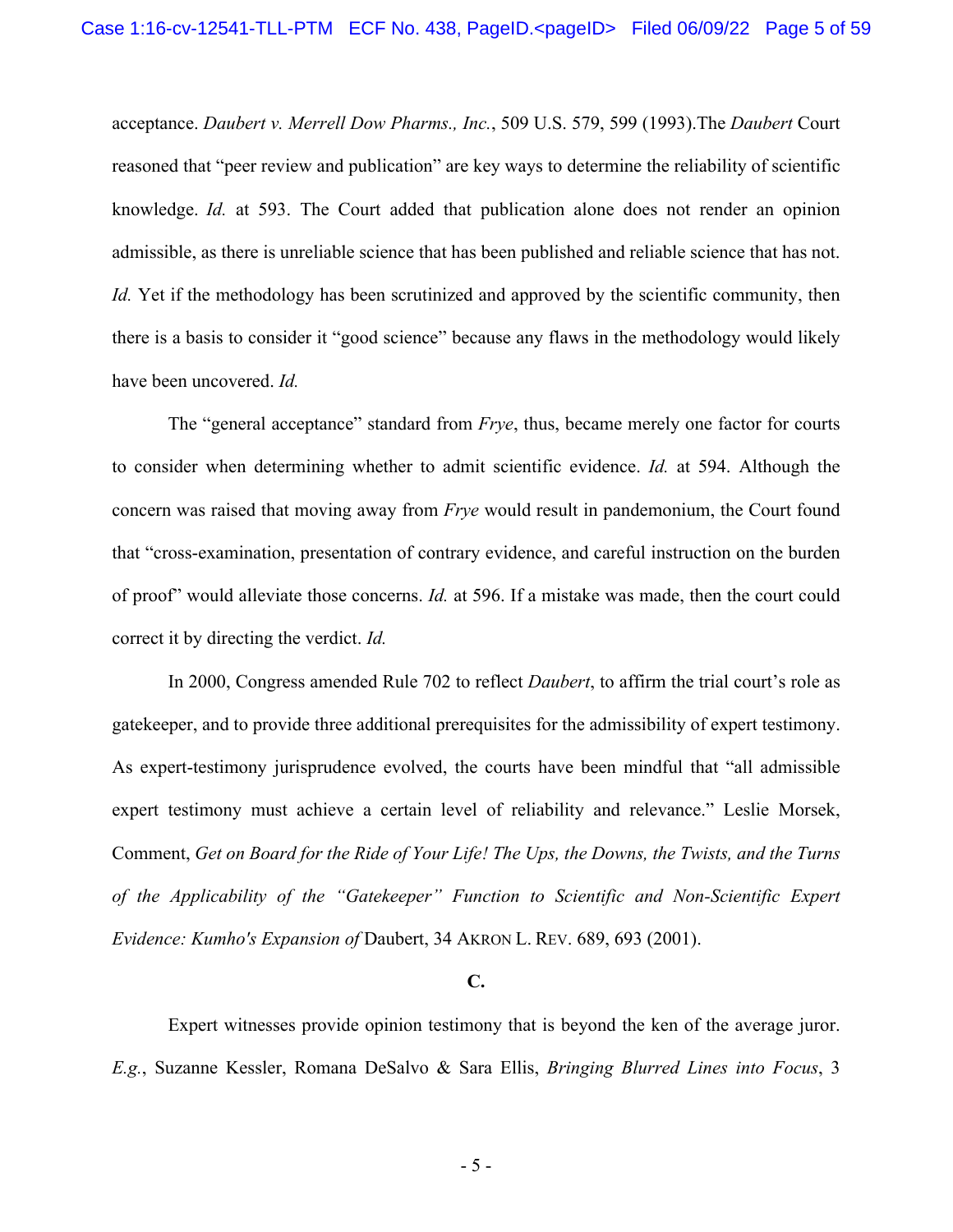BELMONT L. REV. 103, 116 (2016) (noting that experts were admitted to "explain why [two songs] are alike, and then the jury hear[d] it for themselves" in *Williams v. Bridgeport Music, Inc.*, No. LA CV13-06004 JAK, 2014 WL 7877773, at \*1 (C.D. Cal. Oct. 30, 2014)) (statement of Romana DeSalvo).

For an opinion witnesses' testimony to be admissible, it must satisfy Federal Rule of Evidence 702, which governs as follows:

A witness who is qualified as an expert by knowledge, skill, experience, training, or education may testify in the form of an opinion or otherwise if:

(a) the expert's scientific, technical, or other specialized knowledge will help the trier of fact to understand the evidence or to determine a fact in issue;

(b) the testimony is based on sufficient facts or data;

(c) the testimony is the product of reliable principles and methods; and (d) the expert has reliably applied the principles and methods to the facts of the case.

FED. R. EVID. 702.

Rule 702 assigns the district court "the task of ensuring that an expert's testimony both rests on a reliable foundation and is relevant to the task at hand"—a kind of "gatekeeping role." *Daubert v. Merrell Dow Pharms., Inc.*, 509 U.S. 579, 597 (1993). In order to determine whether an expert's opinions are reliable, district courts consider several factors that the *Daubert* Court identified, including whether the expert's methods are testable and subject to peer review. *Id.* at 593–94; *see also United States v. Bonds*, 12 F.3d 540, 558 (6th Cir. 1993) (identifying and discussing the so-called "*Daubert* factors").

The *Daubert* factors "do not constitute 'a definitive checklist or test" and do not apply in every case. *See Kumho Tire Co. v. Carmichael*, 526 U.S. 137, 150 (1999). "Rather, the law grants a district court the same broad latitude when it decides how to determine reliability as it enjoys in respect to its ultimate reliability determination." *Id.* at 142; *see also Surles ex rel. Johnson v. Greyhound Lines, Inc.*, 474 F.3d 288, 295 (6th Cir. 2007) ("The gatekeeping inquiry is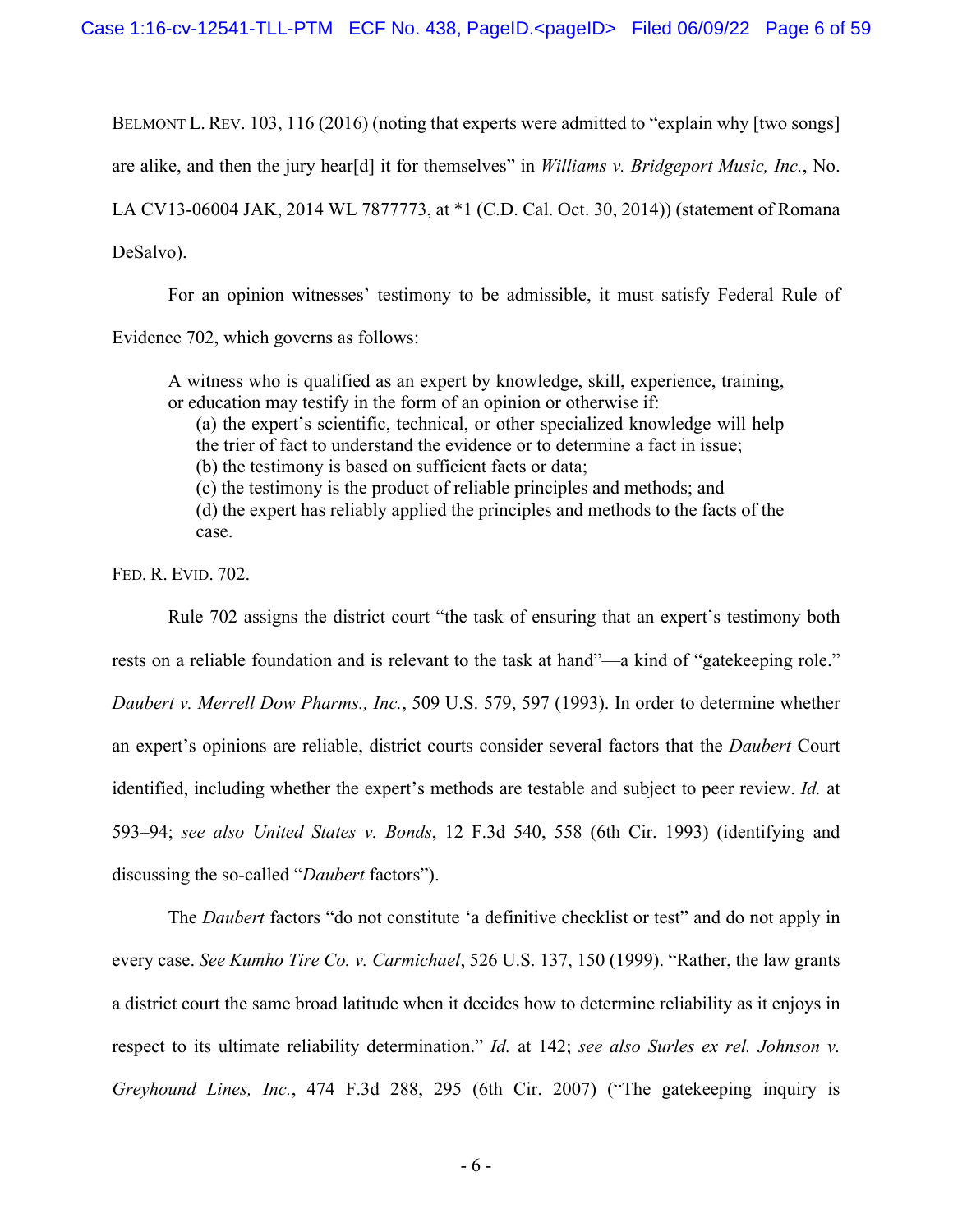context-specific and 'must be tied to the facts of a particular case.'" (quoting *Kumho Tire*, 526 U.S. at 142)).

The crux of the expert-witness analysis is "whether a putative expert's testimony would be inadmissible junk science or instead would be testimony falling within the 'range where experts might reasonably differ.'" *See Thomas v. Novartis Pharms. Corp.*, 443 F. App'x 58, 60 (6th Cir. 2011) (unpublished) (quoting *Kumho Tire*, 526 U.S. at 153 (1999)).

An expert's "[q]ualifications must provide a foundation for an expert to answer the specific question[s]" in the expert report. *See Smith v. Nexus RVs, LLC*, 472 F. Supp. 3d 470, 480 (N.D. Ind. 2020) (citing *Gayton v. McCoy*, 593 F.3d 610, 617–18 (7th Cir. 2010)). That foundation can come from an expert's experience or other technical knowledge. "Determining where experience-based opinion falls on this spectrum [between lay and expert testimony] has proven particularly challenging to the courts." Anne Bowen Poulin, *Experience-Based Opinion Testimony: Strengthening the Lay Opinion Rule*, 39 PEPP. L. REV. 551, 553 (2012). Yet, as the Supreme Court correctly observed, often no clear line can be drawn separating expertise based on "science" on the one hand, and that based on "technical or other specialized" knowledge on the other. *Kumho Tire*, 526 U.S. at 148. Thus, regardless of the nature of the expert testimony, Rule 702 "establishes a standard of evidentiary reliability" requiring "a valid . . . connection to the pertinent inquiry as a precondition to admissibility." *Id.* at 149 (quoting *Daubert*, 509 U.S. at 590, 592). "And whe[n] such testimony's factual basis, data, principles, methods, or their application are called sufficiently into question," the Court added, "the trial judge must determine whether the testimony has 'a reliable basis in the knowledge and experience of [the relevant] discipline.'" *Id.* (quoting *Daubert*, 509 U.S. at 592).

Federal Rule of Evidence 703 governs the bases of experts' opinion testimony as follows: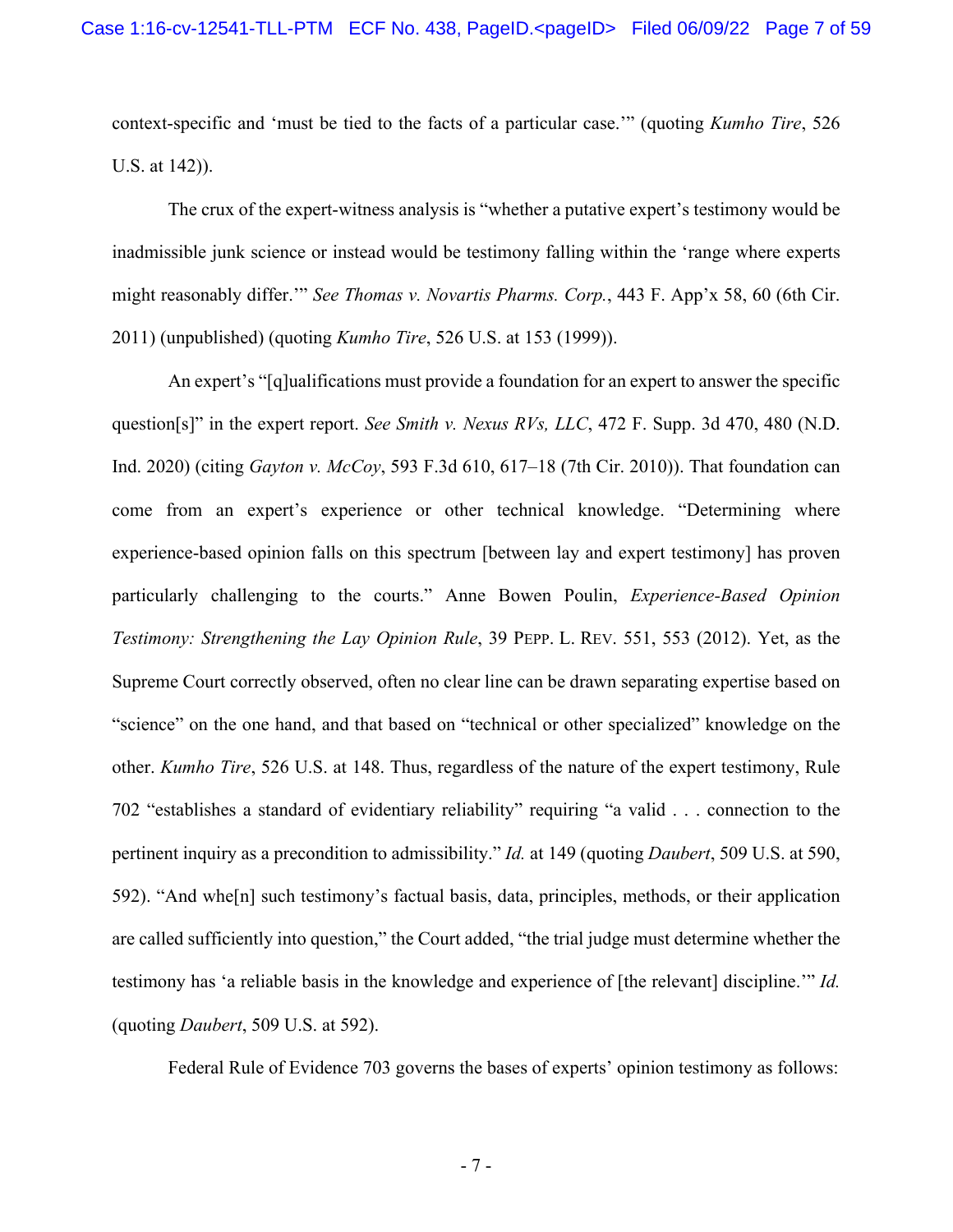An expert may base an opinion on facts or data in the case that the expert has been made aware of or personally observed. If experts in the particular field would reasonably rely on those kinds of facts or data in forming an opinion on the subject, they need not be admissible for the opinion to be admitted. But if the facts or data would otherwise be inadmissible, the proponent of the opinion may disclose them to the jury only if their probative value in helping the jury evaluate the opinion substantially outweighs their prejudicial effect.

FED. R. EVID. 703.

Rule 703 identifies three types of evidence upon which an expert's opinion may be based: (1) "firsthand observation of the witness"; (2) evidence presented at the trial; and (3) "data [presented] to the expert outside of court and other than by his own perception." FED. R. EVID. 703 advisory committee's note to 1972 proposed rules.

Although an expert's opinion is not admissible if it is speculative or mere guess work, the court should admit expert testimony if it has a reasonable factual basis. *See United States v. Ramer*, 883 F.3d 659, 680 (6th Cir. 2018) (quoting *United States v. L.E. Cooke Co.*, 991 F.2d 336, 342 (6th Cir. 1993)). In such a circumstance, "any remaining challenges merely go to the weight, as opposed to the admissibility, of the expert testimony." *Id.* (citing *In re Scrap Metal Antitrust Litig.*, 527 F.3d 517, 530 (6th Cir. 2008)). Federal Rule 703 allows an expert witness to testify to an opinion that is supported by inadmissible hearsay evidence. *United States v. Scott*, 716 F. App'x 477, 485 (6th Cir. 2017) (unpublished).

A remaining difficulty in expert-opinion cases is whether "the analysis of a specific application is a question of weight for the jury or a question of admissibility for the judge." Shelley Storer, Note, *The Weight Versus Admissibility Dilemma:* Daubert*'s Applicability to A Method or Procedure in A Particular Case*, 1998 U. ILL. L. REV. 231, 233 (1998). Admissibility, the more difficult inquiry, hinges on an amalgam of experts' qualifications, the topic of discussion, the basis of the experts' knowledge on that topic, and the reliability of the methodology that the experts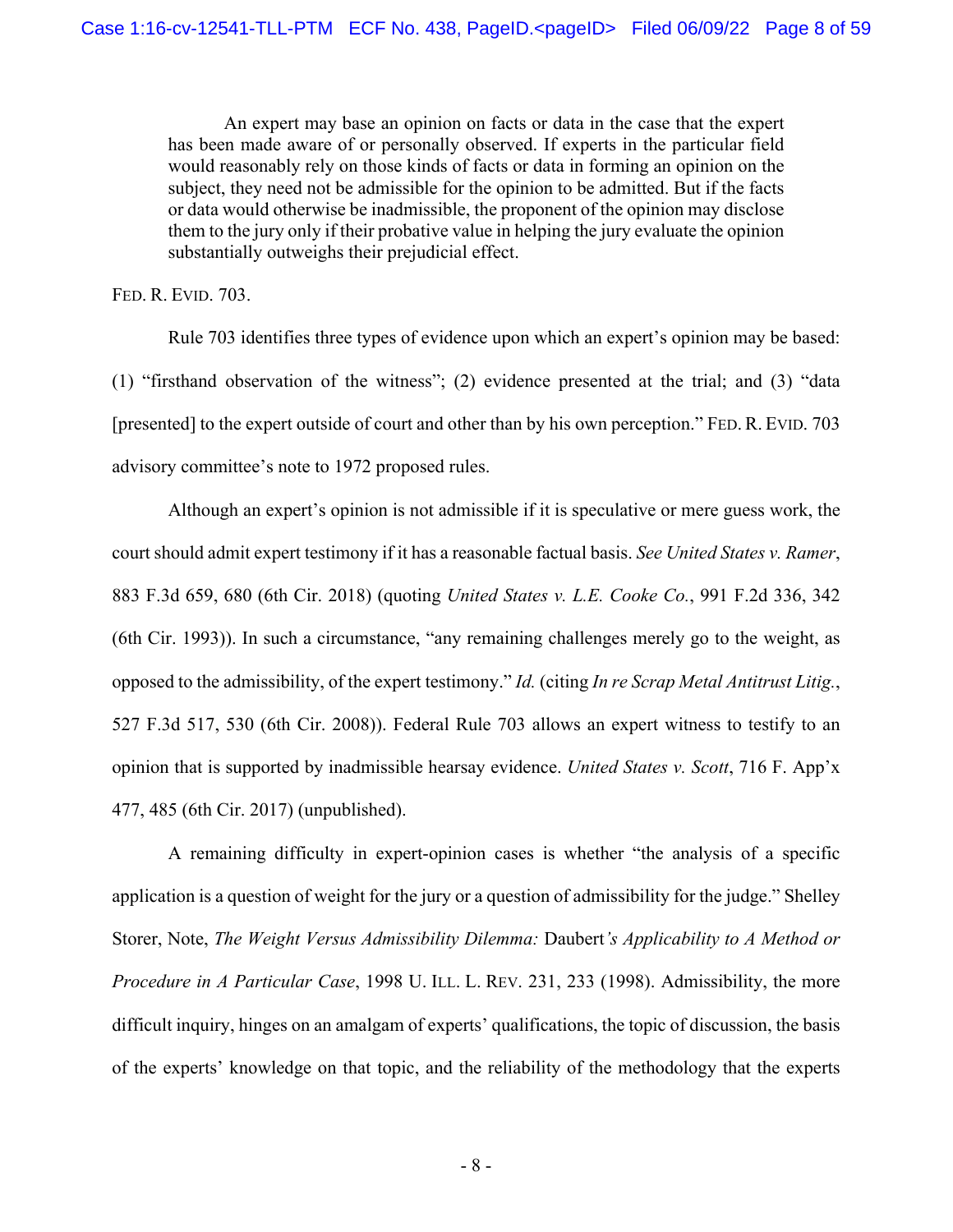applied in reaching their opinions. But if the court finds that it is more likely than not that the experts have reliably applied the underlying methodology to the facts of the case, then any argument contesting the substance of the experts' opinion is a matter for the jury to decide: the evidence's "weight," in a word.

# **III.**

Defendants filed a motion in limine seeking to exclude the opinion testimony of Juston L. Smithers, Dr. Kirill Levchenko, Dr. Venkatesh Shankar, and Edward M. Stockton. ECF Nos. 339 (filed under seal); 344. Plaintiffs responded, ECF Nos. 392; 393 (filed under seal); 396, and Defendants replied, ECF Nos. 405 (filed under seal); 406.

The testimony of Juston Smithers will be discussed first, *infra* Section III.A, then the testimony of Kirill Levchenko, *infra* Section III.B, followed by Dr. Venkatesh Shankar's testimony, *infra* Section III.C, concluding with Edward Stockton's testimony, *infra* Section III.D.

**A.** 

Defendants seek to preclude the testimony of Juston Smithers, Plaintiffs' expert on emissions testing using PEMS and chassis dynamometers.<sup>1</sup> Specifically, Defendants assert that

<sup>&</sup>lt;sup>1</sup> A portable emissions measurement system ("PEMS") test "measures the gaseous emissions from a vehicle, including NOx and PM. Being portable, the device can test emission levels during normal, on-road driving." *Rickman v. BMW of N. Am.*, No. CV 18-4363, 2019 WL 2710068, at \*4 (D.N.J. June 27, 2019). "The critical distinction between PEMS and chassis dynamometer testing, then, is that the PEMS can operate during normal driving, while the chassis dynamometer operates only in a simulated, laboratory setting." *Id.* Some scholars have argued that the EPA's dated emissions testing would "be improved using [PEMS]." Alexandria E. Pierce, Comment, *If It Ain't Broke: The Case Against "Rolling Back" Vehicle Emissions Regulations in the United States*, 33 EMORY INT'L L. REV. 619, 624 (2019). Indeed, some consent decrees stemming from emissions scandals "require vehicle emissions in-use testing using a [PEMS], some of which must be conducted by an independent third party." John C. Cruden, Bethany Engel, Nigel Cooney & Joshua Van Eaton, *Dieselgate: How the Investigation, Prosecution, and Settlement of Volkswagen's Emissions Cheating Scandal Illustrates the Need for Robust Environmental Enforcement*, 36 VA. ENV'T L.J. 118, 172–73 (2018). For more information on the EPA's emissions-testing protocols,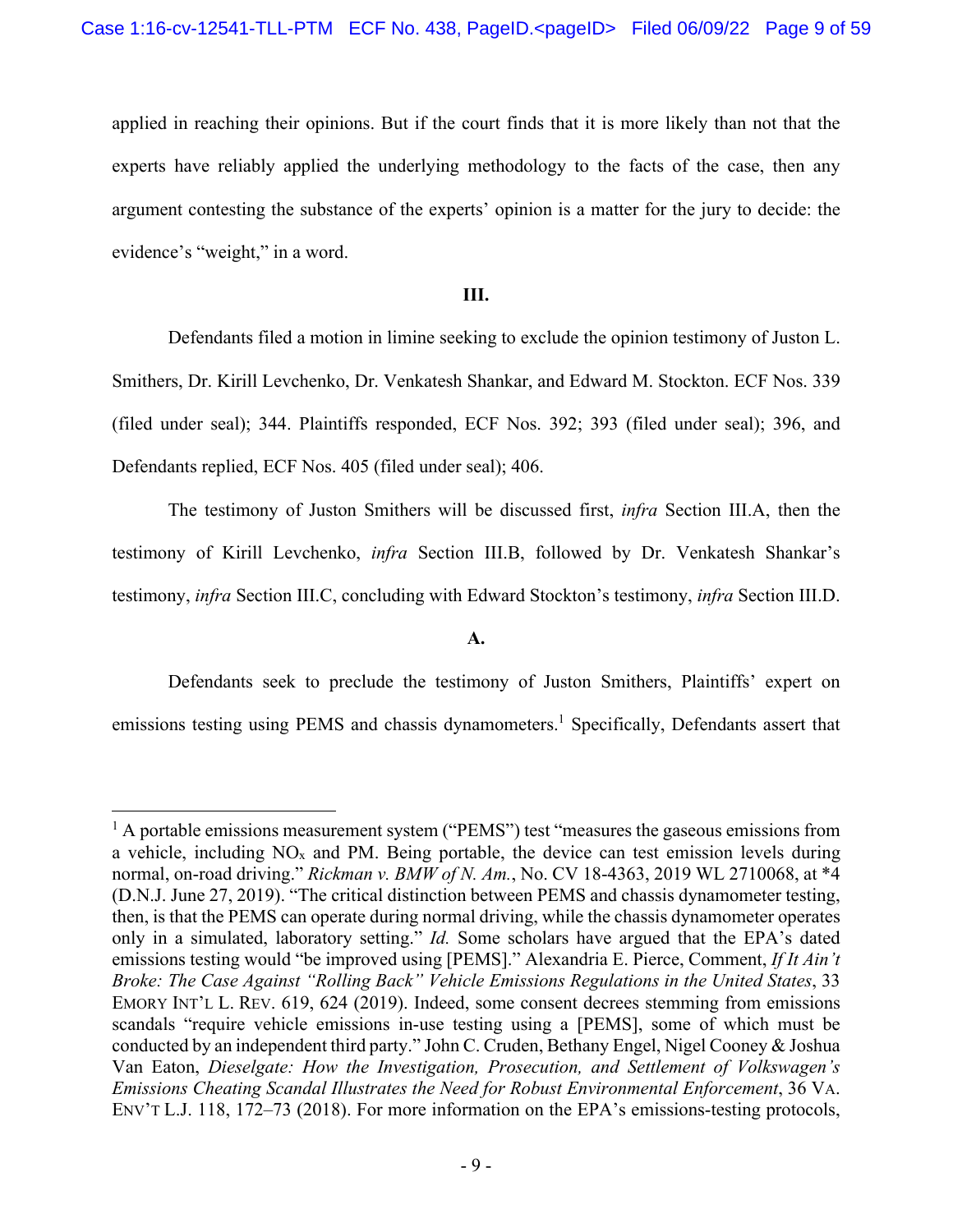Juston Smithers's expert opinions are unreliable because (1) "they extrapolate from tests of one problematic vehicle"; (2) they "do not 'fit' the [legal] issues in this case or the named Plaintiffs' claims"; (3) "ignored inconvenient facts"; and (4) "opine about prior-generation diesel vehicles." ECF No. 344 at PageID.20706 (cleaned up).

**1.** 

Juston Smithers received a Bachelor of Science in Chemical Engineering from the University of California, Berkley. ECF No. 337-10 at PageID.18526 (filed under seal). He is currently the Chief Technology Officer of 44 Energy Technologies Incorporated. *Id.* For this case, he tested a single 2015 Chevy Cruze diesel and a 2015 Cruze gasoline engine. *Id.* at PageID.18529.

Smithers tested the Chevy Cruze diesel with a chassis dynamometer and a PEMS. *Id.* at PageID.18546. According to his testing, he concluded that "the emissions quantified on the test cycles during the certification process are not representative of emissions in normal operation and use," and that "emissions are often as high as 36 times the relevant standard and in excess of emissions from the comparable gas vehicles" due to software manipulation. *Id.* at PageID.18531.

During Smithers's PEMS testing, he found that the diesel vehicle averaged 4.1 times the federal standard of  $NO<sub>x</sub>$  emissions<sup>2</sup> in city driving conditions. *Id.* at PageID.18553. On the highway, the NO<sub>x</sub> emissions were 2.4 times the federal standard on average. *Id.* at PageID.18555. The NO<sub>x</sub> emissions were significantly higher than federal standards at low temperatures (15 $\degree$  F and lower) and high temperatures (90° F and higher). *Id.* at PageID.18562.

see Cary Coglianese & Jennifer Nash, *The Law of the Test: Performance-Based Regulation and Diesel Emissions Control*, 34 YALE J. ON REGUL. 33, 71–73 (2017).

<sup>&</sup>lt;sup>2</sup> "Oxides of nitrogen (nitric oxide and nitrogen dioxide, collectively called NO<sub>x</sub>) are of particular concern [in emissions] because  $NO<sub>x</sub>$  pollution contributes to nitrogen dioxide, particulate matter in the air, and reacts with sunlight in the atmosphere to form ozone." ECF No. 337-10 at PageID.18527.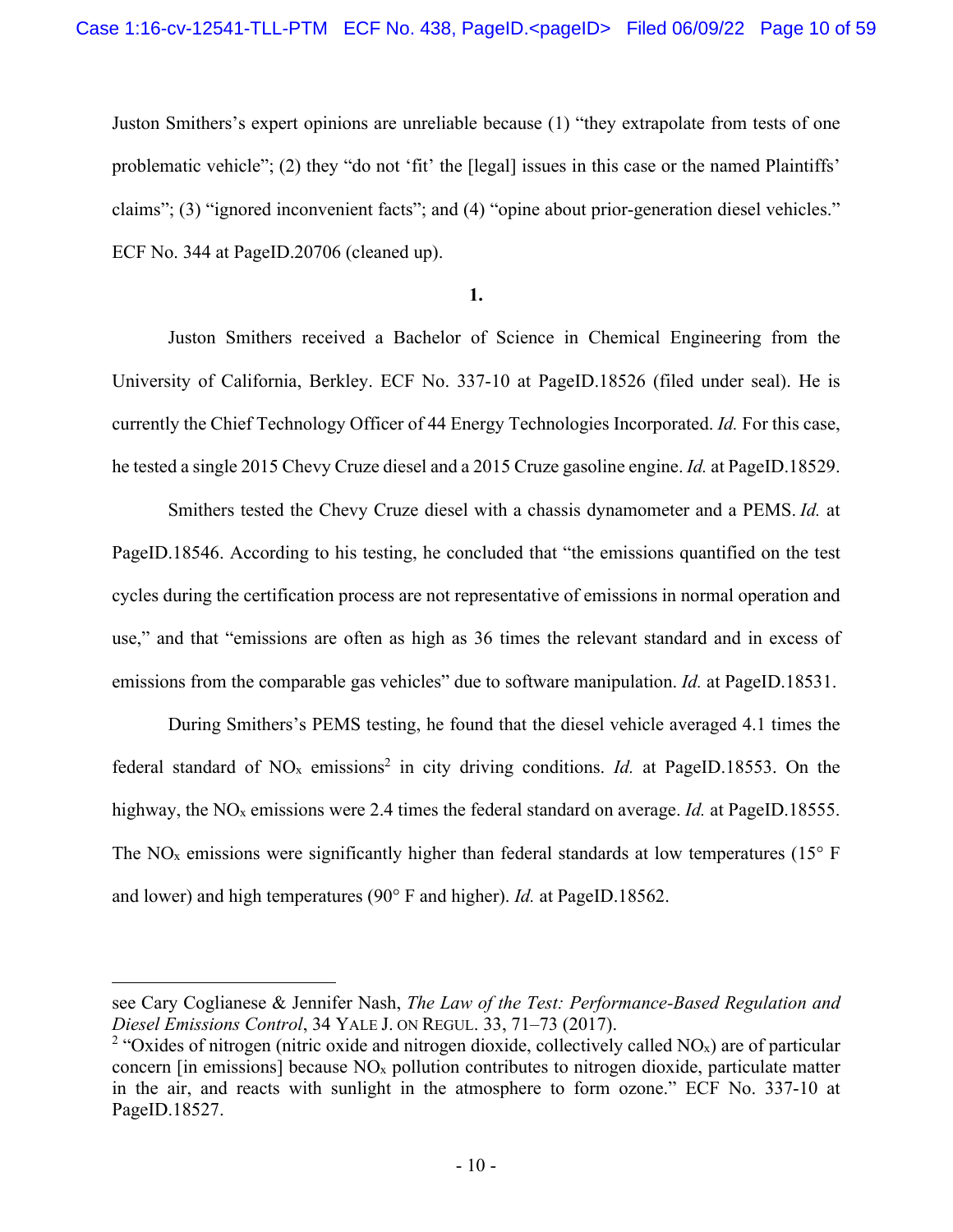Smithers tested the chassis dynamometer by conducting multiple EPA tests and the FTP-75, HWFET, and Cold CO test cycles. *Id.* at PageID.18570. In his report, he states that the results from the dynamometer testing "confirm that the vehicle is in proper working order and that the emission control systems are functioning as designed." *Id.* Smithers believes that the PEMS test demonstrates GM's use of "defeat devices"—which he defines as "'an auxiliary emission control device (AECD) that reduces the effectiveness of the emission control system under conditions which may reasonably be expected to be encountered in normal vehicle operation and use' and also (1) was not substantially included in the Federal Test Procedure, (2) was not justified for protection of the vehicle against damage or accident, or (3) went beyond the requirements of engine starting." *Id.* at PageID.18571 (first quoting 40 C.F.R. § 86.1803-01; and then citing 40 C.F.R. § 86.1809-10).

He finds that GM used three defeat devices: an online-dosing defeat device (which treats emissions after they exit the engine) and both high-ambient and low-ambient temperature defeat devices (which treat emissions before they leave the engine).

According to Smithers, GM used two "dosing strategies" to regulate  $NO<sub>x</sub>$  emissions: model dosing and online dosing. Dosing strategies are "meant to achieve the proportional injection" of  $NO<sub>x</sub>$  and diesel exhaust fluid (DEF) in the selective catalytic reduction (SCR) aftertreatment system. The SCR system treats  $NO<sub>x</sub>$  and other emission pollutants after they leave the engine system but before they are released through the tailpipe. *Id.* at PageID.18575. Simply put, dosing is "designed to reduce engine-out emissions of NOx with a high degree of effectiveness." *Id.* at PageID.18572–73. Mr. Smithers argues that "GM and Bosch use online dosing in many circumstances where it is not technically justified [and do so] as a means of reducing consumption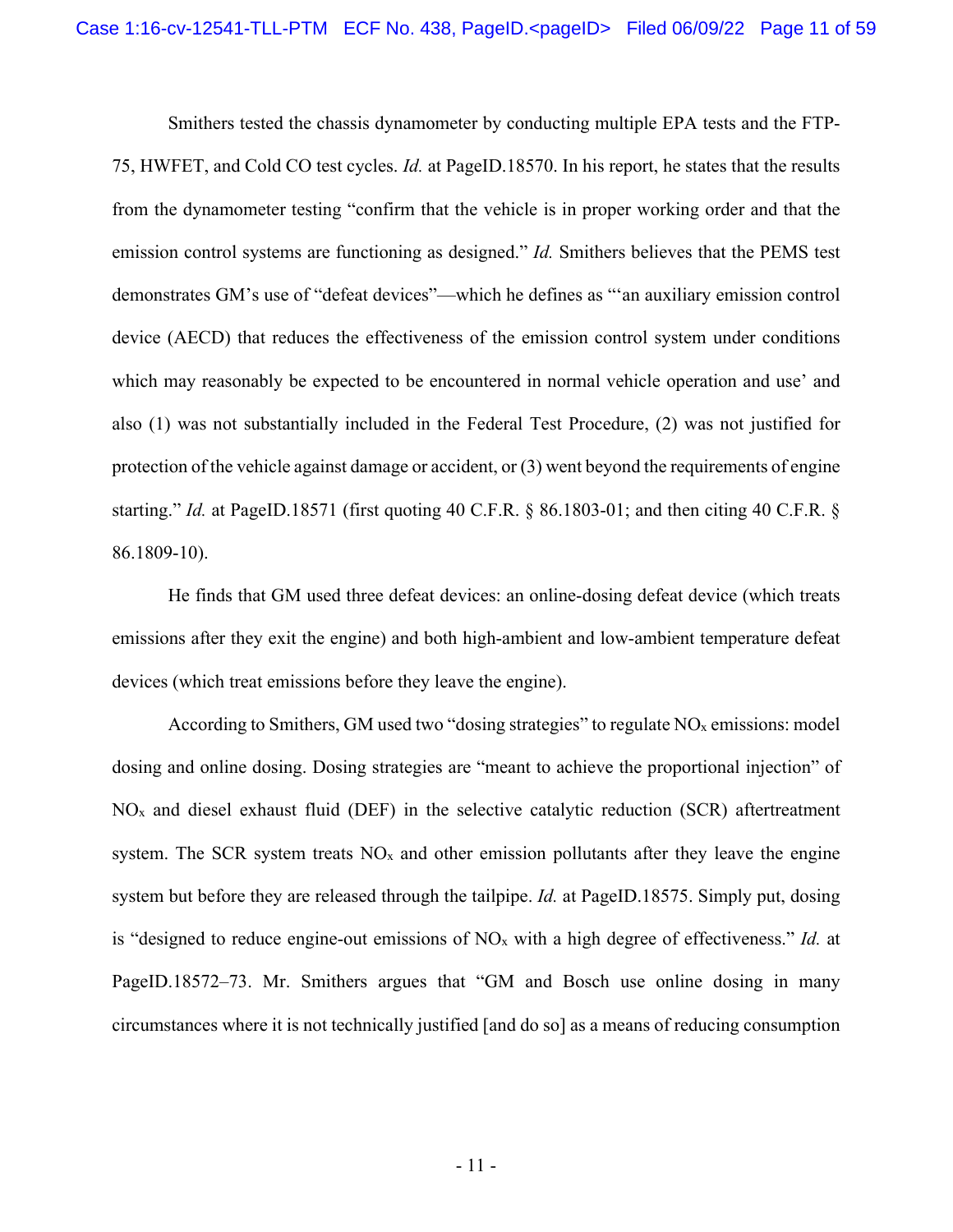of DEF and extending the DEF tank refill interval," which results in higher  $NO<sub>x</sub>$  emissions. ECF

No. 337-6 at PageID.18573 n.357 (filed under seal).

Smithers contends that GM should have identified its online dosing to regulators as an EI-AECD:

The strategy [of GM's EI-AECD] is designed not by the limits of the chemistry and physics of the system but rather by the particular timing and features unique to the US06 [test] in order to avoid a significant impact on  $NO<sub>x</sub>$  emissions, and the strategy is tailored in such a way that online dosing duration is far longer in real world driving, with resulting excessive emissions.

*Id.*

Smithers also explains that the Cruze does not calculate ambient-air temperature directly but "rather calculate[s] [it] based on the intake air temperature and [a] computer model that accounts for other parameters." *Id.* at PageID.18613. Smithers ultimately reported higher NOx emissions from higher and lower ambient temperatures than what the model calculated.

**2.** 

Smithers's reliance on a PEMS test of a single test vehicle meets industry standards. Indeed, in obtaining a Certificate of Conformity for the diesel Cruzes, GM also tested a single vehicle. Defendant GM also relied on one vehicle's PEMS test not only for an internal assessment after the *Volkswagen* scandal but also to report results to the EPA in response to this suit. Sarah Funk, Defendant GM's Rule 30(b)(6) designee on PEMS testing, testified that Defendant GM conducted a "read-across" PEMS study to collectively assess the emissions of every GM vehicle including the diesel Cruze. *See* ECF No. 393-8 at PageID.34602–06 (filed under seal). The singlevehicle PEMS test was done at the request of a GM "internal review board" governing its compliance policy for vehicle emissions. *Id.* at PageID.34609–10; *see also* ECF Nos. 393-5 at PageID.34257 (filed under seal); 393-9 at PageID.34619–28 (filed under seal). Moreover, though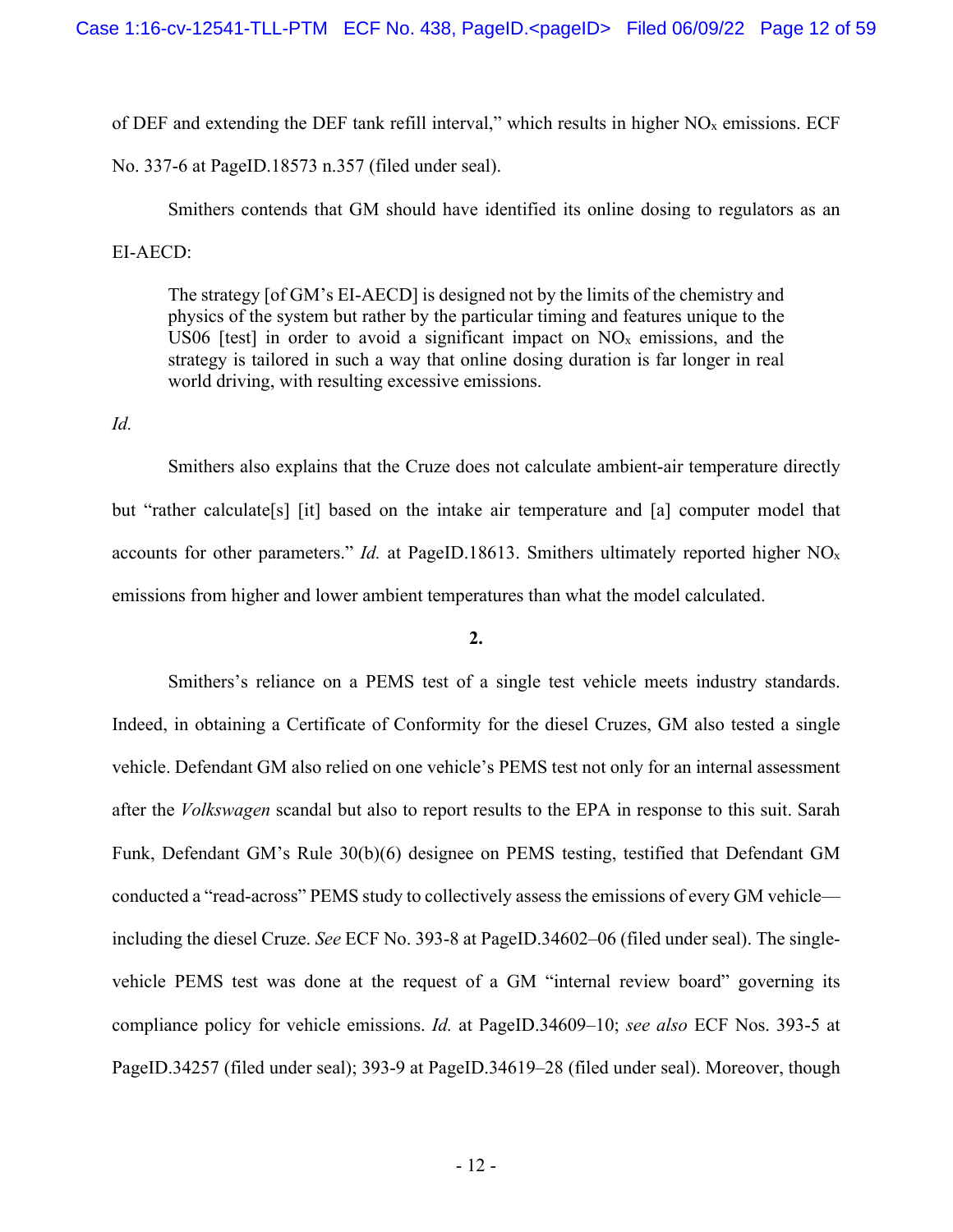Defendant GM's single-vehicle PEMS test covered approximately 103 miles, *see* ECF Nos. 393- 5 at PageID.34257–58 (filed under seal); 393-9 at PageID.34619–28 (filed under seal), Smithers conducted hundreds of PEMS tests spanning several months and thousands of miles, ECF No. 393- 3 at PageID.34009–10 (filed under seal). And GM's claim about Smithers's test car being defective fails because many of its test cars were defective in the same way. *See* ECF No. 393-4 at PageID.34155–62, 34160 & n.15 (filed under seal). If testing a single vehicle satisfies Defendants and the EPA, then it is difficult to understand why it is not satisfactory for Plaintiffs, too.

 Smithers's testing "fits" the issues in this case. The four cases that Defendants cite do not require excluding Smithers's opinions. Neither *Rickman* nor *Bledsoe* establish a rule that requires the testing of multiple vehicles in all circumstances or that requires an expert to test a specific plaintiff's vehicle. *See generally Rickman v. BMW of N. Am.*, 2019 WL 2710068 (D.N.J. June 27, 2019); *Bledsoe v. FCA US LLC*, 307 F. Supp. 3d 646 (E.D. Mich. 2018). In *American Honda Motor Co. v. Allen*, the court excluded expert testimony based on testing of a single motorcycle. 600 F.3d 813, 818 (7th Cir. 2010) (per curiam). But the alleged defect in *American Honda* was a mechanical issue with the steering-column bearings in motorcycles, and testing a single motorcycle was inapt because different motorcycles "handle[d] and manifest[ed] the wobble problem differently, and [were] known to vary with the rider and road conditions." *See id.* at 814, 818. By contrast, this case involves the diesel Cruze's software and calibration functions, which seem unlikely to operate or to err depending on the driver or road condition. Finally, in *Dow v. Rheem Manufacturing Co.*, this Court excluded an expert's testimony because "he did not even attempt to test his theory," and conceded that "any such tests would be essentially meaningless there are too many uncontrolled variables." No. 09-13697-BC, 2012 WL 1621368, at \*8 (E.D.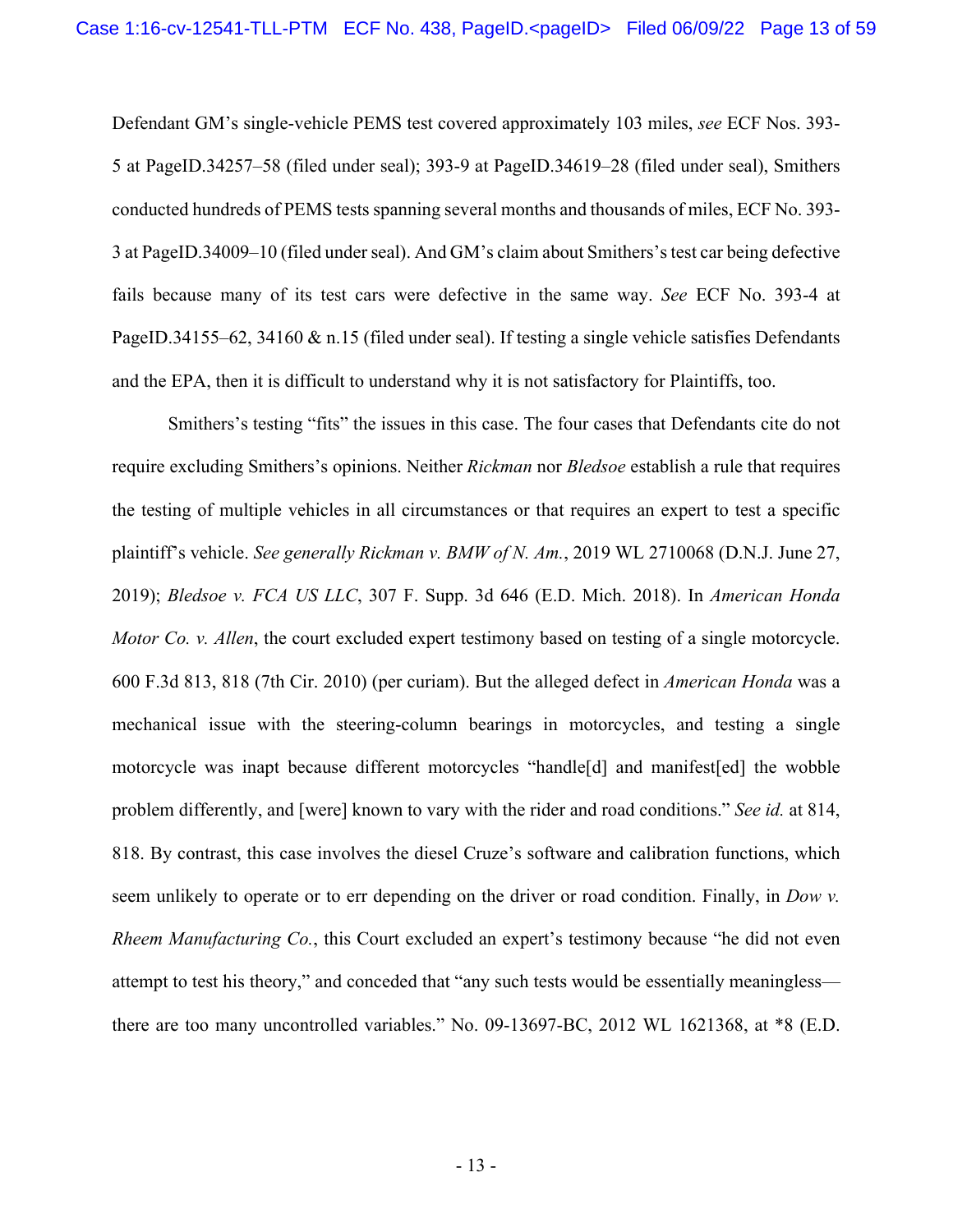Mich. May 9, 2020). That case has no relevance to or bearing on the issues here, as Smithers conducted extensive tests.

 Defendants also challenge Smithers's comparison between the diesel Cruze and the 1973 Chevy Vega. In his report, Smithers notes that the 1973 Vega was certified to a CARB  $NO<sub>x</sub>$ standard of 2,100 mg/mile, which is lower than the 2,199 mg/mile that the diesel Cruze emits at temperatures as low as 92.6°F in city conditions. ECF No. 345-1 at PageID.22361–62, 22440 (filed under seal). Defendants have identified no substantive reason to justify excluding Smithers's Vega–Cruze comparison. Contrary to Defendants' characterization, Smithers is not "opining" about the emissions standards in 1973. Rather, he is reporting what the  $NO<sub>x</sub>$  standard was in 1973 based on publicly available regulatory information, and he is providing an example of a vehicle certified to that standard. His comparison of the 1973 Vega's NOx standard with the diesel Cruze's measured performance provides important context. Without such context, a non-engineer would likely not understand whether 2,100 mg/mile is a large or small amount of  $NO<sub>x</sub>$ . But lay people would understand that emissions-control technologies have improved significantly since 1973. So the Vega-Cruze comparison would help to translate an otherwise arbitrary  $NO<sub>x</sub>$ -emissions number into a concept that a non-engineer could more readily grasp. In other words, Smithers's testimony would aid the jury in understanding an otherwise opaque subject.

 For these reasons, Defendants' *Daubert* Motion, ECF No. 344, will be denied as to Juston Smithers.

#### **B.**

Defendants next seek to preclude the testimony of Dr. Kirill Levchenko. Specifically, Defendants assert that Dr. Levchenko's expert opinions are unreliable because he (1) "is not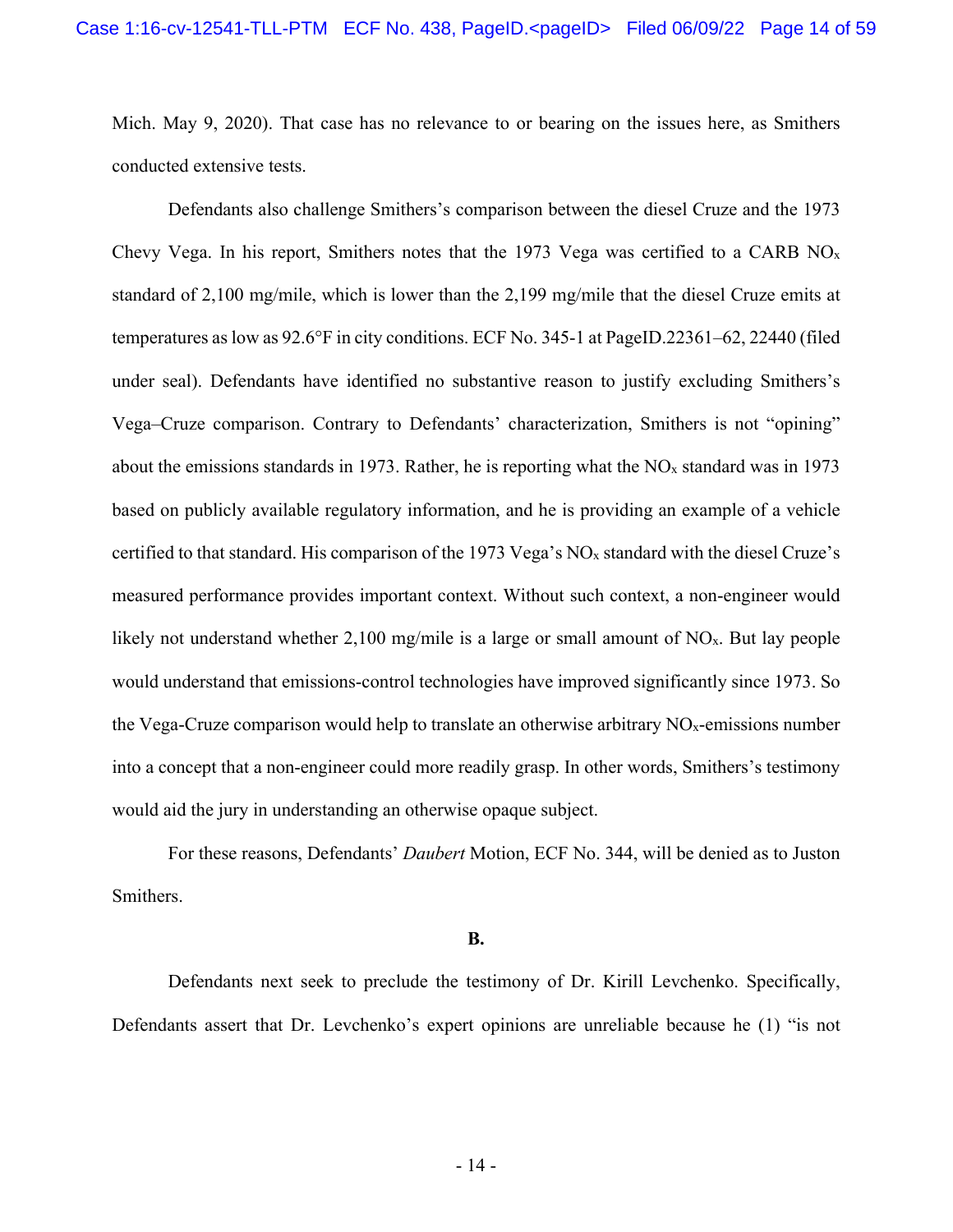qualified to opine about automotive engineering"; and (2) "applied no discernible methodology to reach [his] conclusion[s]." ECF No. 344 at PageID.20707, 20746 (cleaned up).

**1.** 

Doctor Kirill Levchenko, Plaintiffs' software expert, is an Associate Professor at the University of Illinois at Urbana-Champaign and works in the Department of Electrical and Computer Engineering. ECF No. 339-2 at PageID.19577 (filed under seal). He earned his Ph.D. in Computer Science and Engineering in 2008 from the University of California, San Diego, focusing on "networking, computer security and related technologies." *Id.* He formed two opinions based on software documentation from GM and calibration data from Bosch.

His first opinion is that the software in the diesel Cruze measures temperature in a way that produces "lower  $NO<sub>x</sub>$  emission during the test than under real-world driving conditions":

[T]he vehicles do not measure ambient air temperature directly. Instead, they estimate the outside air temperature using several other sensors, including temperature sensors in other parts of the engine. The ECU software in the 2014 Chevy Cruze diesel cars is biased to produce lower temperature estimates during a high-temperature SC03 test cycle when that cycle is carried out within 5 hours of being operated at normal ambient temperatures. Because exhaust gas recirculation is reduced at temperatures above 30  $\degree$ C, and turned off at temperatures above 42 °C, keeping the outside air temperature estimate artificially low during the SC03 test causes the 2014 Chevy Cruze diesel vehicles to produce lower  $NO<sub>x</sub>$  emissions during the test than under real-world driving conditions that are otherwise equivalent to the test.

*Id.* at PageID.19576 (emphasis omitted). According to Dr. Levchenko, "[m]odeled ambient temperature is lower during the SC03 test because of a combination of *three* mechanisms that appear to have been intentionally abused by [a GM or Bosch employee] in response to concerns over increased NOx emissions during SC03 testing." *Id.* at PageID.19586–87 (emphasis added). The "modeled outside air temperature is smoothed using a low-pass filter" through which "the time constant for a decreasing temperature is 3 seconds, while the time constant for increasing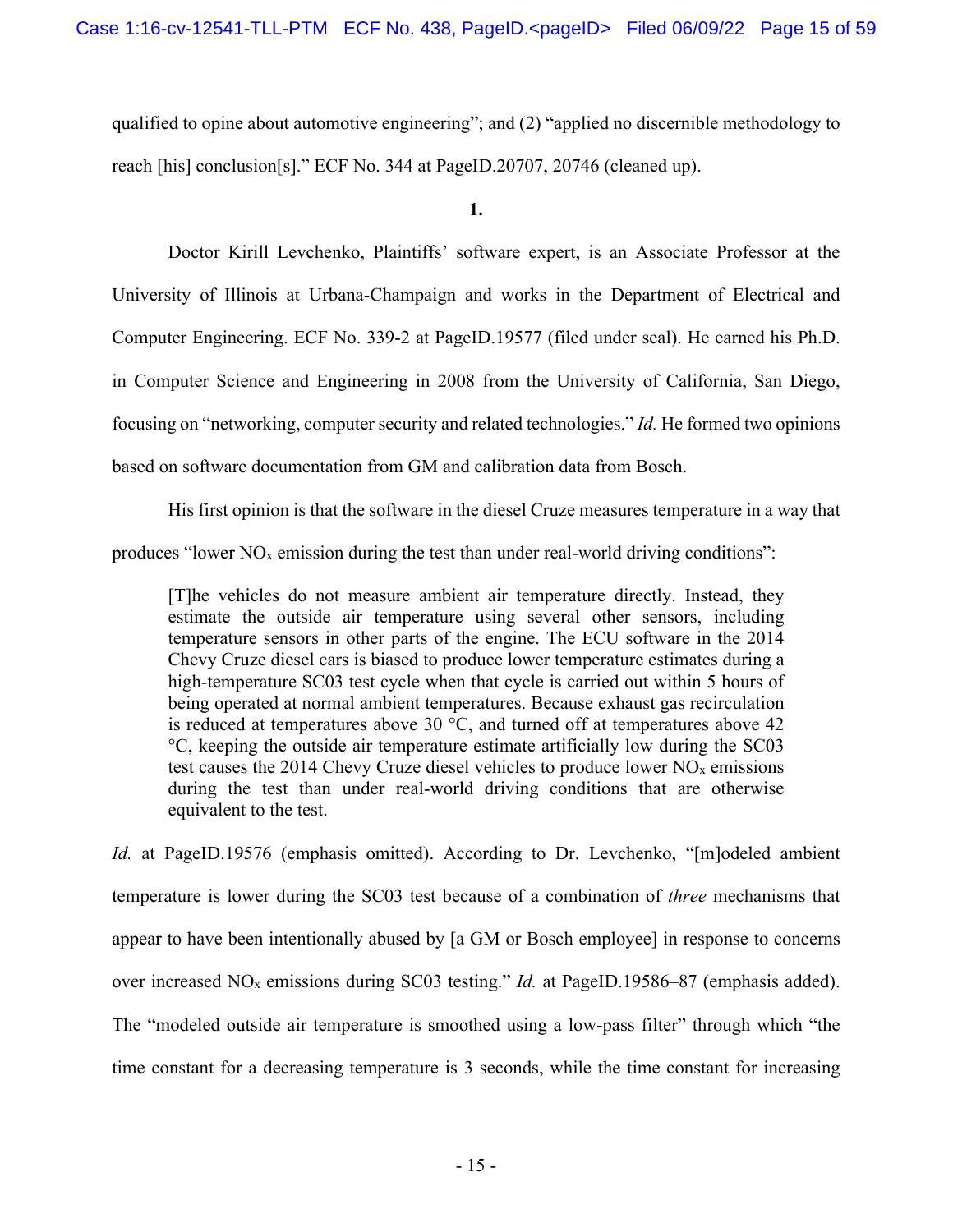temperature is over 1073.7 seconds." *Id.* That system allows the model to adjust slowly to a higher temperature during the SC03 testing. *Id.* Then the "ECU is configured to store the current modeled temperature in non-volatile memory" so that "it initializes its modeled temperature estimate to the stored value from the previous operating cycle if the previous cycle was fewer than 5 hours ago." *Id.* at PageID.19587–88. That is relevant because "the SC03 test takes place within 2 hours of FTP/HWFET/US06 testing," which is conducted at a lower ambient temperature than the SC03 test. *Id.* Finally, the low-pass filter stops when the vehicle speed is below 34.2 mph. *Id.* "Because 79% of the SC03 test is at speeds below this threshold, the model only updates for 126 seconds during the 600-second test. Combined with the time constant and memory mechanisms, this keeps the model reporting substantially lower ambient temperatures." *Id.*

Doctor Levchenko's second opinion concerns the diesel Cruze's dosing strategies:

At any given time, the vehicle calculates the amount of DEF it needs to use using either the normal dosing or the online dosing formula. However, the online dosing formula limits the  $NO<sub>x</sub>$  conversion efficiency to at most 65%, leading to increased  $NO<sub>x</sub>$  emissions. Moreover, 2014 Chevy Cruze diesel vehicles switch to online dosing when the amount of  $NO<sub>x</sub>$  entering the SCR system increases above 22 mg/s and does not leave online dosing mode until the amount of  $NO<sub>x</sub>$  entering the SCR system falls below 7.5 mg/s.

*Id.* at PageID.19577.

 As indicated, Dr. Levchenko's opinions are limited to the software and coding in the ECU controlling system—work that directly grows from his peer-reviewed research on emissions cheating systems, as well as his years of software research and analysis. ECF No. 393-13 at PageID.34689–90 (filed under seal). He is well qualified to opine on such matters.

## **2.**

Similarly, Dr. Levchenko's methodologies are scientifically sound. Using a similar methodology to what he applied to identify Volkswagen's emissions cheating software, Dr.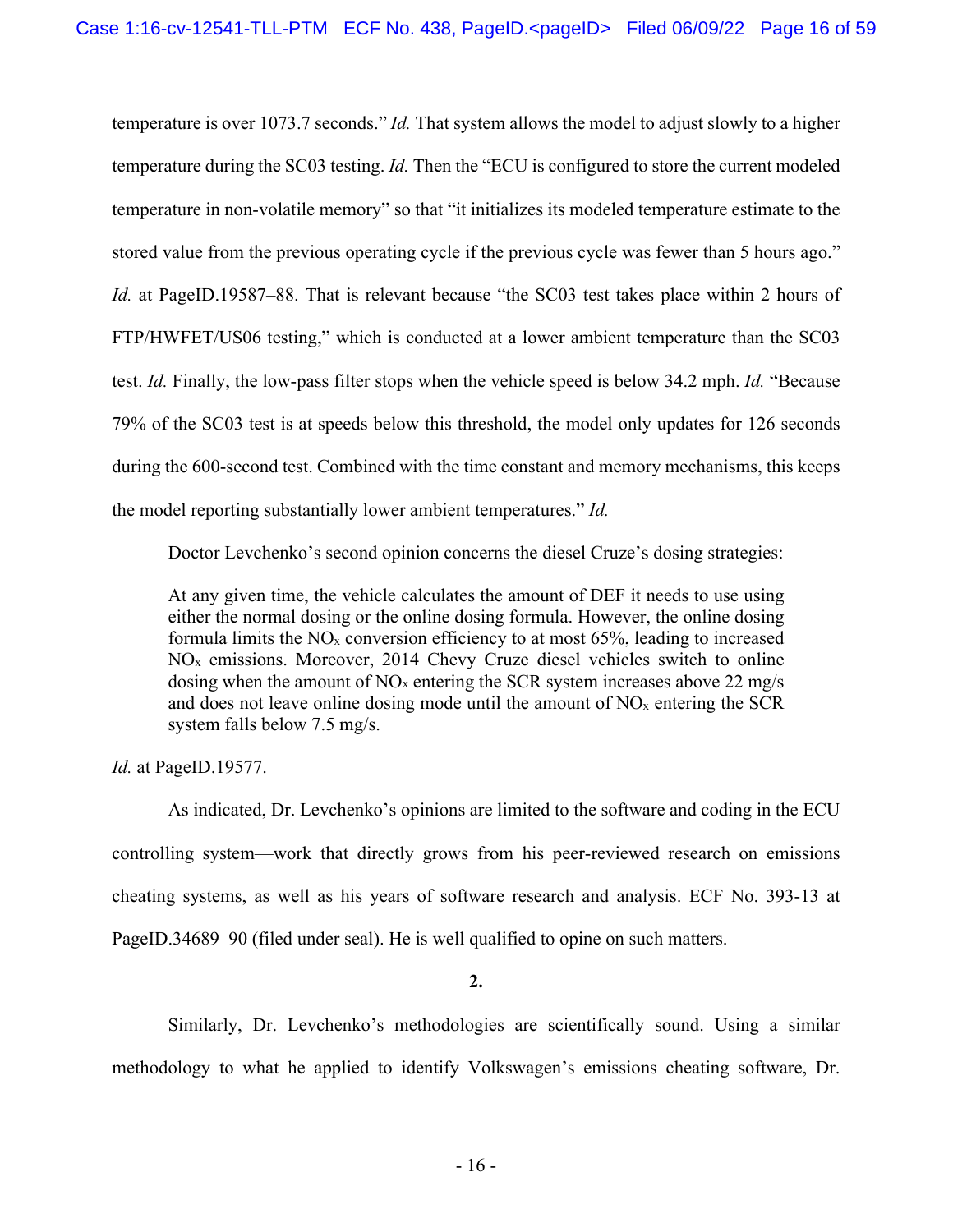Levchenko analyzed the software-calibration files for the ECUs installed in the diesel Cruze. *Id.* at PageID.34692–93.

Doctor Levchenko analyzed the software for the diesel Cruze's EDC17 ECUs, which controls the emissions systems, and he identified calibration values in the software that describe what Smithers observed during his PEMS testing. In this way, Doctor Levchenko's software analysis independently corroborates Smithers's opinion testimony.

Contrary to Defendants' argument, Dr. Levchenko does not opine that the "online dosing mode of the Cruze's [exhaust after treatment] system is improperly designed to reduce DEF consumption." ECF No. 339 at PageID.19341 (filed under seal); *see also* ECF No. 393 at PageID.33826–27 (filed under seal). He merely identifies and explains the calibration values that Defendants programmed into the diesel Cruze. ECF No. 393-1 at PageID.33897–98 (filed under seal). Defendants do not contend that Dr. Levchenko is unqualified to opine on the operation of the vehicle's software or calibration values. And as explained above, such an argument would fail.

Courts do not require experts to be specialists in every subject to which their testimony might relate—they must simply have expertise that would help a jury understand the expert's testimony. *Buren v. Crawford Cnty.*, 2016 WL 5369597, at \*2 (E.D. Mich. Sept. 26, 2016); *see also Surles ex rel. Johnson v. Greyhound Lines, Inc.*, 474 F.3d 288, 294 (6th Cir. 2007) (holding that a threat-assessment expert could testify in the specialized area of commercial-bus-line threat assessment); *Dickenson v. Cardiac & Thoracic Surgery of E. Tenn.*, 388 F.3d 976, 979 (6th Cir. 2004) (holding that a cardiac surgeon could testify about when to remove a ventilation tube).

Doctor Levchenko's testimony would aid the jury by identifying the precise features of Defendants' ECU software that, as Smithers intends to demonstrate, caused the diesel Cruzes to behave differently during real-world driving than during emissions testing. Having testimony from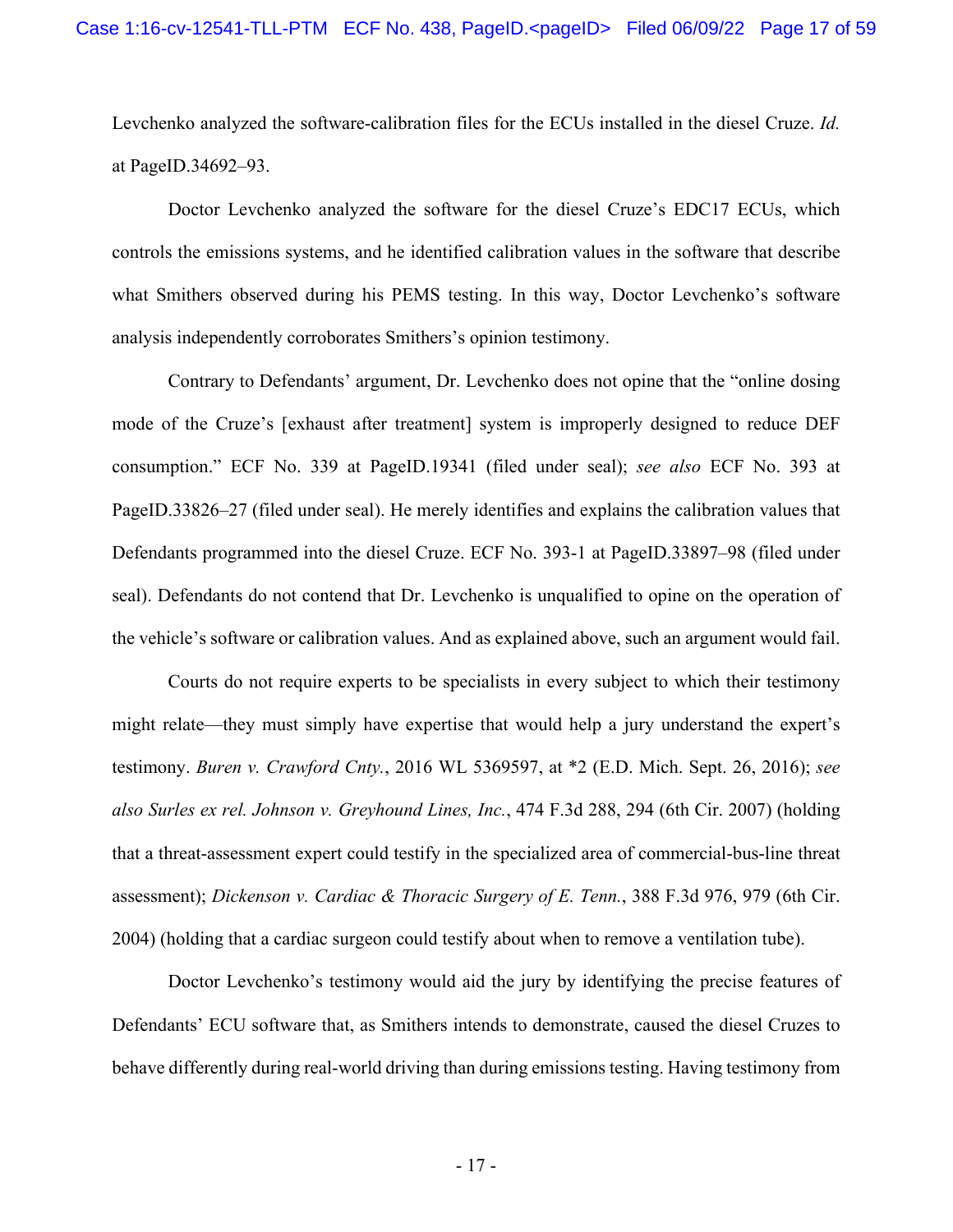an opinion witness on software (Dr. Levchenko) and automotive engineering (Juston Smithers) would allow the jury to draw from expertise in both domains and better understand their testimony.

Rule 702 encourages such testimony. *See, e.g.*, *Knight v. Boehringer Ingelheim Pharms., Inc.*, 323 F. Supp. 3d 837, 847 (S.D. W. Va. 2018) ("A single expert's opinion cannot be analyzed in a vacuum, devoid of the meaningful context of issues presented and a party's other evidence and experts."); *In re Ethicon Inc. Pelvic Repair Sys. Prod. Liab. Litig.*, 2017 WL 6346633, at \*3 (S.D. W. Va. Dec. 12, 2017) ("A single expert need not provide all the pieces of the puzzle for their testimony to be useful to the jury in determining the ultimate issues in the case." (citing *Huskey v. Ethico, Inc.*, 29 F. Supp. 3d 691, 710 (S.D. W. Va. 2014)); *Calvert v. Ellis*, No. 2:13- CV-00464, 2015 WL 732523, at \*2 (D. Nev. Feb. 20, 2015) ("Courts frequently permit multiple experts to opine on similar issues where each expert's credentials and expertise differ. Providing the jury with perspectives from experts of different fields is often helpful to the jury." (citing *Johnson v. United States*, 780 F.2d 902 (11th Cir. 1986))).

Defendants have "not explained how any novel or exotic principles" of automotive engineering should preclude Dr. Levchenko from testifying to this subject. *See In re FCA US LLC Monostable Elec. Gearshift Litig.*, 382 F. Supp. 3d 687, 700 (E.D. Mich. 2019) (holding that a human-factors engineer was qualified to testify about a car's design despite not being an automotive engineer).

Defendants also challenge Dr. Levchenko's three uses of the term "cycle-beating." Defendants claim that Dr. Levchenko may not use the term "cycle-beating" because he did not testify at deposition that its definition is well accepted within the scientific community. *See* ECF No. 339 at PageID.19342 (filed under seal); *see also* ECF No. 393 at PageID.33828 (filed under seal).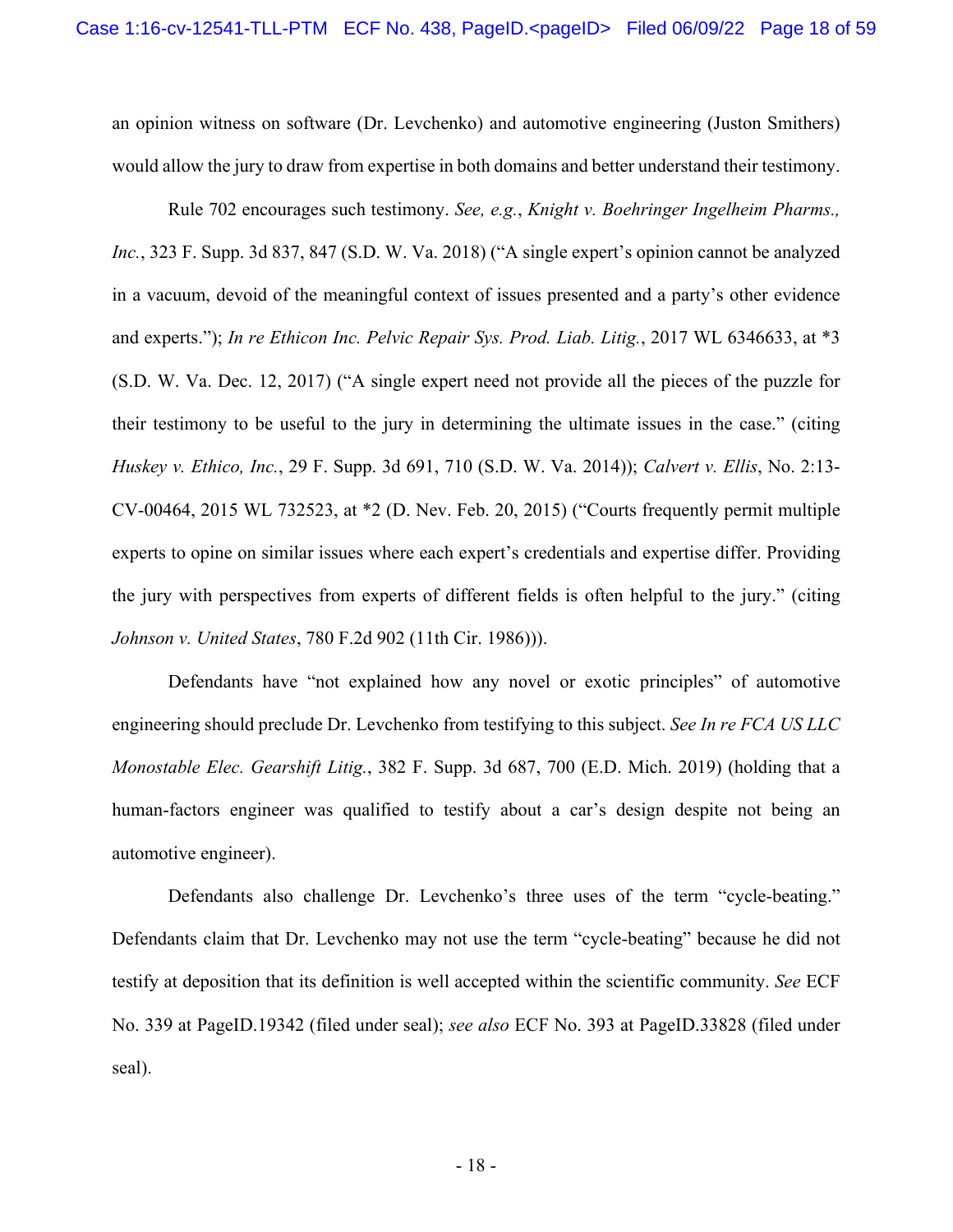Doctor Levchenko used that term once to describe the kind of strategies that he sought to identify and twice to describe the overall effect of the strategies. He explained that he used the term in its common-sense meaning to refer to "a mechanism that allows the vehicle to perform more favorably with respect to emissions on an emissions test cycle than it would under similar conditions in real-world driving." ECF No. 393-13 at PageID.34691 (filed under seal).

Nothing in Rule 702 prohibits an expert from using a term's ordinary meaning.<sup>3</sup> Moreover, Defendants' expert, Ryan Harrington, offers an opinion on whether the diesel Cruze's emissions-control system is "cycle-beating." ECF No. 393-5 at PageID.34375 (filed under seal) ("GM testing data demonstrate that the OAT Model does not include cycle detection or cycle-beating features." (cleaned up)). It is well established that the "offering of similar evidence by the objector" waives objection to the admissibility of evidence. 1 MCCORMICK ON EVIDENCE § 55 (Robert P. Mosteller et al. eds. 8th ed. 2020) (collecting cases). A party is not "permitted 'to blow hot and cold' in this way." *Id.* at n.20. Thus, Defendants waived any objection to Plaintiffs' expert using the term "cycle-beating" when it offered an expert who did the same. Consequently,

<sup>&</sup>lt;sup>3</sup> When a term has a common meaning, an expert's use of that term will not "necessarily  $\lceil \rceil$  be prejudicial or [] confuse the jury." *Sadler v. Advanced Bionics, LLC*, 2013 WL 1340359, at \*4 (W.D. Ky. Apr. 1, 2013). Significantly, Defendants do not argue or suggest that Dr. Levchenko's use of the term "cycle eating" is substantively unsound. Cycle-beating is not a scientific term of art. Engineers routinely use the term in peer-reviewed articles in the same way that Dr. Levchenko did. *See, e.g.*, P.K. Senkal & Felix Leach, *Diversity in Transportation: Why a Mix of Propulsion Technologies is the Way Forward for the Future Fleet*, RESULTS IN ENG'G, Dec. 2019, at 1, 4. Indeed, Dr. Levchenko uses the term in his report in the same sense that he has used it in his peer-reviewed published research on emissions cheating. *See generally* Levchenko et al., *How They Did It: An Analysis of Emission Defeat Devices in Modern Automobiles*, PROC. IEEE SYMP. ON SEC'Y & PRIV. (2017), at 231, 231. Moreover, Doctor Levchenko did not create his definition of "cycle beating" for this case; it "grow[s] naturally and directly out of [his] own research." *Mike's Train House, Inc. v. Lionel, LLC*, 472 F.3d 398, 408 (6th Cir. 2006), *abrogated on other grounds by A.K. ex rel. Kocher v. Durham Sch. Servs., L.P.*, 969 F.3d 625, 629 (6th Cir. 2020).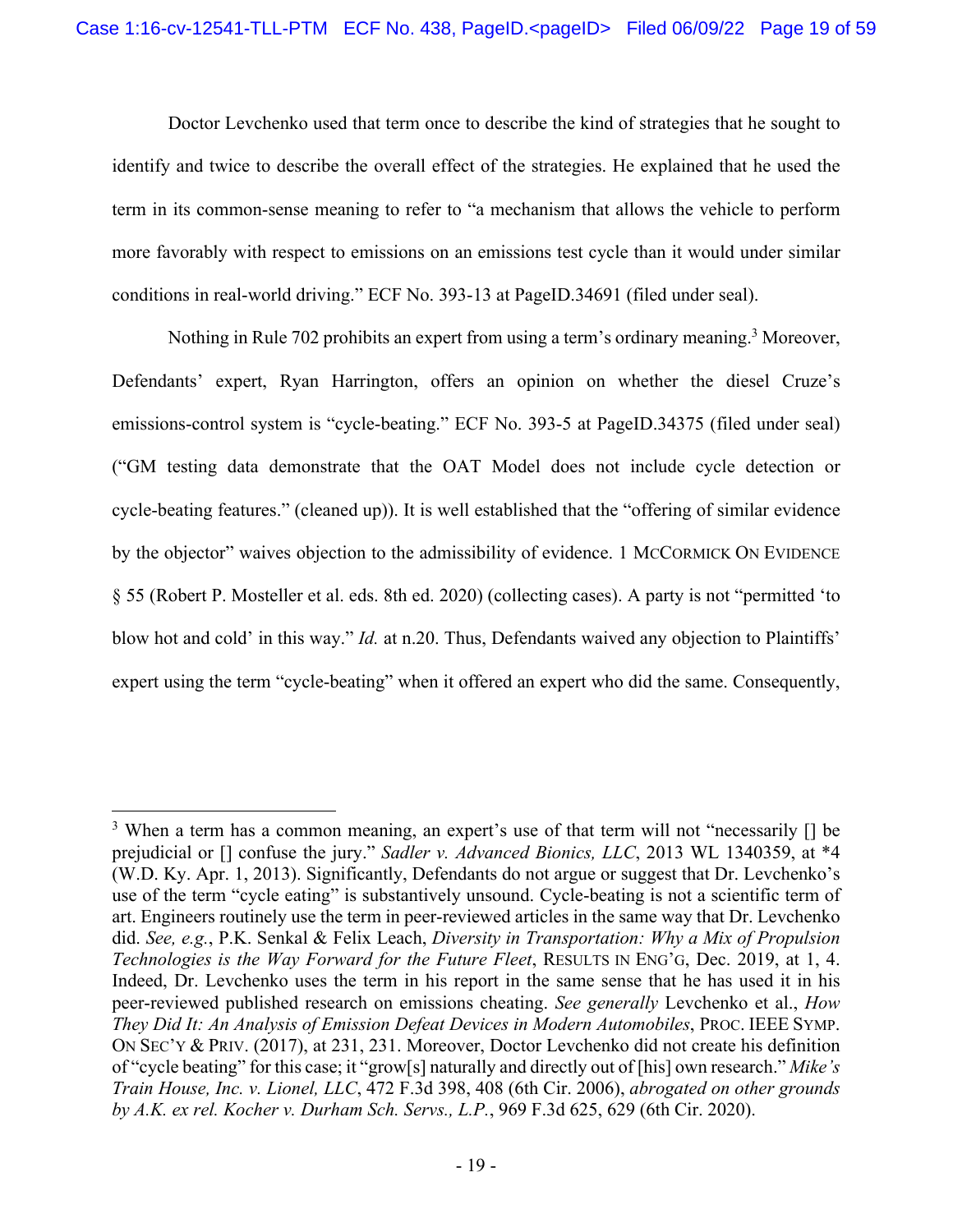Dr. Levchenko may define and use the term "cycle-beating" according to its common-sense meaning.

 For these reasons, Defendants' *Daubert* Motion, ECF No. 344, will be denied as to Dr. Kirill Levchenko.

# **C.**

Defendants next seek to preclude the testimony of Dr. Venkatesh Shankar, Plaintiffs' marketing expert. Specifically, Defendants assert that Dr. Shankar's expert opinions are unreliable because they (1) "are not based on reliable methodology"; and (2) "do not 'fit' the issues in this case." ECF No. 344 at PageID.20707 (cleaned up).

**1.** 

Doctor Shankar concludes that Defendants conducted a significant and widespread marketing campaign for the diesel Cruze, emphasizing the Clean Turbo Diesel model and engine. In addition to the extensive advertising associated with the diesel Cruze, he finds that Defendants also emphasized the bundle of power and performance, fuel efficiency, and environmental friendliness as attributes (i.e., themes) of the diesel Cruze. And based on his review of internal consumer surveys, sales analyses conducted by Defendants' personnel, and a review of the content of Defendants' advertising, Dr. Shankar concluded that GM's key marketing messages for the diesel Cruze were fuel economy, performance, and environmentally friendly technology.

Part of the basis for Dr. Shankar's opinions is a qualitative content analysis of GM's advertisements. Content analysis "involves the systematic observation and description of communication materials, such as advertisements. . . . This methodological technique is widely used in the social sciences, including . . . communication, and marketing." *See* Joshua E. Perry et al., *Direct-to-Consumer Drug Advertisements and the Informed Patient: A Legal, Ethical, and*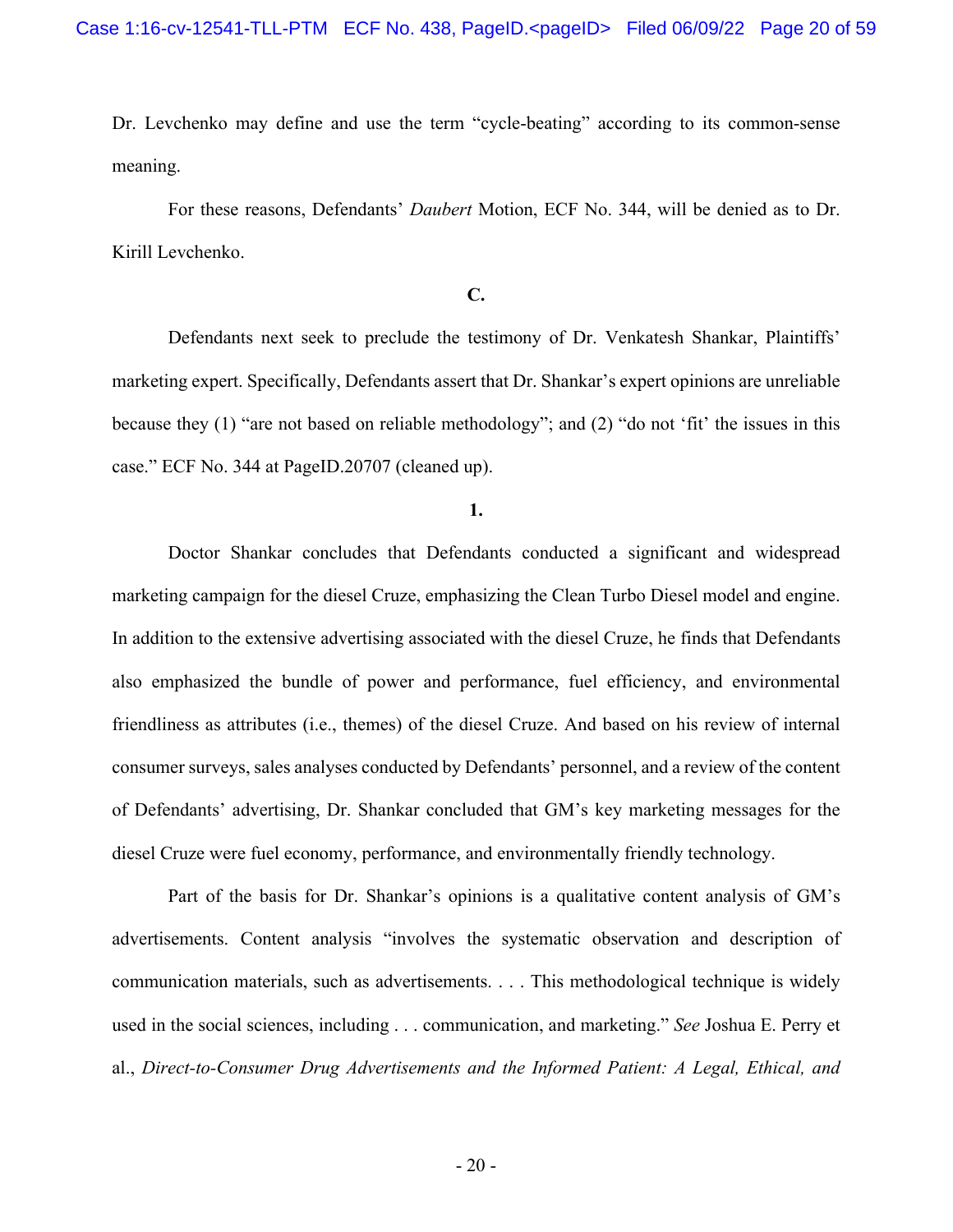*Content Analysis*, 50 AM. BUS. L.J. 729, 778 n.103 (2013). Generally, such qualitative content analyses are reliable. *See, e.g.*, *In re Urethane Antitrust Litig.*, 2012 WL 6681783, at \*2 n.1 (D. Kan. Dec. 21, 2012) ("Dow has not provided any authority that qualitative analyses are not reliable, and this Court has previous rejected challenges based on a lack of empirical studies as relating to the weight of the evidence and not the admissibility."), *aff'd*, 768 F.3d 1245 (10th Cir. 2014). In other words, content marketing analysis is not junk science.

Defendants repeatedly assert that this Court may not find any credibility in empirical analyses that are not grounded in the "scientific method." *See* ECF No. 344 at PageID.20734, 20748–49, 20752–54 & n.42, 20756–57. Yet the "scientific method," as endorsed by the Supreme Court in *Daubert*, merely refers to a series of processes that can "appropriate[ly] validate" proposed testimony. *See Daubert*, 509 U.S. at 590. And to the extent that Defendants argue that expert testimony *must* be based on certain empirical methods, the Sixth Circuit has expressly rejected that proposition. *See, e.g.*, *United States v. LaVictor*, 848 F.3d 428, 443–44 (6th Cir. 2017). Indeed, Rule 702 "does not limit the subject matter of expert testimony to scientific or technical evidence," and "the district court is not bound by any explicit test when determining reliability." *Id.* at 443; *see First Tenn. Bank Nat'l Ass'n v. Barreto*, 268 F.3d 319, 334 (6th Cir. 2001) (holding that the lack of empirical analysis "does not render [expert opinions] unreliable and inadmissible").

An expert may rely on qualitative methods used for social sciences, like advertising. *See Kumho Tire Co. v. Carmichael*, 526 U.S. 137, 152 (1999) ("The objective of [*Daubert*'s gatekeeping] requirement is . . . . to make certain that an expert, *whether basing testimony upon professional studies or personal experience*, employs in the courtroom the same level of intellectual rigor that characterizes the practice of an expert in the relevant field." (emphasis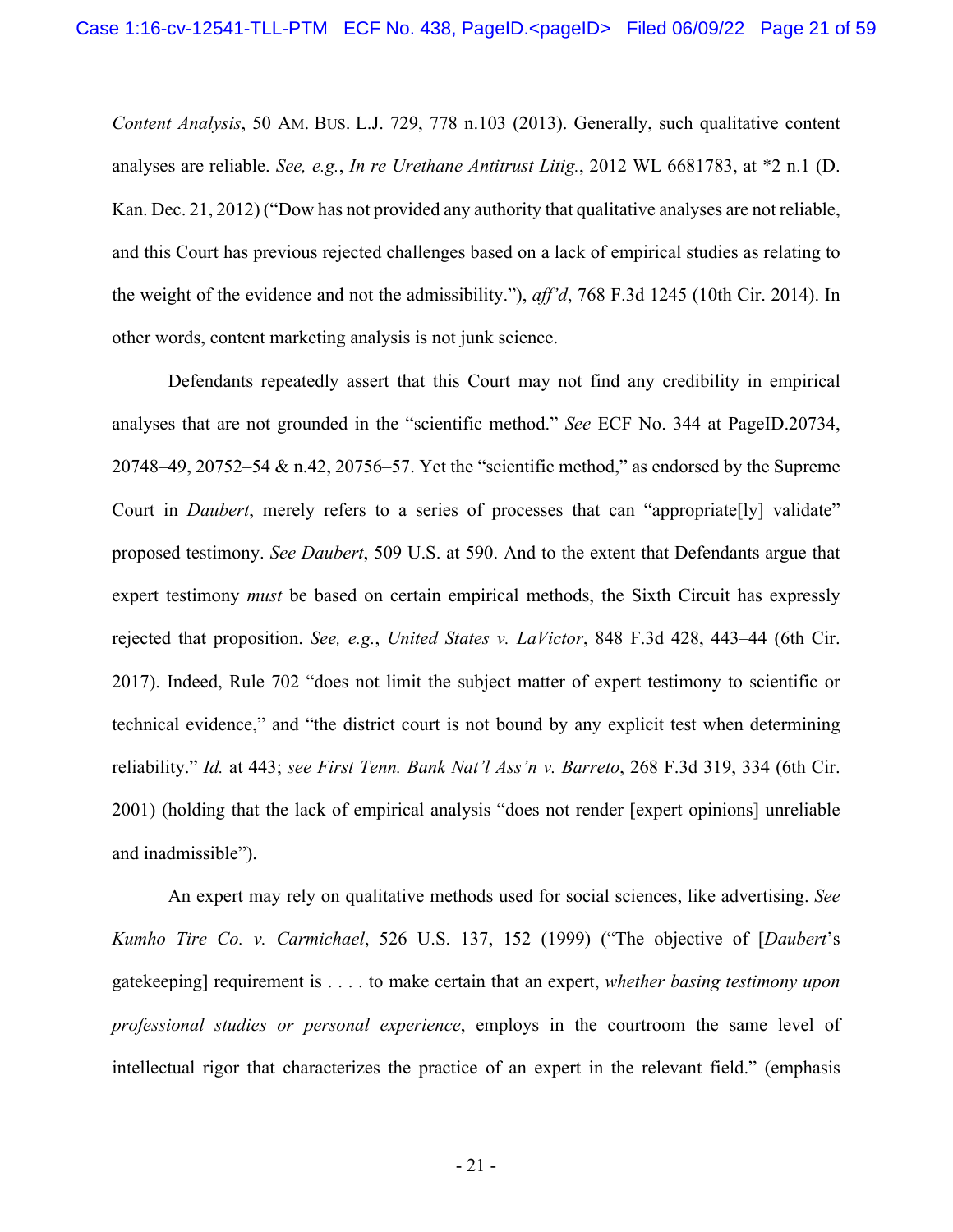added)); *see, e.g.*, *Beastie Boys v. Monster Energy Co.*, 983 F. Supp. 2d 354, 364–65 (S.D.N.Y. 2014) ("'Technical . . . or other specialized knowledge,' may be relevant and reliable, and therefore admissible under *Daubert*, even if the field of knowledge, be it marketing or plumbing, does not readily lend itself to a formal or quantitative methodology." (internal citation omitted)); *Park W. Radiology v. CareCore Nat'l LLC*, 675 F. Supp. 2d 314, 327 (S.D.N.Y. 2009) (finding that an expert opinion based on qualitative evidence and not empirical analyses or quantitative findings was reliable and would assist the trier of fact); *see also United States v. Simmons*, 470 F.3d 1115, 1123 (5th Cir. 2006) (upholding the district courts' authority to admit testimony regarding "areas of expertise, such as the 'social sciences in which the research, theories and opinions cannot have the exactness of hard science methodologies'" (citation omitted)); *Disney Enters. v. VidAngel Inc.*, No. CV1604109ABPLAX, 2019 WL 4544428, at \*5 (C.D. Cal. May 29, 2019) ("[T]estimony is not excludable as unreliable or speculative or otherwise simply because it is qualitative instead of quantitative"); *Louis Vuitton Malletier S.A. v. Sunny Merch. Corp.*, 97 F. Supp. 3d 485, 507 (S.D.N.Y. 2015) ("[T]hat an analysis may be qualitative does not mean that it is unreliable for the purposes of *Daubert*.").

## **2.**

Courts evaluating the reliability of qualitative analyses and methods, like Dr. Shankar's, "focus on the reliability of the expert's personal knowledge or experience." *Luna v. Bell*, 3:11-CV-00093, 2013 WL 12316066, at \*5 (M.D. Tenn. Aug. 1, 2013); *accord Salter v. Olsen*, No. 18-CV-13136, 2020 WL 4331537, at \*4 (E.D. Mich. June 8, 2020), *report and recommendation adopted sub nom. Salter v. City of Detroit*, No. 18-13136, 2020 WL 4284062 (E.D. Mich. July 27, 2020); *see also First Tenn. Bank*, 268 F.3d at 334 ("*Daubert* is 'only of limited help' in assessing technical or experiential expertise" (citation omitted)).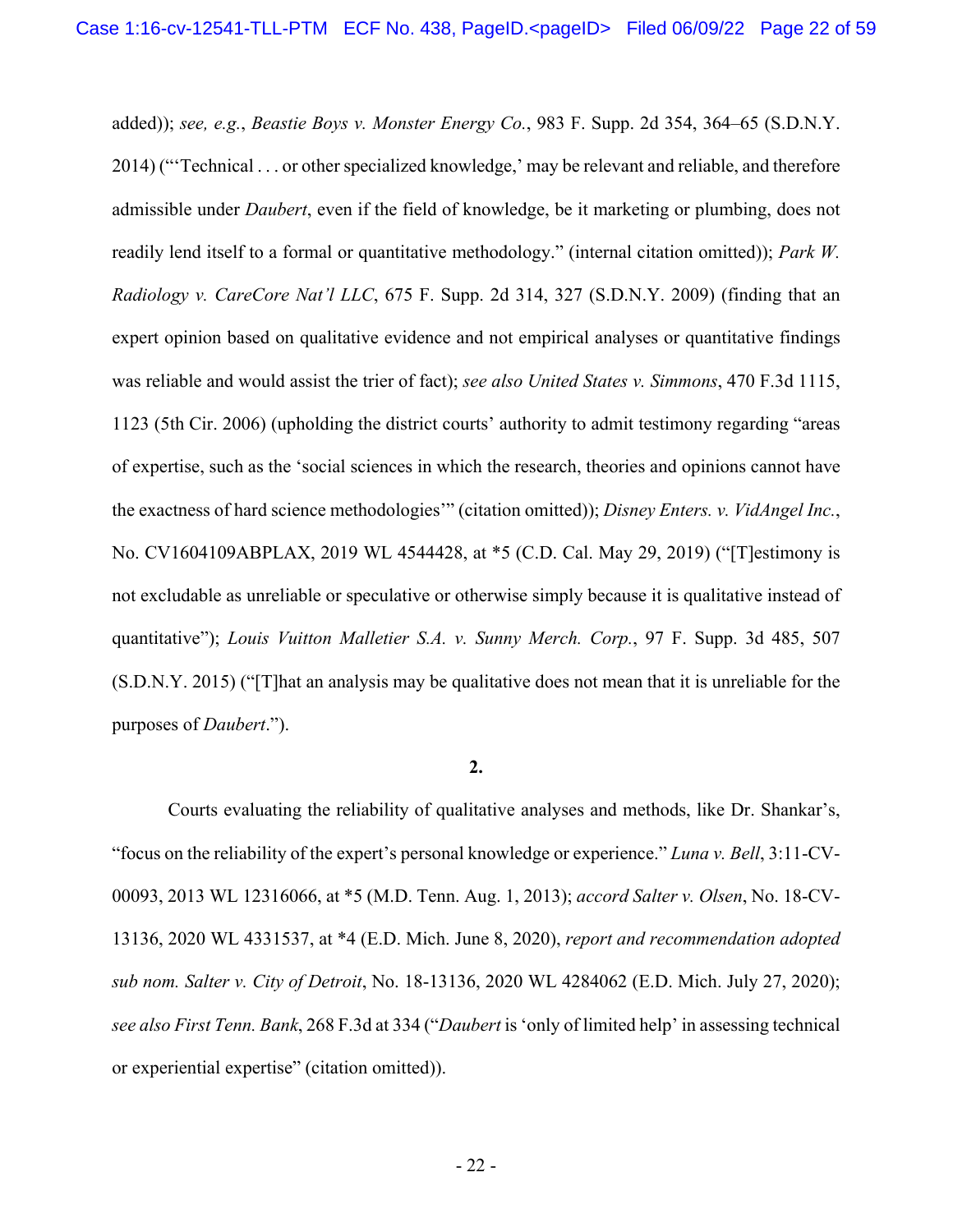What matters is whether Dr. Shankar applied his experience to the facts of the case. Indeed, in some fields, "experience is the predominant, if not sole, basis for a great deal of reliable expert testimony." *Thomas v. City of Chattanooga*, 398 F.3d 426, 432 (6th Cir. 2005). At a minimum, the expert must "explain how that experience leads to the conclusion reached and how that experience is reliably applied to the facts." *Id.* at 432. "A marketing professional's review and analysis of company documents to extrapolate marketing strategies, coupled with the expert's experience and background, may be enough to establish that the expert's methodology is reliable." *In re Tylenol (Acetaminophen) Mktg., Sales Practices & Prods. Liab. Litig.*, No. 2436, 2016 WL 807377, at \*5 (E.D. Pa. Mar. 2, 2016) (collecting cases), *see also Louis Vuitton*, 97 F. Supp. 3d at 505 ("[T]hat Mulhern's testimony is qualitative, rather than quantitative, does not mean that it must be excluded.").

Doctor Shankar's methodology is reliably based on his professional experience. He testified about how his 30 years of experience in the marketing industry and academia applied to the facts of this case. ECF No. 393-14 at PageID.34701–02, 34717–19, 34733–35, 34751–53 (filed under seal). His report and curriculum vitae also reflect that his experience and expertise in marketing academia—including experience with automotive advertising—appropriately inform his content analysis and his ultimate selection of visual themes and words. *See* ECF No. 393-15 at PageID.34759–60 (filed under seal).

## **3.**

Doctor Shankar's content analysis is also reliable. He did not rely on a reduced sample set of all available advertising data, nor was he required to do so. Defendants' first argument to exclude Dr. Shankar's opinions focuses on the representativeness of the advertisements that he reviewed. But issues with sample size go to the weight, not the admissibility, of expert evidence.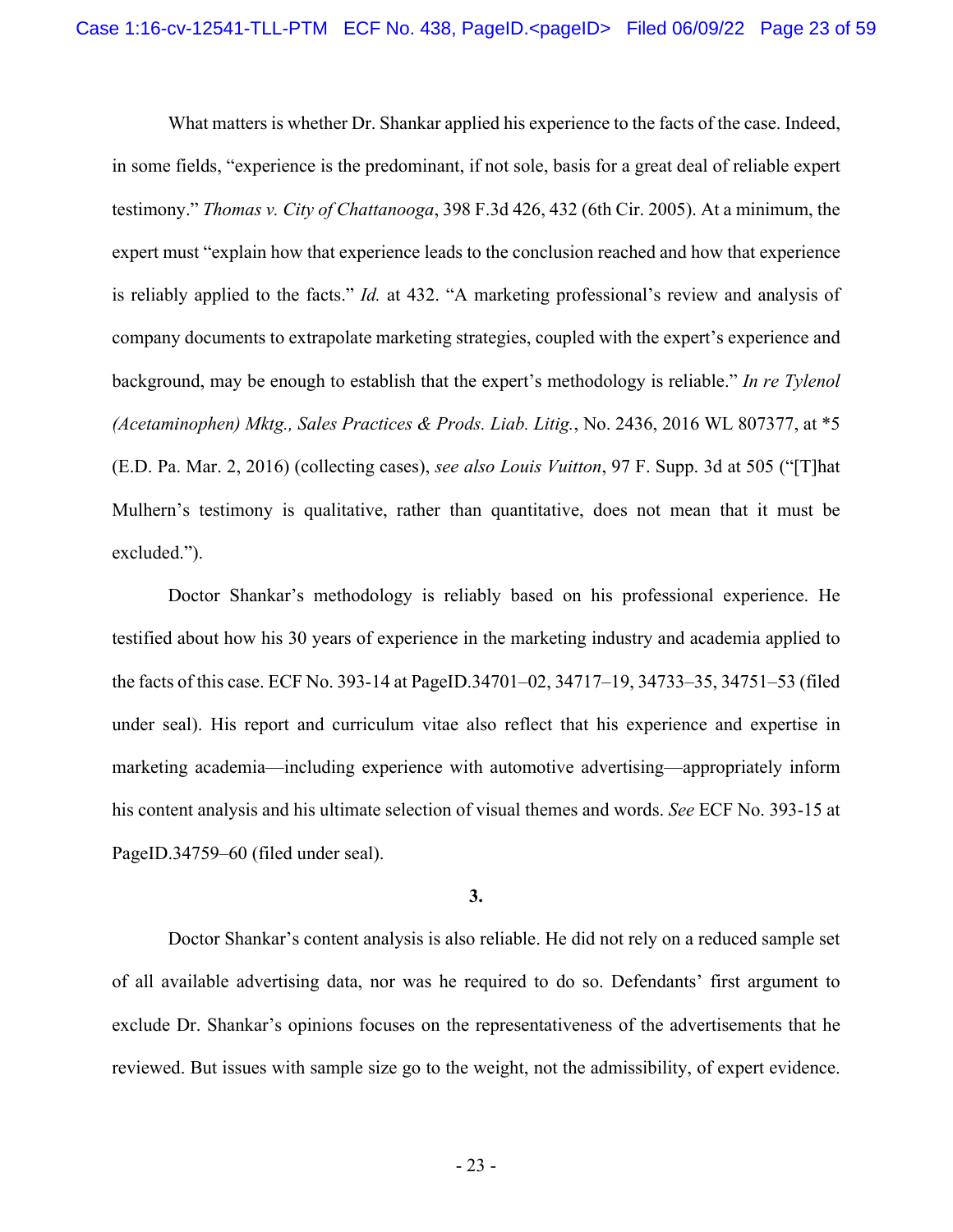*See Kanuszewski v. Shah*, No. 1:18-CV-10472, 2022 WL 327710, at \*3 (E.D. Mich. Feb. 3, 2022). Further, no sampling was required because the universe of available advertisements was minuscule compared to other matters in which he has participated. ECF No. 393-14 at PageID.34709 (filed under seal). Even so, Dr. Shankar's content analysis was intended to analyze predominant themes in Defendants' advertising, not to opine on the percentage of the advertisements that consumers viewed. *Id.*

Defendant first argues that Plaintiffs' counsel "may have" cherry-picked documents for Dr. Shankar to review. ECF No. 344 at PageID.20750–51 & n.37. But the record does not demonstrate that Plaintiffs' counsel made any such selections. And Plaintiffs have not identified any advertisements that it claims that Dr. Shankar could have, but did not, consider. Defendants also assert that some of the 33 GM advertisements that Dr. Shankar reviewed were "drafts." *Id.* at PageID.20749–52, 20758. But Defendants identify no evidence demonstrating that GM materially altered or did not use those advertisements in its campaign. Thus, even though GM is the master of its advertising records, it cites no evidence to support its claim that "most" or "at least half of the 33 ads were drafts," *id.* at PageID.20750, 20758, much less that any of them were substantially different when Dr. Shankar reviewed them.

A closer read of Dr. Shankar's testimony tells a different story. Doctor Shankar testified that "when something is called an ad, the generally accepted definition in marketing is that that ad is being produced and used [by the company]." ECF No. 393-14 at PageID.34713–14 (filed under seal) ("When I received the ad there was no information saying that this was not run . . . so in the absence of that, the understanding is these—these are the ads that were implemented.").

For these reasons, his review of the ads is reliable.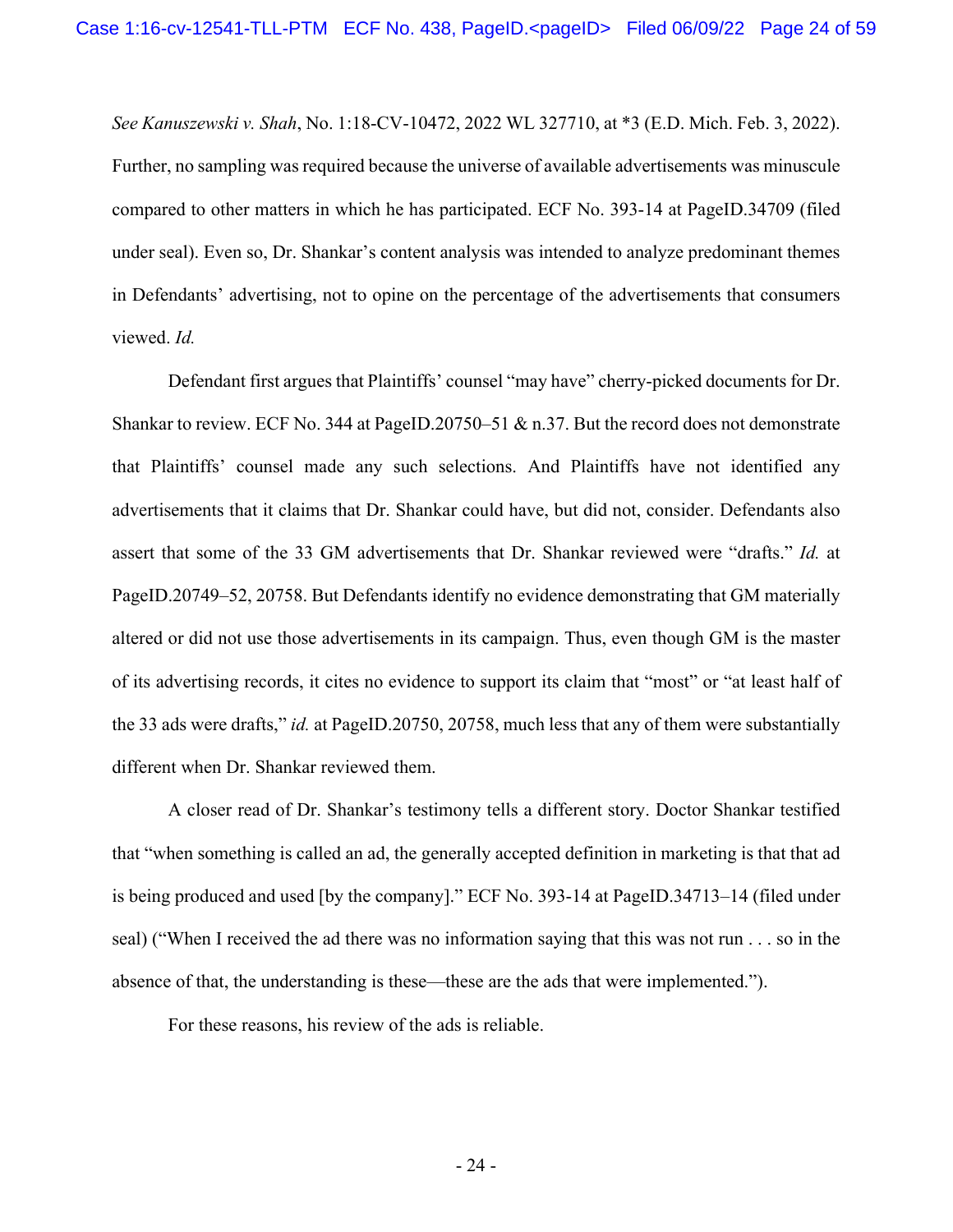**4.** 

Defendants also argue that Dr. Shankar's sample differed from the content analysis that he conducted in another diesel-emissions case in which he used random sampling and characterized it as a methodologically sound procedure. *See* ECF No. 344 at PageID.20751–52, 20754 n.42. But, as Dr. Shankar testified, those two cases had "very different" objectives, as the other case involved different brands and a much larger universe of advertisements, thus, requiring random sampling. *See In re Chrysler–Dodge–Jeep EcoDiesel Mktg., Sales Practices & Prods. Liab. Litig.*, No. 3:17 md-02777 (N.D. Cal. filed Apr. 5, 2017); ECF No. 393-14 at PageID.34703–04, 34706, 34709– 10 (filed under seal). Indeed, Dr. Shankar testified not only that this case involved fewer ads and a single brand, but also that he performed a qualitative content analysis focused not on obtaining a representative sample but on determining the themes of Defendants' advertisements. *See* ECF No. 393-14 at PageID.34707–08, 34710 (filed under seal).

Likewise, Defendants' argument that Dr. Shankar relied on a "convenience sample," ECF No. 344 at PageID.20752, is speculative and not substantiated by the record. Moreover, even if Dr. Shankar relied on a "convenience sample," the lack of probability sampling does not render a qualitative analysis unreliable. *See* Patrick M. Bible, *Defining and Quantifying Dilution Under the Federal Trademark Dilution Act of 1995: Using Survey Evidence to Show Actual Dilution*, 70 U. COLO. L. REV. 295, 324–25 (1999) ("[T]he vast majority of researchers in the fields of ... behavioral and social sciences accept non-probability survey techniques. Therefore, nonprobability sampling satisfies the requirements of Federal Rule of Evidence 703."); *see also NFL Props. v. N.J. Giants, Inc.*, 637 F. Supp. 507, 517–18 (D.N.J. 1986) (noting that nonprobability studies are "the type of study employed in the vast majority of market research and relied upon by experts in the field," and that such surveys should be given "substantial weight");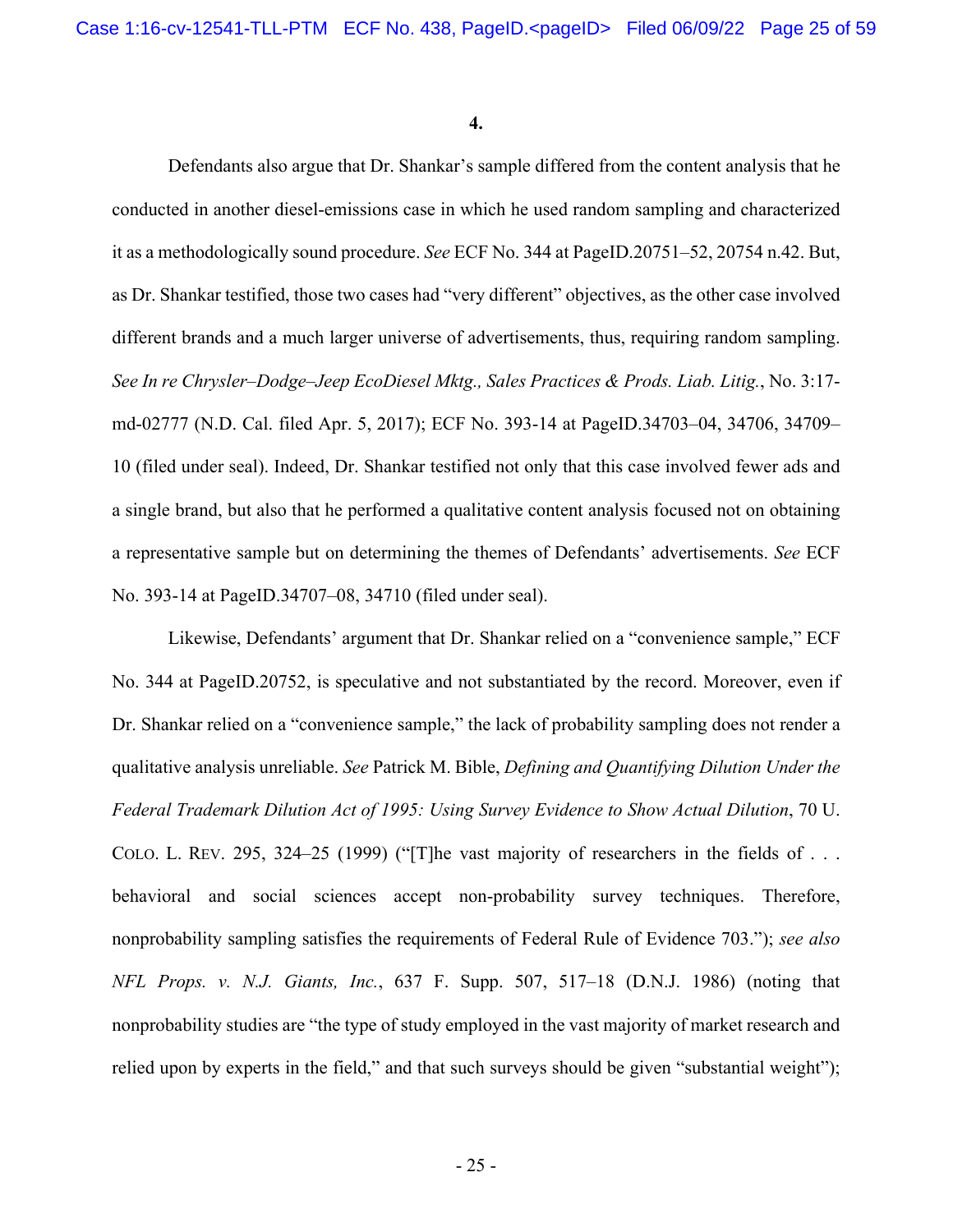Jacob Jacoby & Amy H. Handlin, *Non-Probability Sampling Designs for Litigation Surveys*, 81 TRADEMARK REP. 169, 173, 175 (1991) (concluding that nonprobability designs are used more than 97% of cases in commercial advertising, marketing, and consumer research, and that scholars rely on nonprobability sampling 94% of the time in empirical literature in social and behavioral sciences).

Defendants cite noncontrolling legal authority to argue that Dr. Shankar's test samples are unreliable because they do not properly represent the target demographic and were selectively chosen. ECF No. 344, PageID.20750–51 & n.37 (citing *Tyree v. Boston Sci. Corp.*, 54 F. Supp. 3d 501, 530 (S.D. W. Va. 2014); *In re Pella Corp. Architect & Designer Series Windows Mktg., Sales Pracs. & Prods. Liab. Litig.*, 214 F. Supp. 3d 478, 493 (D.S.C. 2016)). But those cases did not involve a qualitative analysis from the social sciences, for which a scientifically valid method (in the "hard sciences" sense) is not required. *See First Tenn. Bank Nat'l Ass'n v. Barreto*, 268 F.3d 319, 334 (6th Cir. 2001). Even so, courts in this circuit generally find that such issues concern the weight of the evidence, not its admissibility. *See, e.g.*, *Whirlpool Props. v. LG Elecs. U.S.A., Inc.*, No. 1:03 CV 414, 2006 WL 62846, at \*4 (W.D. Mich. Jan. 10, 2006) ("Selection of an inappropriate universe generally affects the weight of the resulting data, not its admissibility." (citation omitted)).

For those reasons, Defendants' argument about Dr. Shankar's test samples fails.

## **5.**

 Defendants argue that Dr. Shankar's "content analysis" amounts to "pure ipse dixit," and that Dr. Shankar "imposed his own *subjective, personal assessment* onto the process." ECF No. 344 at PageID.20753–56. As explained earlier, content analyses are an accepted norm in the field. And Doctor Shankar explained that he used a qualitative content analysis and based his opinion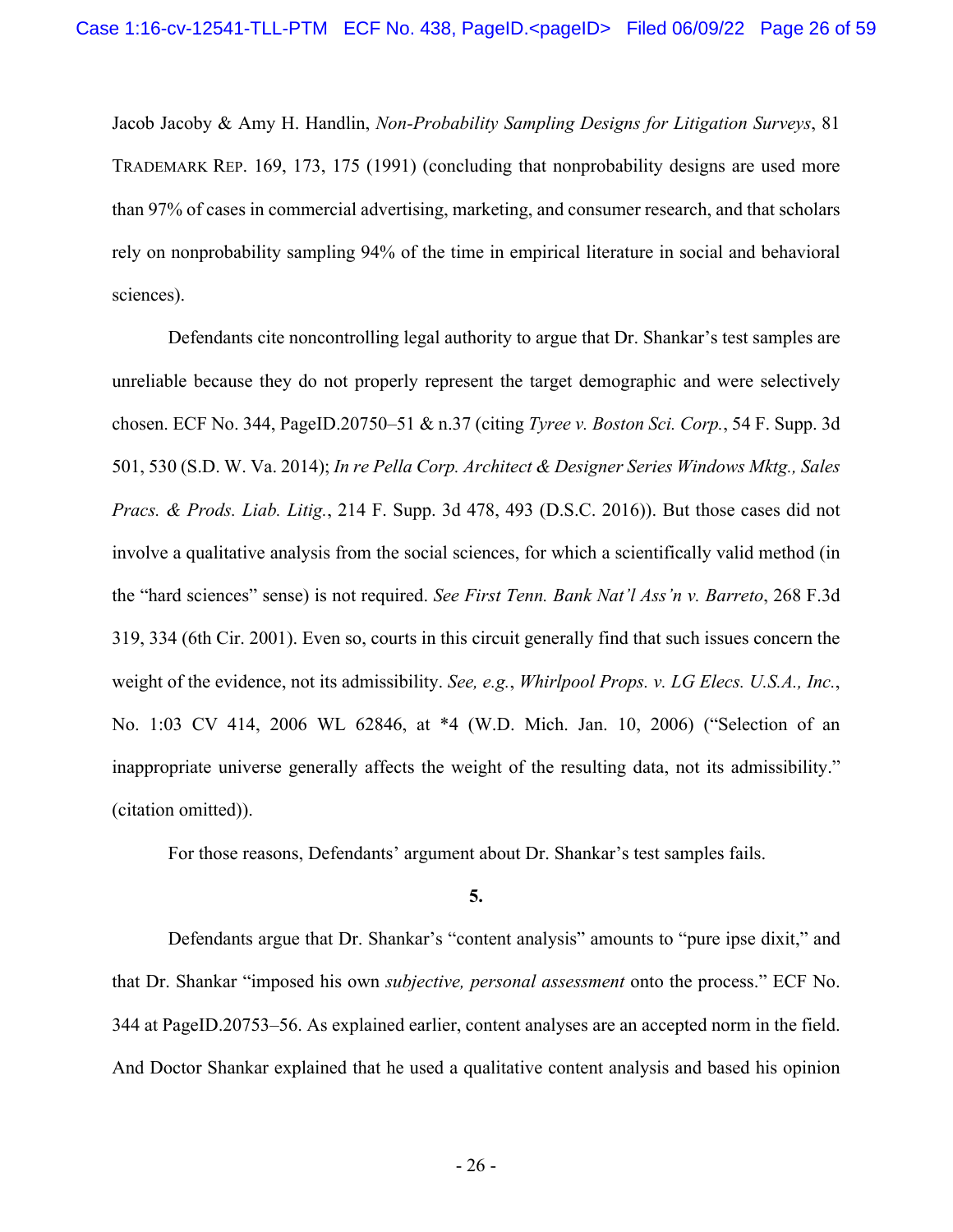on, among other things, marketing research, his expertise and experience, and advertisements that Defendants supplied. ECF No. 393-15 at PageID.34760 (filed under seal). He also described his methodology in detail, revealed the facts on which he based his conclusions, and explained the reasoning employed to reach them. *Id.* at PageID.34760–85.

Defendants' argument goes to the weight of Dr. Shankar's opinions, not to their admissibility. *See Schechner v. Whirlpool Corp.*, No. 2:16-CV-12409, 2018 WL 6843305, at \*10– 11 (E.D. Mich. Oct. 30, 2018) ("[A]rguments about the coding of Simonson's survey results properly challenge the weight of his opinions, but not their admissibility."), *aff'd*, 2019 WL 978934, at \*14 (E.D. Mich. Feb. 28, 2019); *United States v. 400 Acres of Land*, No. 215CV01743MMDNJK, 2017 WL 4797517, at \*8 (D. Nev. Oct. 24, 2017) ("Technical inadequacies, including improper or anomalous coding, bear on weight, not admissibility." (citation omitted)), *vacated in part on other grounds*, 2019 WL 4120802 (D. Nev. Aug. 29, 2019), *aff'd sub nom. United States v. Cox*, No. 21-15066, 2022 WL 524363 (9th Cir. Feb. 22, 2022).

As a marketing expert with over 30 years of experience, Dr. Shankar may opine on the contents of advertising and select relevant criteria for a reliable content analysis. His experience and expertise properly informed his analysis. ECF Nos. 393-14 at PageID.34717–19, 34733, 34751–53 (filed under seal); 393-15 at PageID.34760 (filed under seal). "A marketing professional's review and analysis of company documents to extrapolate marketing strategies, coupled with the expert's experience and background may be enough to establish that the expert's methodology is reliable." *Tylenol*, 2016 WL 807377, at \*5 (collecting cases); *see also* discussion *supra* Section I.D.2. Doctor Shankar explained how his 30 years of experience in the marketing industry and academia applied to the facts of the case. ECF No. 393-14 at PageID.34701–02, 34719, 34733–35, 34751–53 (filed under seal). His report and curriculum vitae reflect his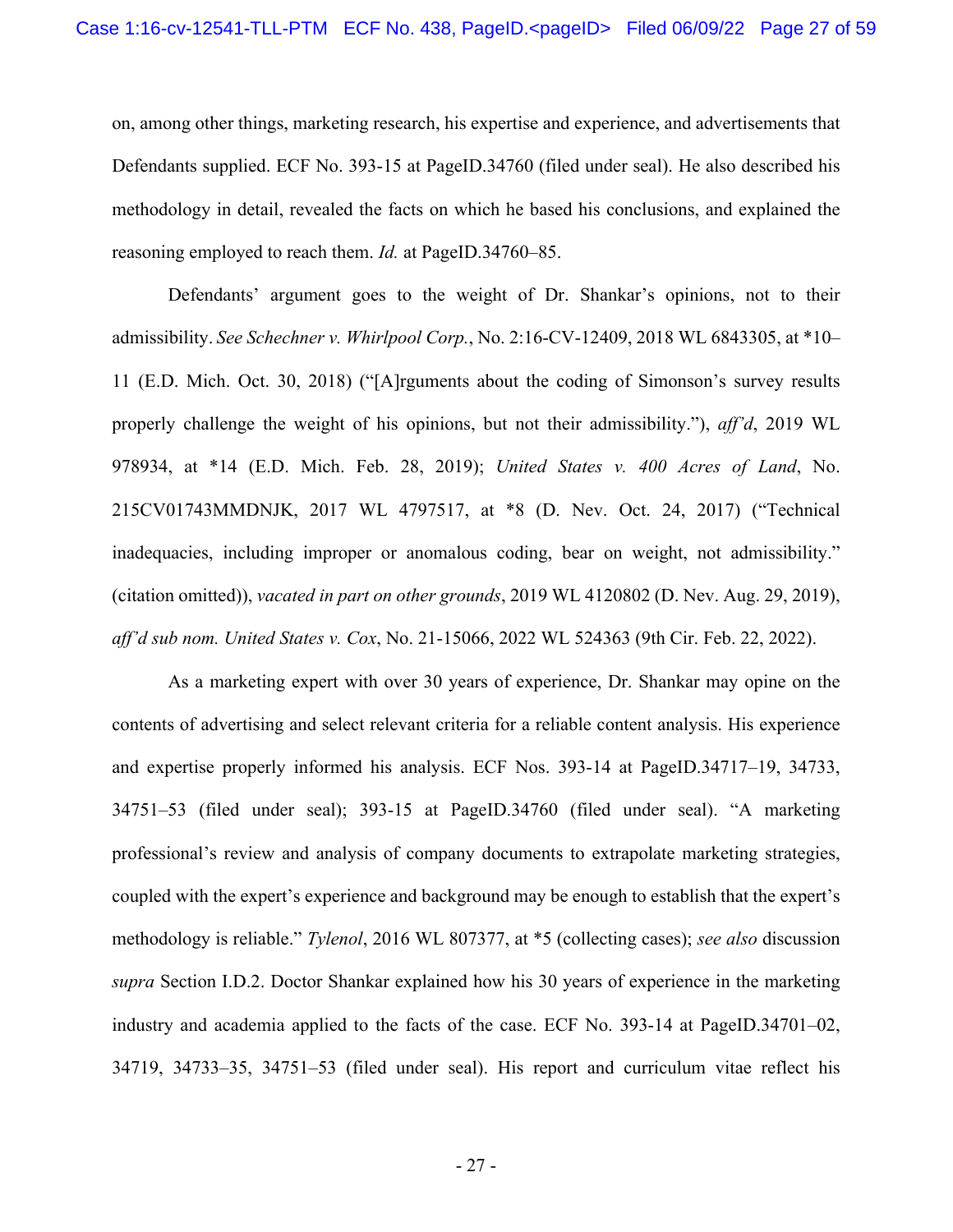experience and expertise. ECF No. 393-15 at PageID.34759–60 (filed under seal). His experience in marketing academia—including experience with advertising in the automotive industry—are reliable bases for his content analysis and selection of visual themes and words.

As Dr. Shankar testified, content analysis has a subjective element to it because it is a qualitative methodology. ECF No. 393-14 at PageID.34731–32 (filed under seal). But that does not undermine the admissibility of his expert testimony. Further, the coding technique that he implemented for his content analysis, using three third-party coders that independently reviewed and coded the ads, minimized the possibility of subjectivity creeping into the analysis. *See* ECF Nos. 393-14 at PageID.34705, 34720–30, 34745–50 (filed under seal); 393-15 at PageID.34782 (filed under seal); *see also Louis Vuitton Malletier S.A. v. Sunny Merch. Corp.*, 97 F. Supp. 3d 485, 505 (S.D.N.Y. 2015) (rejecting the argument that qualitative expert testimony should be excluded because it was based on "subjective belief").

For those reasons, Dr. Shankar's subjective beliefs do not render his opinions inadmissible.

**6.** 

 Defendants' final argument challenges Dr. Shankar's interpretation of GM's "extensive marketing" and use of a "diesel badge" on the diesel Cruze. ECF No. 344 at PageID.20756–58 (emphasis omitted).

But Dr. Shankar fully explained in his report and deposition how his extensive marketing and diesel-badge opinions rested on Defendants' internal documents. *See* ECF Nos. 393-14 at PageID.34711–12, 34736–43 (filed under seal); 393-15 at PageID.34761, 34770, 34773–74, 34782, 34785 (filed under seal). Moreover, with respect to the extensiveness of the advertising, Dr. Shankar cited GM's effectiveness study of its Olympic ad, which is particularly illustrative because Defendants surveyed its effectiveness. ECF No. 393-15 at PageID.34773–74 (filed under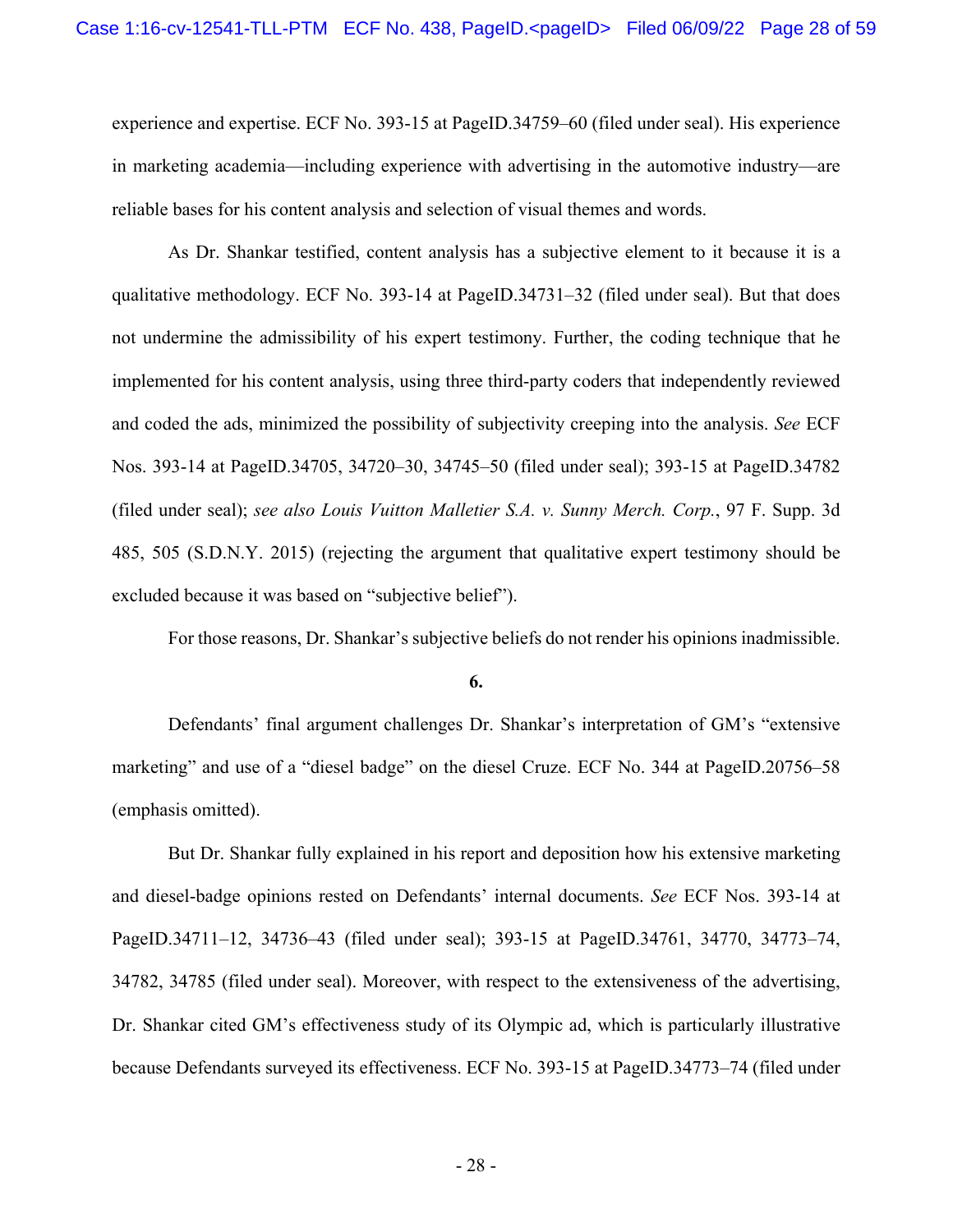seal). Doctor Shankar also explained that "GM also garnered the highest gross rating point (GRP) and achieved brand linkage." *Id.* at PageID.34473–74. In addition to citing internal GM communications, Dr. Shankar analyzed the link between advertising and resulting sales. *See id.* Defendants do not contend that the analysis that he cited is flawed. Further, with respect to the diesel badge that Defendants used on the diesel Cruze, Dr. Shankar relied on an internal GM consumer survey that found that the diesel badge was important to consumers. *Id.* at PageID.34770. Defendants do not even suggest that the survey was flawed. Doctor Shankar analyzed that survey in the context of GM's advertising and applied his knowledge and experience to conclude that (1) the badge was prominently featured on the vehicle and in advertising; and (2) the badge was meant to convey the themes consistent with the advertising, such as environmental friendliness. *Id.*

For those reasons, Dr. Shankar's interpretations are admissible.

### **D.**

Defendants seek to preclude the testimony of Edward Stockton. Specifically, Defendants assert that Edward Stockton's expert opinions are unreliable because they (1) "do not measure legally cognizable damages"; (2) "are based on unsupported assumptions"; and (3) "suffer[] from methodological flaws." ECF No. 344 at PageID.20707, 20763–81 (cleaned up).

#### **1.**

Edward Stockton is well qualified to opine on economic-damages models. He has a Bachelor of Arts in Economics from Western Michigan University and a Master of Science in Applied Econometrics from the University of Arizona. ECF No. 337-25 at PageID.19031 (filed under seal). He is the Vice President and Director of Economic Services at Fontana Group, Inc., a consulting firm located in Tuscon, Arizona. *Id.* at PageID.19002. He has more than a quarter of a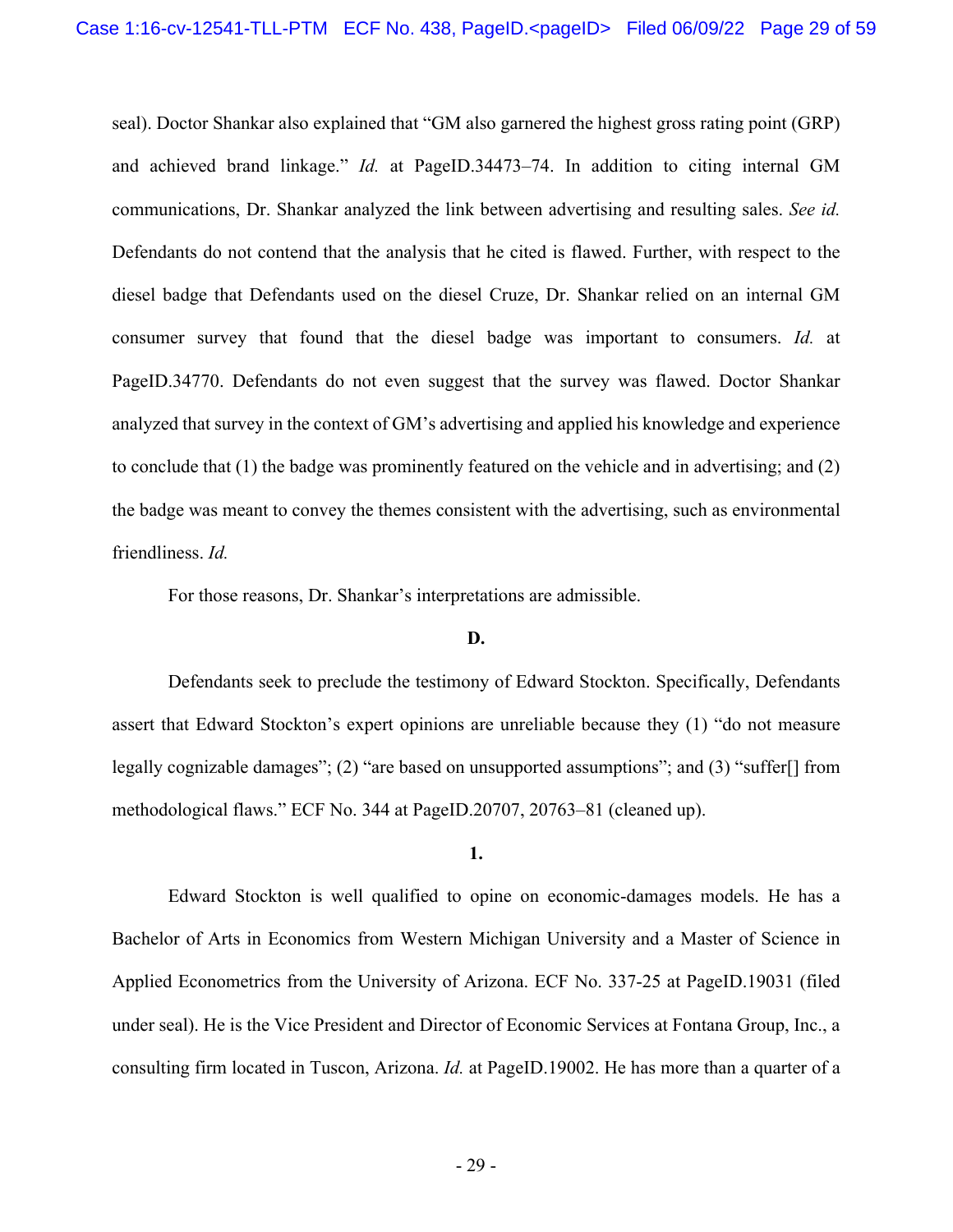century of experience in economic analysis. *See id.* at PageID.19031. He has testified as an economic-loss expert in at least three other vehicle-defect cases, calculated the economic loss of a "false accounts'" scandal involving a bank, and had an original economic-loss model adopted by the Northern District of California. *Id.* at PageID.19004–05. But his testimony reaches into hundreds of other cases. *Id.* at PageID.19032–47. And, in addition to at least six other publications, he authored a chapter about damages in dealership cases in *The Comprehensive Guide to Economic Damages*. *Id.* at PageID.19048.

In his expert report, Mr. Stockton employs three models to estimate the economic damages that Plaintiffs allegedly suffered: Direct Price Premium, Regression Pricing, and Retail Replacement Cost. ECF No. 346-36 at PageID.24436.

The first two models—Direct Premium Price (DPP) and Regression Pricing (RP)—are "overpayment models" that purport to "determine the additional prices charged for the [diesel Cruze]" with certain "adjustments for differences between [unrelated] vehicles . . . and for differences between list prices and transaction prices." *Id.* Direct Price Premium compares the diesel Cruze to the gasoline-powered Cruze Eco for its analysis; Regression Pricing relies on "other vehicles within the Cruze's competitive product segment (Intermediate Compact)." *Id.*

The third model—Retail Replacement Cost (RRC)—is "based upon a benefit of the bargain concept" by which damages are measured by the amount of "additional money that would be necessary for consumers to replace their current defective vehicles with comparable non-defective vehicles." *Id.* In other words, as Plaintiffs state, Retail Replacement Cost measures "the value of a remedy that would have been available had the defect been disclosed." ECF No. 390 at PageID.32017 (filed under seal) (emphasis omitted).

Mr. Stockton summarizes the estimated damages from his analysis as follows: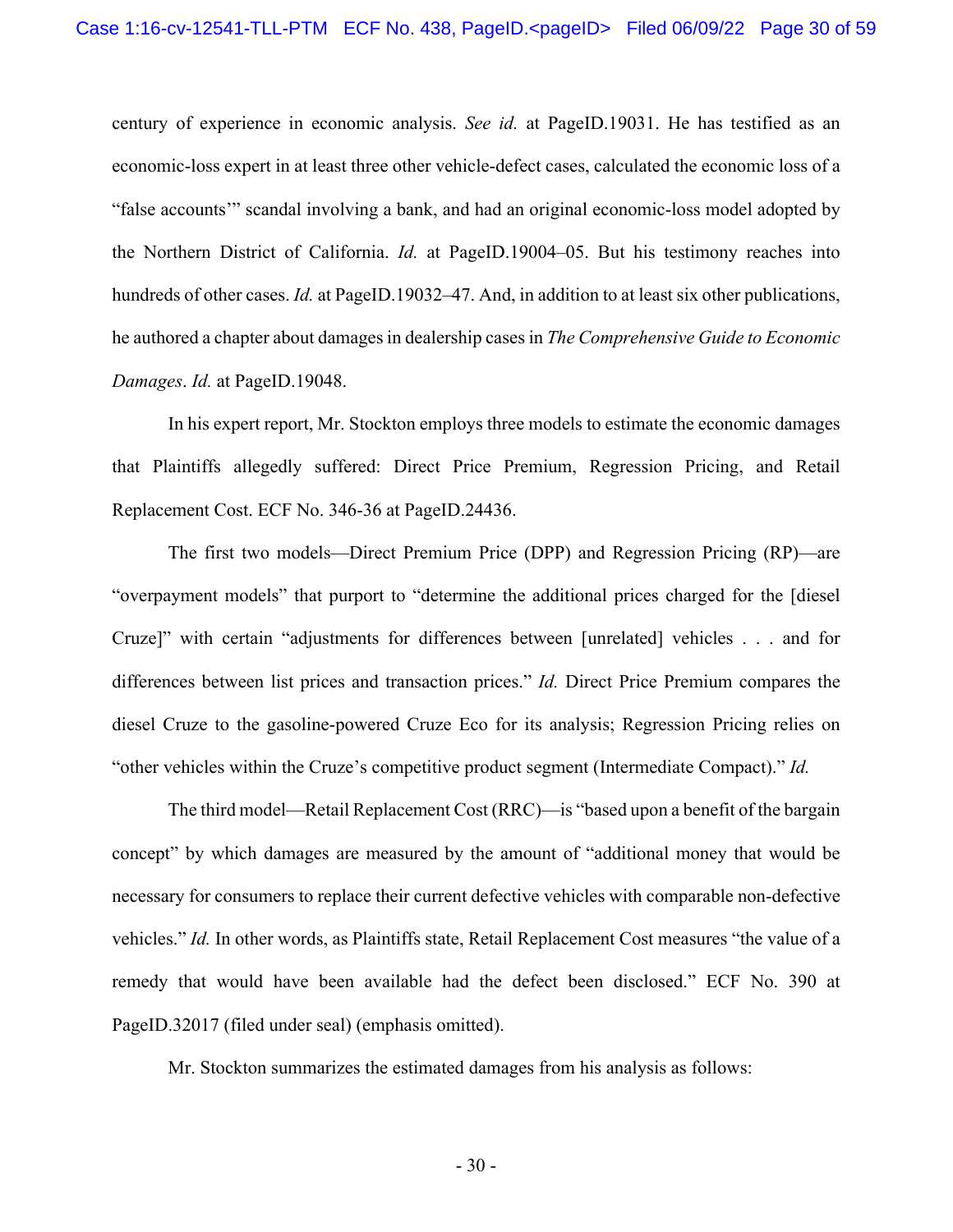(1) Economic damages in 2019 dollars under the [DPP] Model are approximately \$2,337 for model year 2014 Class Vehicles and \$2,734 for model year 2015 class vehicles per vehicle.

(2) Under the [RP] model, economic damages in 2019 dollars are approximately \$2,834 for model year 2014 Class Vehicles and \$2,860 for model year 2015 Class Vehicles.

(3) The [RRC] model indicates damages of approximately \$3,489 per model year 2014 Class Vehicle and \$3,968 per model year 2015 Class Vehicle.

ECF No. 346-36 at PageID.24437.

**2.** 

Edward Stockton's DPP and RP models measure Plaintiffs' cognizable damages.

Defendants first argue that there are no cognizable damages because Plaintiffs' alleged injury is not yet proven, and because the premium that Plaintiffs paid for the diesel Cruze was for the torque, performance, and fuel economy, which they presumably received. ECF No. 344 at PageID.20764–70.

But that interpretation mischaracterizes the models. Stockton's DPP and RP models account for the positive attributes of the class vehicles. *See* ECF No. 393-2 at PageID.33945 (filed under seal). Stockton opines that, as shown in the DPP and RP models, the positive attributes of the diesel Cruze did not incrementally contribute to market prices in the market in which the diesel Cruze's emissions characteristics were disclosed. ECF No. 393-18 at PageID.34990–91 (filed under seal). Thus, those models calculate a premium for the clean-diesel engine at the time of purchase—assuming that the defect had been disclosed. *Id.* As such, the models do not compensate Plaintiffs twice by giving them the benefits of the positive attributes of a clean-diesel engine with damages for the positive attributes of the clean-diesel engine in the form of a premium. ECF No. 344 at PageID.20769.

Defendants next argue that Stockton's models are irrelevant because he should have calculated the premium for the software that made the engine defective. *Id.* at PageID.20769.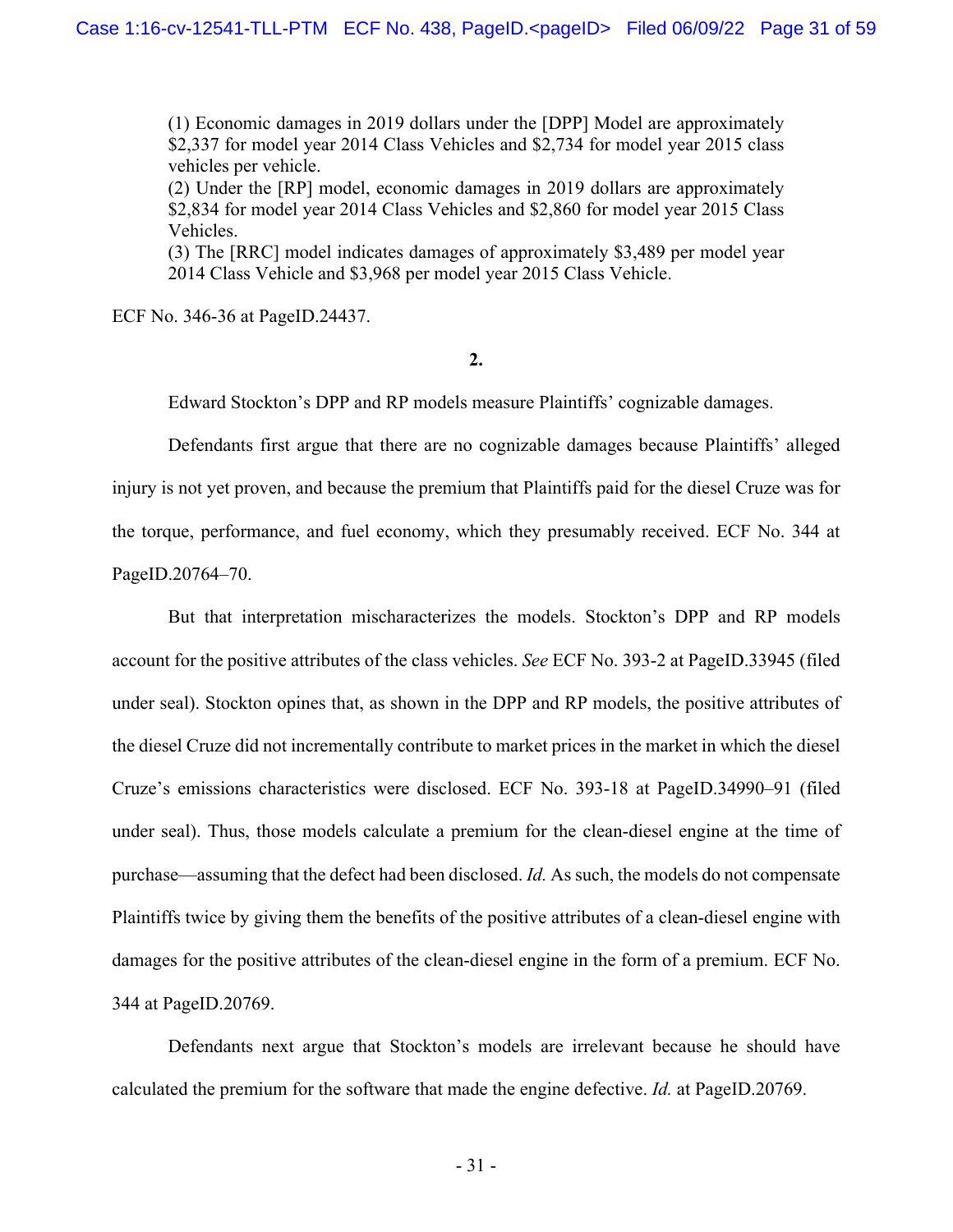But Plaintiffs did not have a choice in software. Plaintiffs chose between a gasoline or diesel powertrain, each of which included distinct bundles of related attributes. *See* ECF No. 393- 17 at PageID.34877 (filed under seal). That is what Stockton modeled.

Defendants next assert that, under Stockton's models, Plaintiffs could recover the entire premium for many parts, like a "broken key chain," that are otherwise unavailable for purchase. ECF No. 344 at PageID.20771 n.53.

But Stockton calculated a premium at the point of purchase for only a defective clean-diesel engine. ECF Nos. 393-17 at PageID.34861 (filed under seal); 393-2 at PageID.33948 (filed under seal) (one of Stockton's assumptions was that the emissions performance issue was a material condition); 393-2 at PageID.33948 (filed under seal) (defect was material to consumers and material in its design); 393-2 at PageID.33951 (filed under seal) ("I didn't put forth a report that is based on the possibility that an emissions defect might be material. I've been asked to assume … that this is a material defect."); 393-2 at PageID.33952 (filed under seal) ("I did an economic study on the assumption that there was a material defect."). Other material defects would require a separate economic analysis and data. ECF No. 393-2 at PageID.33952 (filed under seal) ("I had to approach it as an economic problem. . . . [T]here's a lot of information that goes along with it."). He did not model immaterial omissions, like a broken keychain. *Id.* at PageID.33950 (conceiving of "nondisclosures that are immaterial that wouldn't result in any damages").

Defendants also state that damages calculated under Stockton's RPC model are speculative because they are based on hypothetical future transactions. ECF No. 344 at PageID.20763–64.

But the damages that Stockton calculates are not based on hypothetical occurrences. In the RRC model, Stockton assumes that Plaintiffs never received, and do not have clear prospects of receiving, the nondefective vehicles for which they bargained. ECF No. 393-17 at PageID.34860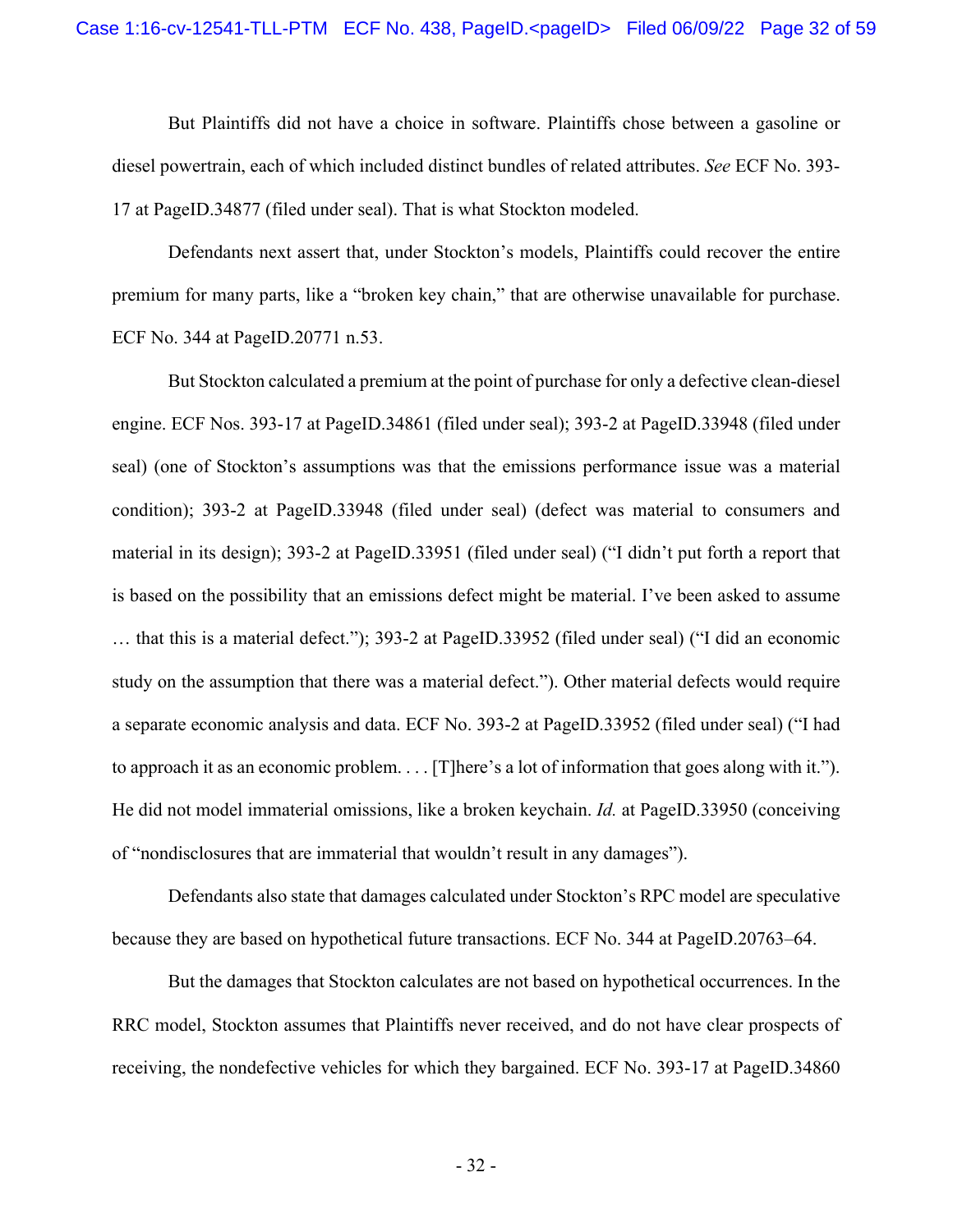(filed under seal). Accordingly, the value that Plaintiffs received from their diesel Cruzes is the trade-in value for "comparable non-defective vehicles." *See id.* at PageID.34878. In this way, the intent of the RRC model is to place consumers where they would have been if they received the benefit of their bargain, at least for the remainder of the car's life. ECF No. 393-2 at PageID.33971 (filed under seal). As indicated, the damages are based on "current" trade-in transaction prices when the Complaint was filed plus some time after to repair the alleged emissions defect. ECF Nos. 393-2 at PageID.33976 (filed under seal); 393-17 at PageID.34878–79 (filed under seal).

Stockton's calculated damages are not speculative. He uses publicly available information and other reliable data to obtain the factors or inputs used in this model: trade-in costs, lost wages, etc. ECF No. 393-17 at PageID.34877–80 (filed under seal) (citing data from IHS Automotive, NADA/J.D. Power data, and other sources). The noncontrolling cases that Defendants cite to the contrary are inapt. *See McKay v. Federspiel*, No. 14-CV-10252, 2015 WL 1636638, at \*5 (E.D. Mich. Apr. 13, 2018) (holding that damages were speculative because the plaintiff could not demonstrate that he was injured by the broad language of a governmental "Electronics Ban Order"), *aff'd*, 823 F.3d 862 (6th Cir. 2016); *Multimatic, Inc. v. Faurecia Interior Sys. USA, Inc.*, 358 F. App'x 643, 653–55 (6th Cir. 2009) (unpublished) (affirming the exclusion of expert testimony calculating lost profits because the methodology was speculative and untested).

Defendants also argue that Stockton's damage models do not calculate damages for people who, like some Plaintiffs, (1) bought their vehicles used; (2) sold their vehicles; or (3) leased their vehicles. ECF No. 344 at PageID.20771.

But Stockton calculated the damages per vehicle. *See* ECF No. 393-2 at PageID.33956 (filed under seal) ("I've calculated one damage amount associated with each vehicle."); *see also* ECF No. 393-17 at PageID.34858 (filed under seal) (providing economic damages for each model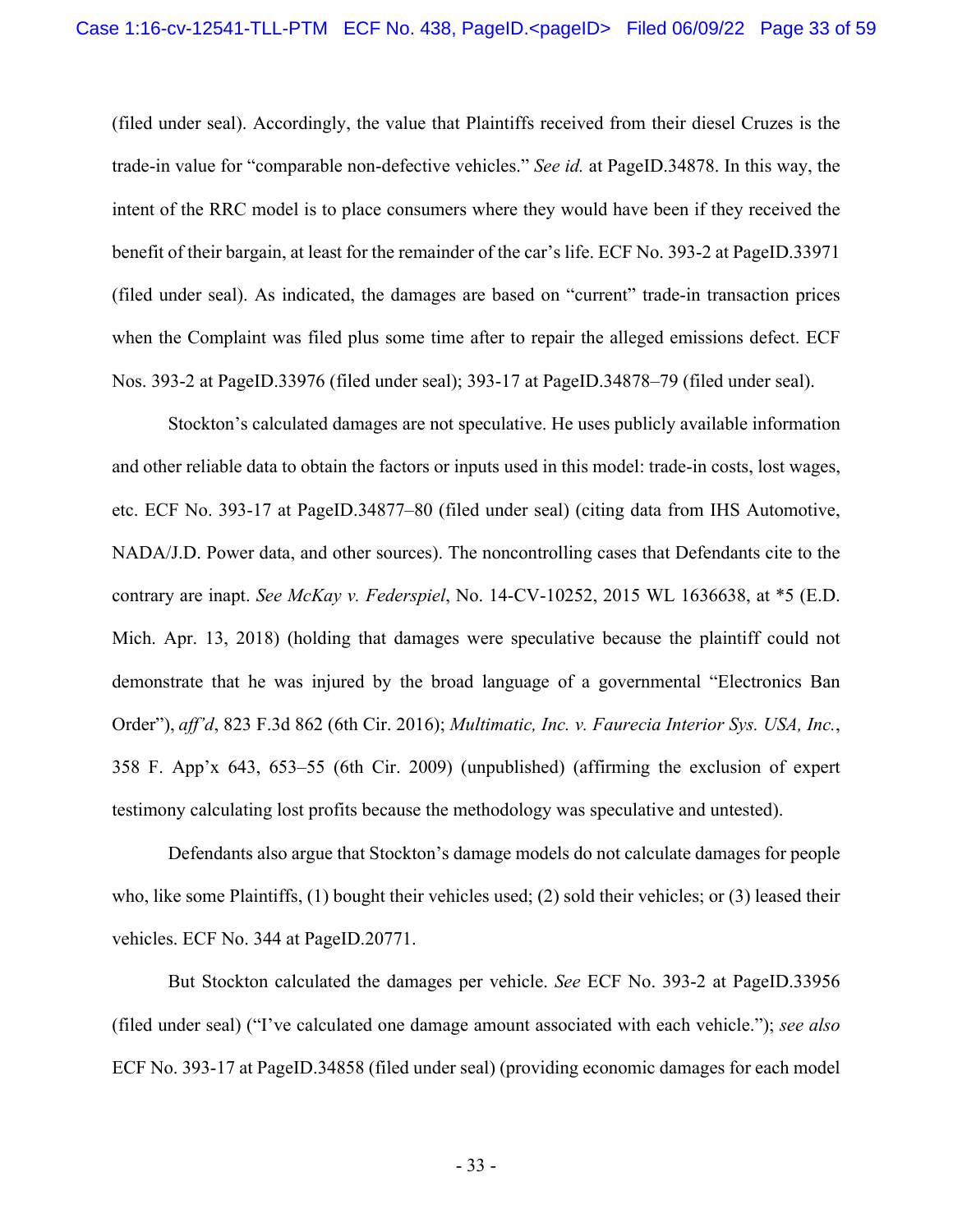year class vehicle "per vehicle"). In his depositions, Stockton explained that the damages were not limited to the initial purchaser. *See* ECF No. 393-2 at PageID.33955, 33966 (filed under seal); *see also* ECF No. 393-17 at PageID.34859 (filed under seal) ("For durable goods, such as motor vehicles, consumers . . . also consider the risk and uncertainty of that expected performance over time. . . . because . . . owners . . . consume the item's value . . . over some extended period of time.").

Further, allocation of the per-vehicle overpayment among class members is a post-certification issue of claims administration. Indeed, courts routinely allow the parties to allocate damages among class members after class certification. *See, e.g.*, *In re Polyurethane Foam Antitrust Litig.*, No. 1:10 MD 2196, 2014 WL 6461355, at \*46 (N.D. Ohio Nov. 17, 2014) ("[T]he damages methodology does *not* award damages; it *calculates* damages on a classwide basis. . . . Questions of allocation need not definitively be resolved now."); *In re Flonase Antitrust Litig.*, 284 F.R.D. 207, 233 (E.D. Pa. 2012) ("[Defendant's] other challenges to [plaintiffs' damages expert's] methodology 'are concerns that relate primarily to the allocation of damages among individual class members, not to the computation of aggregate damages on a class-wide basis. . . . [I]ndividual damages allocation issues are insufficient to defeat class certification.'" (citations omitted)).

Defendants also argue that Rule 26's expert-disclosure requirements preclude deferral of allocation calculations.

But the only case that Defendants cite was not a class action. *See Eiben v. Gorilla Ladder Co.*, No. 11-CV-10298, 2013 WL 1721677 (E.D. Mich. Apr. 22, 2013) (brought by a single plaintiff for injuries from a fall off a ladder that defendants manufactured and sold). Even so, Rule 26 protects the opposing party from prejudice due to late disclosures, not to ensure the perfect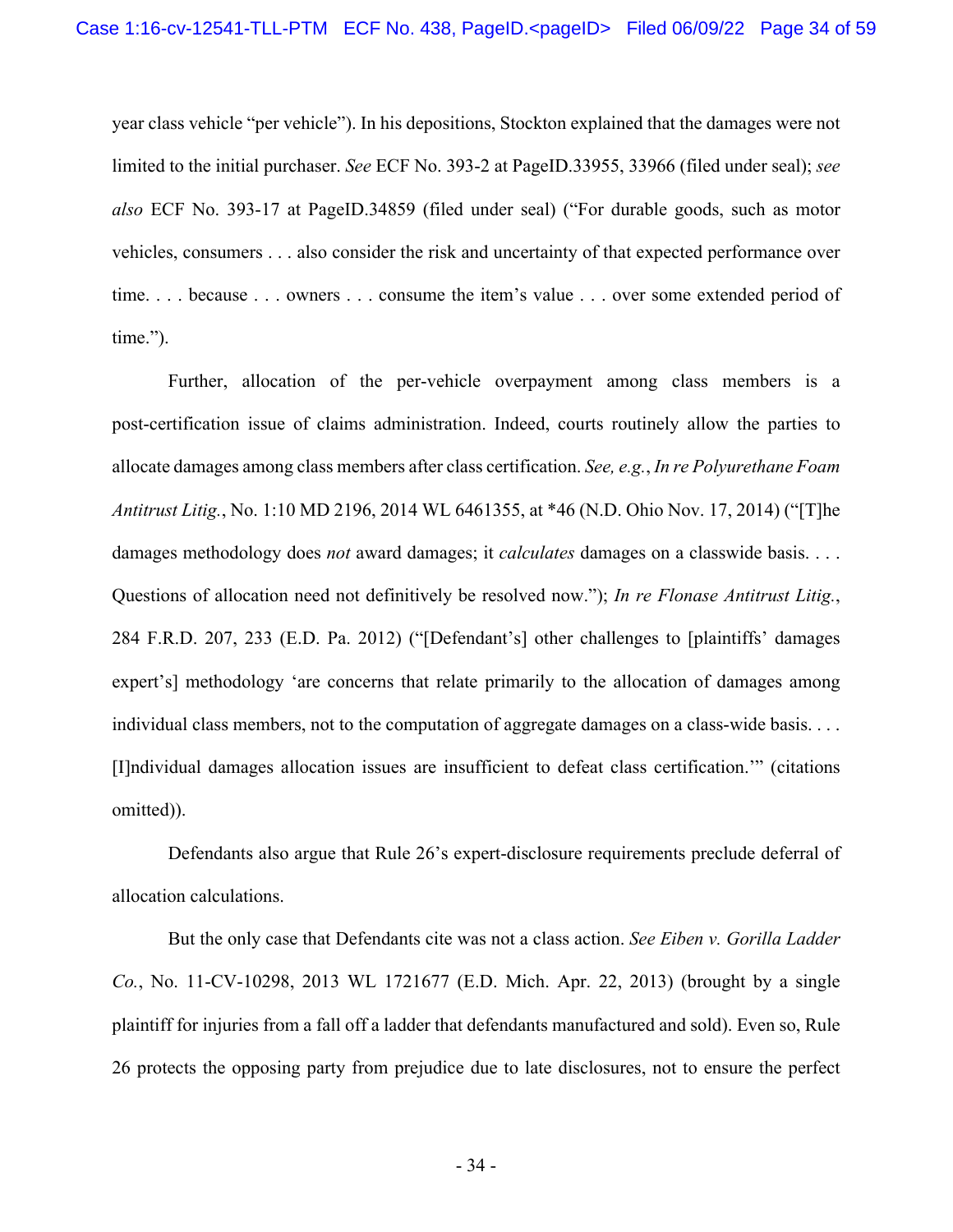disclosure of all information, including the allocation of damages. *See id.* at \*6–7. Here, there is no risk of such prejudice. Stockton's models calculate the total damages that Defendants might be responsible for if the class is certified and awarded damages: *X* amount per vehicle. How those damages will be distributed among the class members who owned the same vehicle at different times will not affect Defendants' exposure. And there is no reason to treat the lessees differently than other owners of multi-owner vehicles for the purpose of calculating damages with the overpayment models.

Defendants' final argument about damages is that Stockton's models measure damages "at the point of purchase" even though the lessees did not "purchase" their cars. *See* ECF No. 344 at PageID.20772–73.

But a lease is a purchase of the use of the car for a specified period and, therefore, is based on the market value of the vehicle at the time of the transaction. *See* ECF No. 393-2 at PageID.33967–68 (filed under seal) ("Q. Is it fair to say MSRP does not directly apply to the purchase price of a leased vehicle? A. It does actually. Q. And how does it? A. The lease residuals are set at the—at a percentage of MSRP.").

For those reasons, Defendants' arguments against Stockton's damages measurements are unpersuasive.

**3.** 

 Edward Stockton's models are based on reliable data that other experts have used: the factual record, basic economic principles, and industry-standard data. "An expert's opinion, whe[n] based on assumed facts, must find some support for those assumptions in the record. However, mere weaknesses in the factual basis of an expert witness' opinion bear on the weight of the evidence rather than on its admissibility." *McLean v. 988011 Ont., Ltd.*, 224 F.3d 797, 800–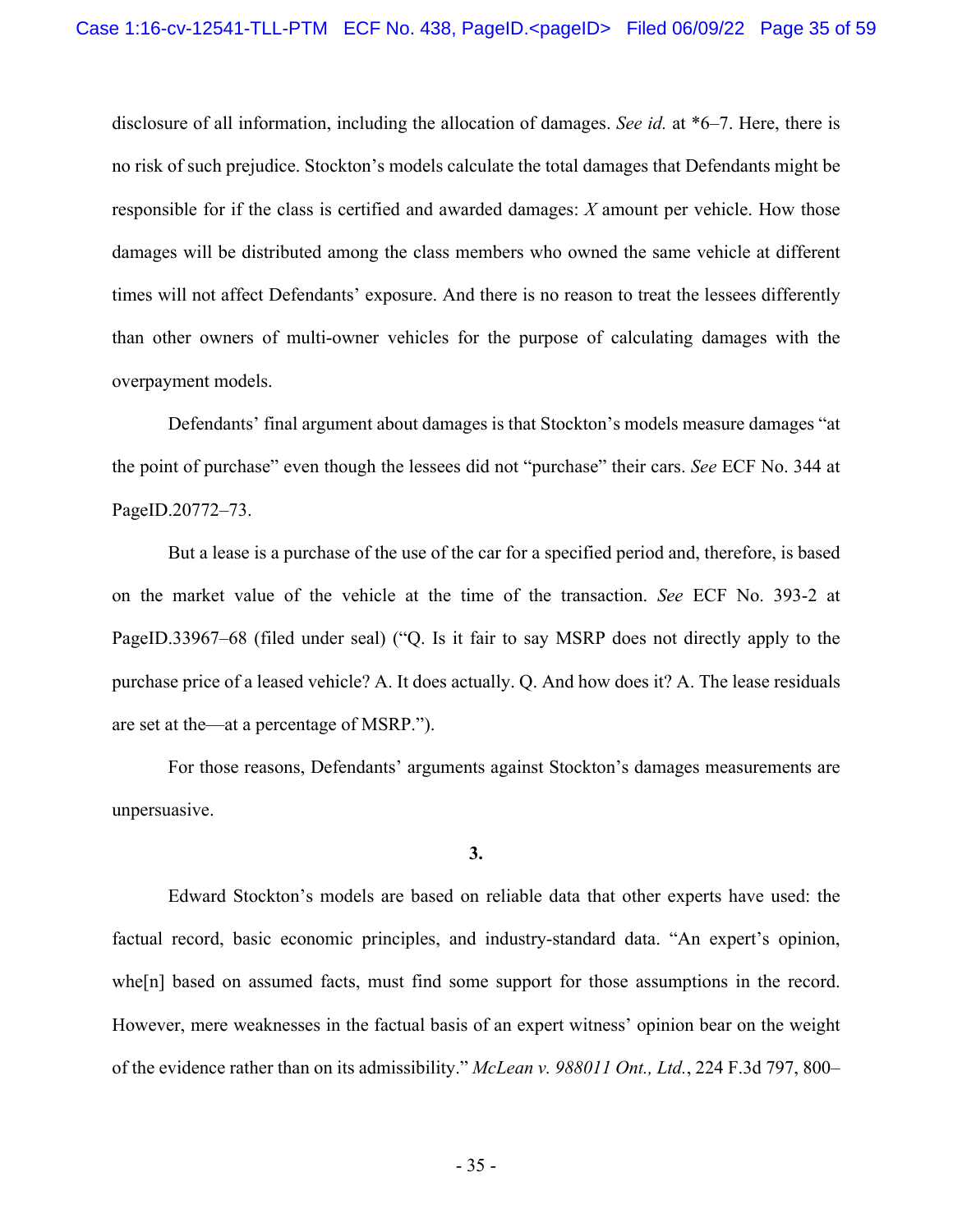01 (6th Cir. 2000) (internal quotation marks and citations omitted). The need for experts to rely on reasonable assumptions is particularly evident in class actions because a review of actual data for each member of the class is not practicable.

Defendants first argue that Edward Stockton's assumption that a uniform defect existed in the fleet of diesel Cruzes is unreasonable because Plaintiffs' individual vehicles were never tested.

But Plaintiffs have alleged that the defect is not only built into the design of the emissions-control system but also coded into the software. *See* ECF No. 393-3 at PageID.33985– 87 (filed under seal). Defendants do not dispute that each vehicle had the same software and ECM installed at the time of purchase. Moreover, Plaintiffs allege that a defect exists in the class vehicles' emissions controls, and that vehicles sold under one Certificate of Conformity must have the same operating software in the engine control module ("ECM") that controlled their emissions functions. ECF No. 393 at PageID.33857 (filed under seal). Further, Stockton calculated damages at the point of purchase, so any actions or alterations by Plaintiffs or other class members after they purchased their vehicles are irrelevant. *See* ECF No. 393-2 at PageID.33953–54 (filed under seal).

Stockton's assumption that the alleged defect was material to consumers is substantiated by the record—including Defendants' own market research and advertising campaigns—as well as by Plaintiffs' expert Venkatesh Shankar. *See, e.g.*, ECF No. 393-15 at PageID.34765 (filed under seal) ("The key insights from a study of US diesel perceptions showed that mileage was the dominant factor for diesel consideration/purchase and that the barriers to consideration of Chevrolet Cruze diesel vehicle were negative perceptions about diesel's fuel costs, repair costs, noise, smell and being bad for the environment." (footnote omitted)).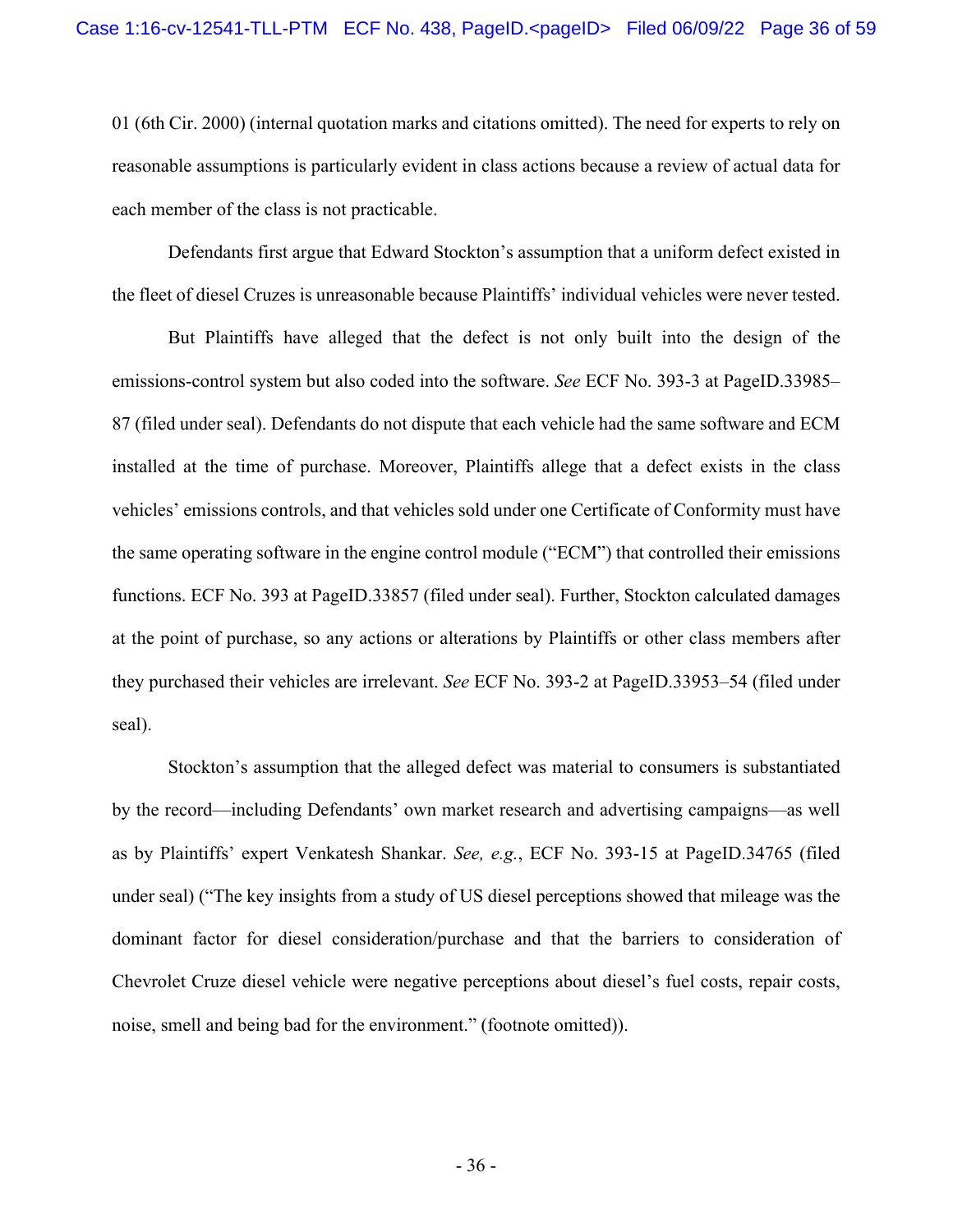And Stockton's two overpayment models calculate the overpayment for class vehicles by determining the differences in prices charged between diesel Cruzes and either Cruze Eco (DPP model) or other vehicles within the diesel Cruze's competitive market segment (RP model), then it "adjust[s] for differences between vehicles that are unrelated to the allegations of the case and for differences between list prices and transaction prices." ECF No. 393-17 at PageID.34857, 34863–77 (filed under seal).

Defendants also argue that the average transaction price and the MSRP–average transaction price ratio used for Edward Stockton's calculation are contradicted by the prices that Plaintiffs paid and the actual transactional data that Defendants' expert, Dr. Hitt, analyzed. ECF No. 344 at PageID.20775–77.

But Stockton's models measure how the market price would have changed if the defect was disclosed at purchase, not the overall price paid. *See* ECF No. 393-18 at PageID.34984–86, 34989–90 (filed under seal). Thus, the diversity in prices paid for the diesel Cruzes seems irrelevant. Moreover, to the extent that Defendants argue that consumers purchased other options that increased the price over MSRP, it is entirely irrelevant to the calculation of overpayment. On the other hand, if Defendants are arguing that consumers paid a lower percentage of MSRP for their diesel Cruzes given the cars' characteristics, then Stockton's models already account for that and would merely substitute the lower percentage into the existing model. *Id.* at PageID.34991.

Even so, the use of averages in this case is an issue of weight, not admissibility. *See Teenier v. Charter Commc'ns, LLC*, No. 16-CV-13226, 2017 WL 3141051, at \*4 (E.D. Mich. July 25, 2017) ("Had there been some sort of explanation, the issue becomes one of weight, which should be left to the trier of fact."); *see also Tyson Foods, Inc. v. Bouaphakeo*, 577 U.S. 442, 455 (2016) ("[T[he Court would reach too far were it to establish general rules governing the use of statistical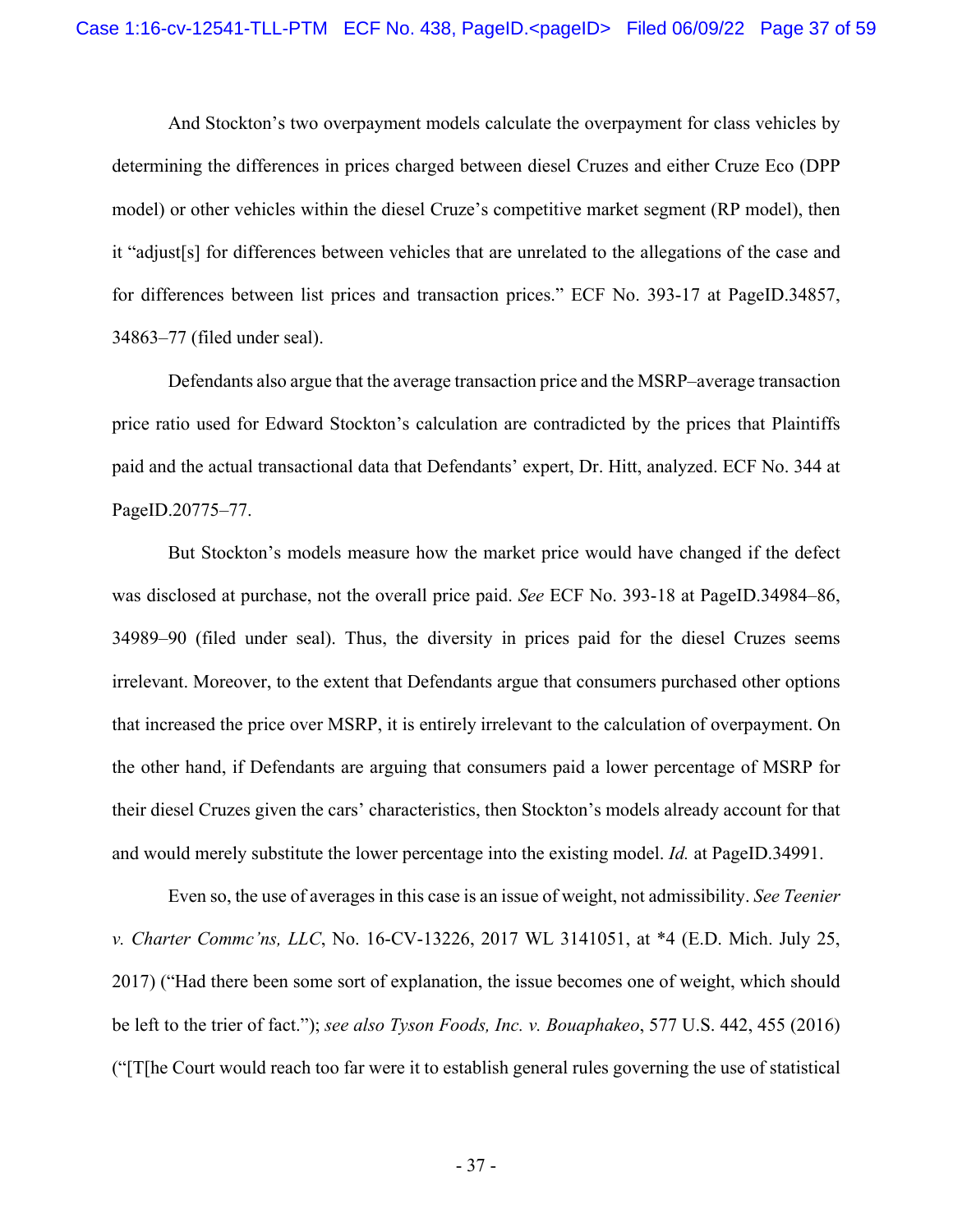evidence, or so-called representative evidence, in all class-action cases. Evidence of this type is used in various substantive realms of the law."). Use of average, instead of actual, transaction data is reasonable when calculating damages for a class. *In re RFC and RESCAP Liquidating Tr. Action*, 332 F. Supp. 3d 1101, 1146 (D. Minn. 2018) ("As a general matter, statistical sampling is a commonly used and accepted means of assembling and analyzing data, *particularly in complex litigation*." (emphasis added)). It would be impracticable to require experts to use only data of actual transactions in the class context. *See id.* at 1150 ("Establishing liability and damages in this case without the use of sampling would be unmanageable."); *Tyson*, 577 U.S. at 455 ("In many cases, a representative sample is 'the only practicable means to collect and present relevant data' establishing a defendant's liability." (citation omitted)). Thus, Defendants' arguments fail with respect to the variation in prices paid for the diesel Cruzes.

Similarly, Defendants' challenge to the Retail Replacement Costs model is unavailing. The RRC model measures the "additional money that would be necessary for consumers to replace their current defective vehicles with comparable non-defective vehicles, as measured by the published Retail price of the Class Vehicles as of June 2016." ECF No. 393-17 at PageID.34857– 58 (filed under seal). For this calculation, Edward Stockton used:

(i) The Clean Trade-in price for class vehicles in July 2016, which was the price at the time of the filing of the Complaint in this matter,

- (ii) the retail price that corresponds to the Clean Trade-in price for that month,
- (iii) the average tax rate that applied to U.S. vehicle purchases at dealerships in 2016,

(iv) the tax amount that would apply to the purchase price, net of the credit for the vehicle traded in,

(v) the average transactional expenses (license and documentary fees) that apply to U.S. vehicle purchases at dealerships, and

(vi) the "shoe leather" expense associated with vehicle acquisition.

*Id.* at PageID.34878–79.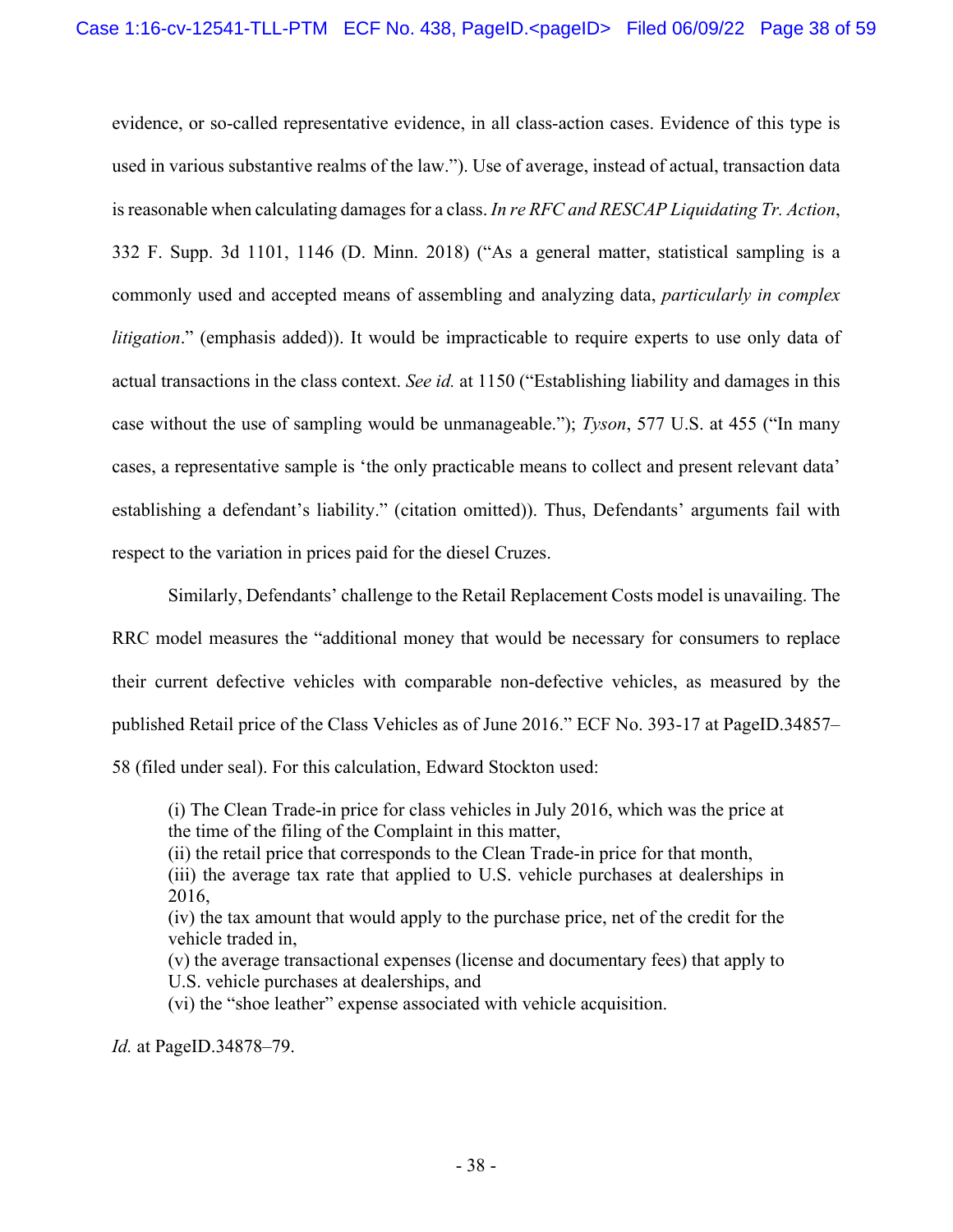Defendants assert that Plaintiff-specific analysis using those six factors results in a calculation of damages using real-world numbers with varying results, meaning that the model is unreliable. But Defendants do not argue that the model's input information is wrong. Instead, they conclude that Plaintiffs did not incur the expenses that would require reimbursement.

But the RRC model calculates the value of a remedy that would have been available had the defect been disclosed. ECF No. 393-2 at PageID.33974–75 (filed under seal) ("[I]f there was a remedy available, [the RRC model] quantifying . . . a benefit of the bargain remedy that would have been available to the plaintiffs."). In this way, Defendants' challenge to the RRC models' inputs is without merit.

**4.** 

 Edward Stockton's models applied sound economic methods to reliable data to assist the trier of fact in determining the premium that Plaintiffs paid for their diesel Cruzes.

By applying his expertise and sound economic principles to reliable data, he used the Cruze Eco as a comparator in the DPP model. ECF No. 393-17 at PageID.34857, 34863–64 (filed under seal). The Eco was within the Cruze model line, had shared features (like a turbocharged engine and equivalent cabin space and trunk space), and had the highest fuel-economy ratings among Cruzes with the same transmission. *Id.* at PageID.34863–64. When Stockton researched and chose the Eco, he researched websites and market data regularly used by economists to segregate and consider vehicles. ECF No. 393-2 at PageID.33959–60 (filed under seal) (discussing invoice prices, MSRPs, options, features, names, and engines). Conventional economic analysis considers the market in which the vehicles compete rather than individual consumer preferences. *Id.* at PageID.33961–62. Because there is no "analytical gap between the data and the opinion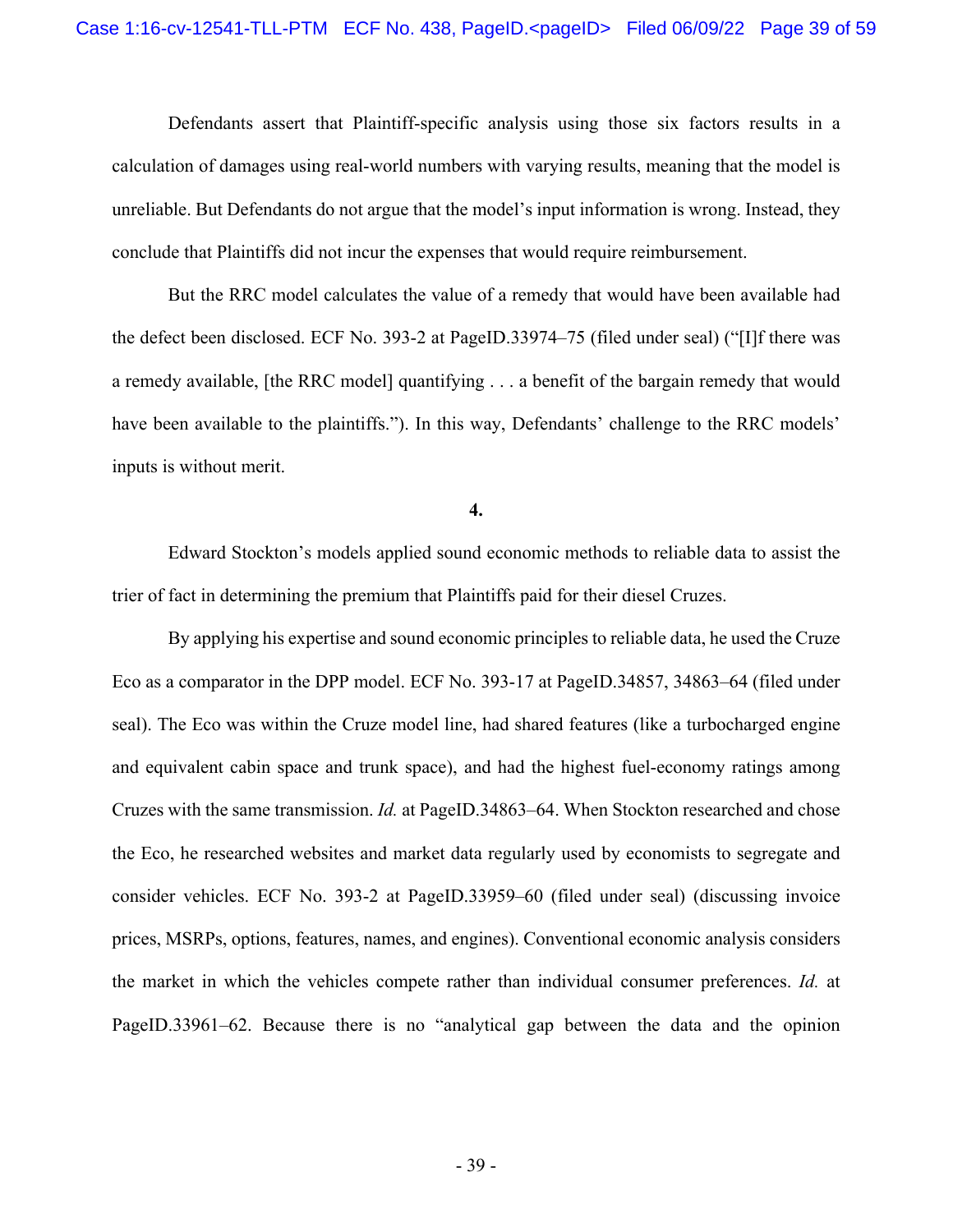proffered," Edward Stockton's opinion should not be excluded. *Gen. Elec. Co. v. Joiner*, 522 U.S. 136, 146 (1997).

 At best, Defendants' arguments about Stockton's methodology go to weight, not admissibility. For that reason alone, they fail. *See Conwood Co. v. U.S. Tobacco Co.*, 290 F.3d. 768, 794 (6th Cir. 2002) (holding that an argument about the weaknesses in the factual basis of an expert's opinions went to weight not credibility, as the opinions were "subject to vigorous cross examination and an opportunity for Defendant to introduce countervailing evidence of its own").

Stockton estimated his transaction prices by applying economic principles to reliable data. To estimate the prices that Plaintiffs paid for the diesel Cruze, Stockton used a "Price Build-up Method" that builds to the average transaction price. ECF No. 393-17 at PageID.34868–69 (filed under seal). In order to build to the transaction price, he obtained data from reliable sources, like data from NADA, J.D. Power, and IHS Automotive. *Id.* at PageID.34877–80. The Price Build-up Method estimates the net dealer cost of the cars and adds a normal rate of dealership gross profit,  $4\overline{ }$ which is the price above the cost of the goods sold, to determine the estimated net of the transaction prices that the consumers paid. *Id.* at PageID.34869–70. The Price Build-Up Method is a straightforward application of financial and economic data that economists, like Stockton, and dealership accountants regularly use. ECF No. 393-2 at PageID.33964 (filed under seal).

Defendants argue that Stockton's transaction prices are unreliable because the uniform incentive amount is based on allegedly incomplete data. ECF No. 344 at PageID.20783-85.<sup>5</sup>

<sup>4</sup> To estimate gross profit, Stockton used the average gross-profit percentage on new-vehicle sales achieved by franchised dealerships with domestic nameplates during 2014 and 2015. ECF No. 393-17 at PageID.34869–70 (filed under seal). Stockton estimated the discounts that the dealerships offered by using published, reliable sales data. *Id.* at PageID.3489–71.

 $5$  This is not a "litigation created method," which Defendants assert. ECF No. 344 at PageID.20782. Like other "economists and dealership accountants," Stockton consistently uses this "straightforward application of financial and economic data." ECF No. 393-2 at PageID.33964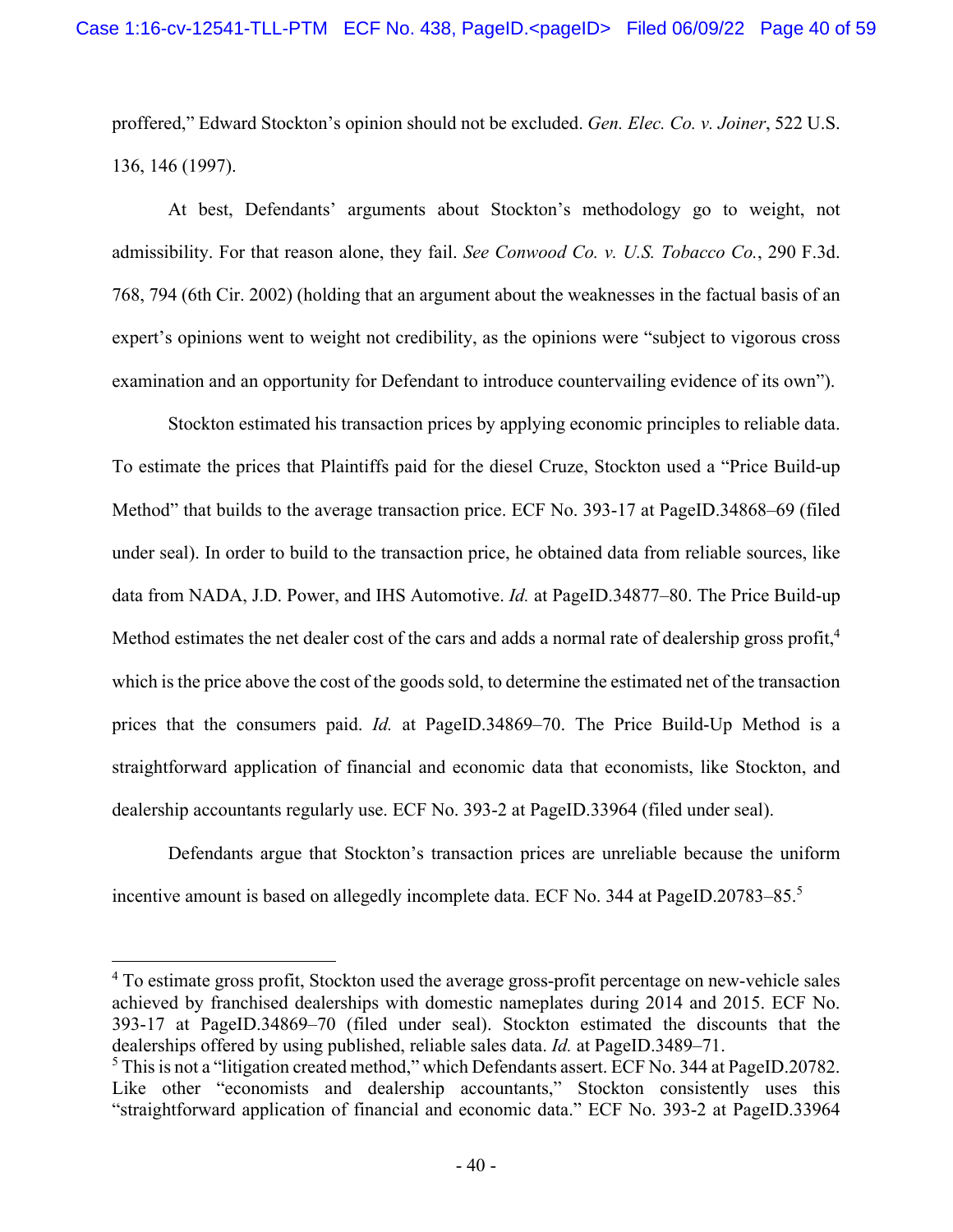But the relevant dynamic in the DPP model is the amount by which the market price for the diesel Cruzes would have changed at the point of purchase in a full-disclosure environment, or the variation in market price. ECF No. 393-18 at PageID.34986, 34988, 34989–90 (filed under seal). The DPP model does not attempt or need to determine the overall price paid for the class vehicles. Rather, it calculates the amount of overpayment for the engine bundle that was not delivered: the "clean" diesel with power, torque, and fuel economy. The DPP model thus excludes the portion of the price attributable to non-drive-train features. *Id.* To that end, the DPP model narrows the calculation to a difference in the diesel Cruzes' and Eco's base MSRPs, minus additional features that came standard on the diesel Cruze. *Id.* Even if consumers purchased other options that increased the price over that base MSRP, it would be irrelevant to calculating overpayment. See ECF No. 393-17 at PageID.34974-75 (filed under seal).<sup>6</sup> If, however, consumers paid a lower percentage than what the DPP estimates to be the MSRP for the diesel Cruze, given its characteristics, then the DPP model will account for that. *Id.* at PageID.34866– 67; ECF No. 393-18 at PageID.34991 (filed under seal). That is, the lower percentage would be substituted into the existing DPP model. *Id.* Thus, the DPP model would not need to change; only an input would. *Id.*

Stockton's regression analysis accounts for significant variables and is admissible. In the RP model, he measured the premium that Plaintiffs paid for the diesel Cruze engine by using a

<sup>(</sup>filed under seal). The term "buildup method" is not novel nor created by Stockton. *Id.* at PageID.33964–65.

 $6$  Defendants argue that Edward Stockton made a "critical error" when he calculated the transaction prices because he didn't validate his method. ECF No. 344 at PageID.20784 (citing *Dow v. Rheem Mfg.*, 2011 WL 4484001, at \*5 (E.D. Mich. Sept. 26, 2011)). But Stockton's method is "testable," and citing to the prices that Plaintiffs paid for their diesel Cruzes does not prove otherwise. Stockton provides a method to calculate damages. The amount of Plaintiff-specific damages will be adjusted based on inputs provided to the method. ECF No. 393 at PageID.33865 n.40 (filed under seal).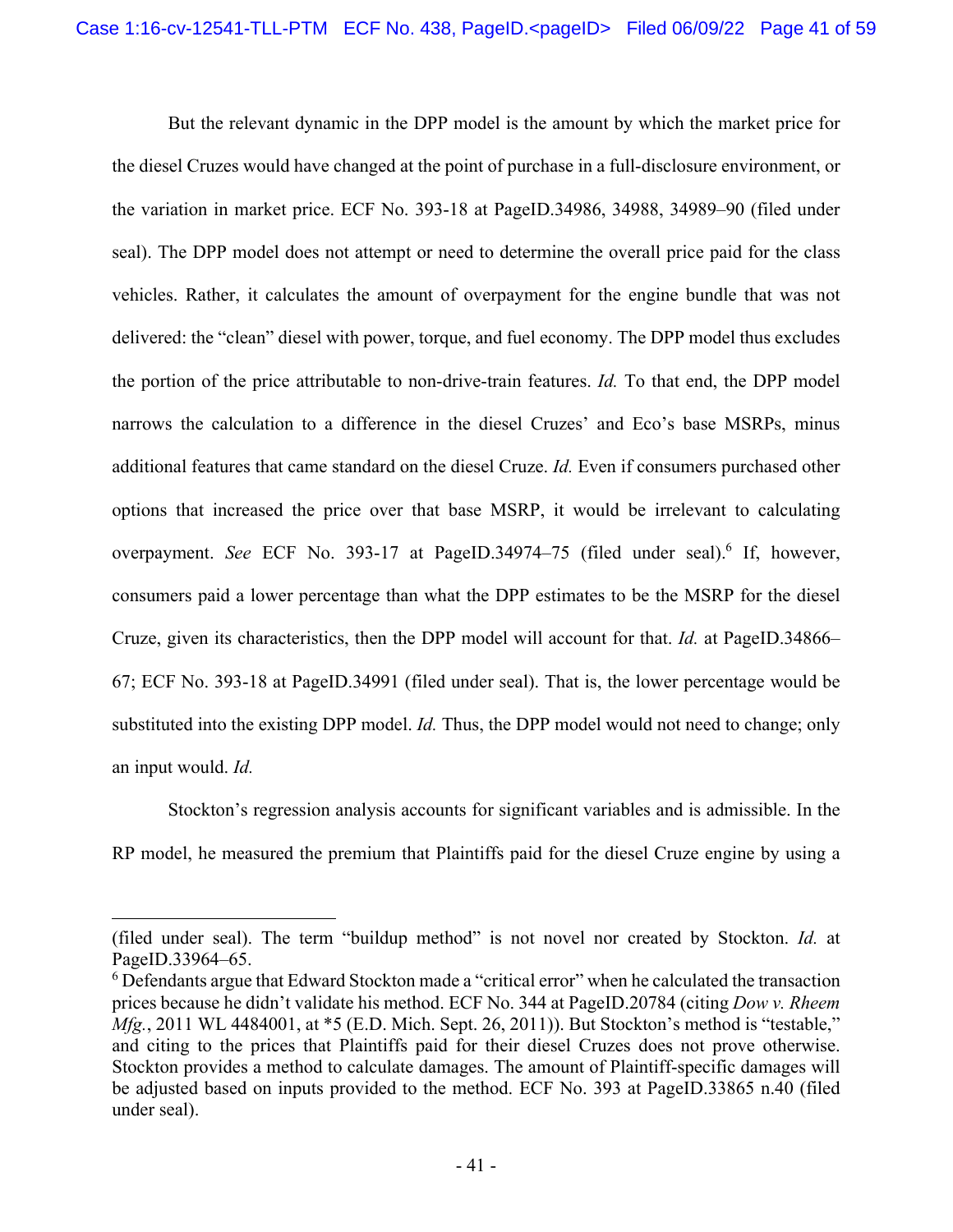regression analysis. ECF No. 393-17 at PageID.34875–77 (filed under seal); *see Bazemore v. Friday*, 478 U.S. 385, 400 (1986) (per curiam) ("Normally, failure to include variables will affect the [regression] analysis'[s] probativeness, not its admissibility.").

The cases that Defendants cite to the contrary are inapposite. *See* ECF No. 344 at PageID.20785–86. For example, in *Bickerstaff v. Vassar College*, in a regression analysis purporting to analyze differences in salaries based on sex and race, the expert failed to account for the only three factors that the college considers in salary increases—publications, teaching, and service. 196 F.3d 435, 450 (2d Cir. 1999), *as amended on denial of reh'g* (Dec. 22, 1999). And in *Reed Construction*, the court found that the regression analysis was inadmissible because it did not include a measurement of the overall amount of construction spending in the nationwide economy that explains the declining gap between national and local prices. *Reed Constr. Data Inc. v. McGraw-Hill Cos., Inc.*, 49 F. Supp. 3d 385, 403 (S.D.N.Y. 2014).

Defendants also argue that Stockton's RP model fails to account for "major variables." ECF No. 344 at PageID.20785.

But Stockton controlled for the following major variables: horsepower, brand, model year, fuel type, and an interaction variable for the Chevrolet brand and diesel-fuel variables. ECF No. 393-17 at PageID.34875 (filed under seal). For considering the major variables, the RP model is admissible. *Bazemore*, 478 U.S. at 400 (holding that regression analyses are admissible even if they omit important variables if they account for the "major variables" affecting a given analysis). In other words, Defendant's argument with respect to Stockton's regression analysis goes to its weight, not its admissibility. *Conwood Co. v. U.S. Tobacco Co.*, 290 F.3d. 768, 794 (6th Cir. 2002) (holding that expert opinions are "subject to vigorous cross examination and an opportunity for Defendant to introduce countervailing evidence of its own"). Defendants may challenge any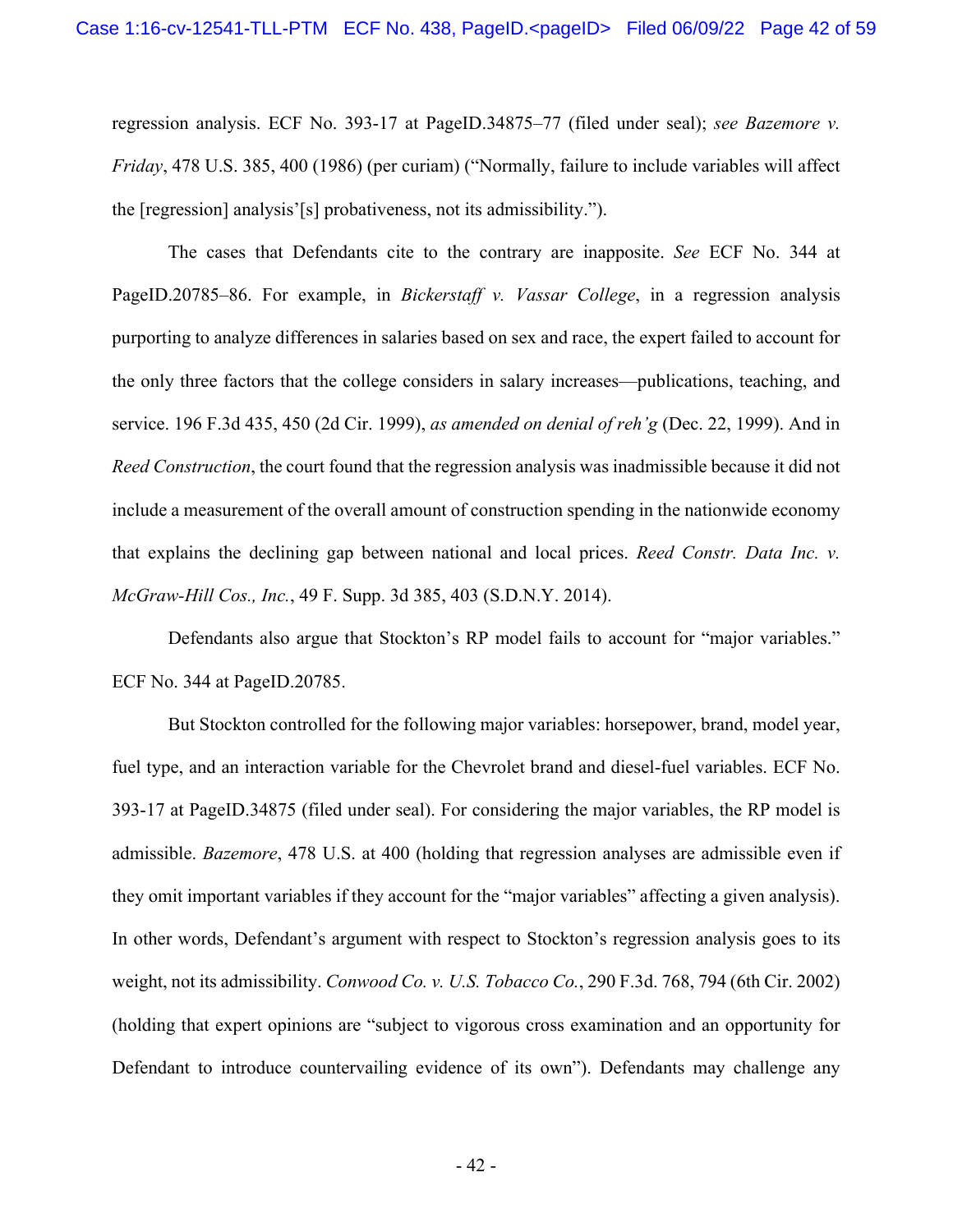deficiencies in the variables used in the RP model during cross-examination. *Id.*; *see also Schechner v. Whirlpool Corp.*, No. 2:16-CV-12409, 2018 WL 6843305, at \*7 ("[C]onsumer purchasing decisions are the results of immensely complex and subtle psychological exercises that marketing professionals and professors spend their lifetimes studying. But it's not this Court's role to jump into that morass and determine that [the expert's] analysis is incorrect—that is the province of the jury.").

For those reasons, Defendants' arguments fail with respect to the variables in the RP model. The same is true of Stockton's overpayment models calculating out-of-pocket damages. ECF No. 393-17 at PageID.34863–77 (filed under seal). Contrary to Defendants' assertion, Stockton incorporated supply-side considerations and a consumers' willingness to pay as an input into the analyses. ECF No. 393-2 at PageID.33937–38 (filed under seal). Specifically, Stockton used market price levels that are price and supply constrained. *Id.* at PageID.33939. He stated that the diesel Cruzes "are already produced, so the price paid does not have to justify the production of a subsequent hypothetical vehicle. It is the price paid given that the costs have already been incurred of production and given that the estimates I used are appropriate for that purpose." *Id.* at PageID.33939–40. The methodology is reliable.

Stockton's RRC model is also reliable and admissible. The RRC model calculates the value of a remedy that would have been available had the defect been disclosed. ECF No. 393-2 at PageID.33971 (filed under seal). If Defendants sold the diesel Cruzes in a non-repairable defective state, then Plaintiffs only had two prospects to be made whole: to possess a comparable nondefective vehicle, or to receive enough money to purchase one. That is what the RRC model calculates.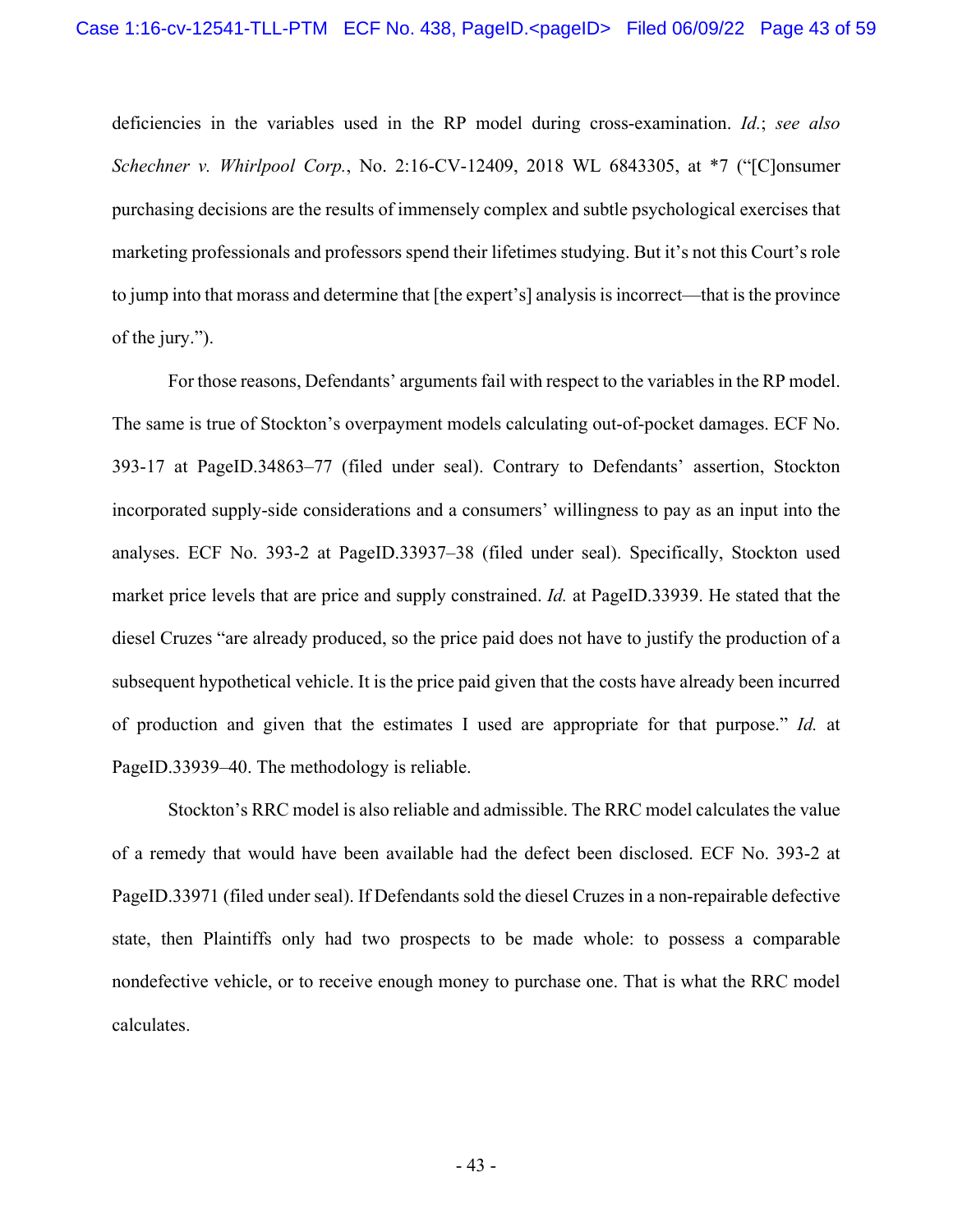Defendants argue that the difference between the diesel Cruze's retail price and trade-in value is not an appropriate measure of damages for a defeat device. ECF No. 344 at PageID.20795. But the trade-in price when the Complaint was filed, in July 2016, reflected the moment when the defect was disclosed, and the market price reflected the new vehicle price. ECF No. 393-2 at PageID.33972 (filed under seal). The RRC model is based on applying economic principles to reliable data by using simple mathematics. *Id.* at PageID.33973. Indeed, that model is widely used in the insurance industry and in other clean-diesel settlements. *Id.* at PageID.33973–74.

Defendants add that the RRC model calculates damages based on a hypothetical transaction belied by the record evidence. ECF No. 344 at PageID.20795–96. But Defendants do not argue that the inputs in the RRC model are wrong. Rather, Defendants argue that Plaintiffs did not actually incur the experiences that would necessitate reimbursement. Like Defendants other arguments, these quibbles with the intricate details of Stockton's economic analyses are matters for their cross-examination and, ultimately, for the jury.

For those reasons, Defendants' *Daubert* Motion, ECF No. 344, will be denied as to Edward Stockton. Because none of Defendants' arguments in its *Daubert* Motion prevail, the Motion, ECF No. 344, will be denied.

## **IV.**

Plaintiffs filed a motion to exclude the expert testimony of Ryan Harrington, Nick Molden, and Drs. Kimberly A. Neuendorf, Eric T. Bradlow, and Lorin Hitt. ECF No. 337 (filed under seal). Defendants responded, ECF No. 391 (filed under seal), and Plaintiffs replied, ECF No. 402 (filed under seal).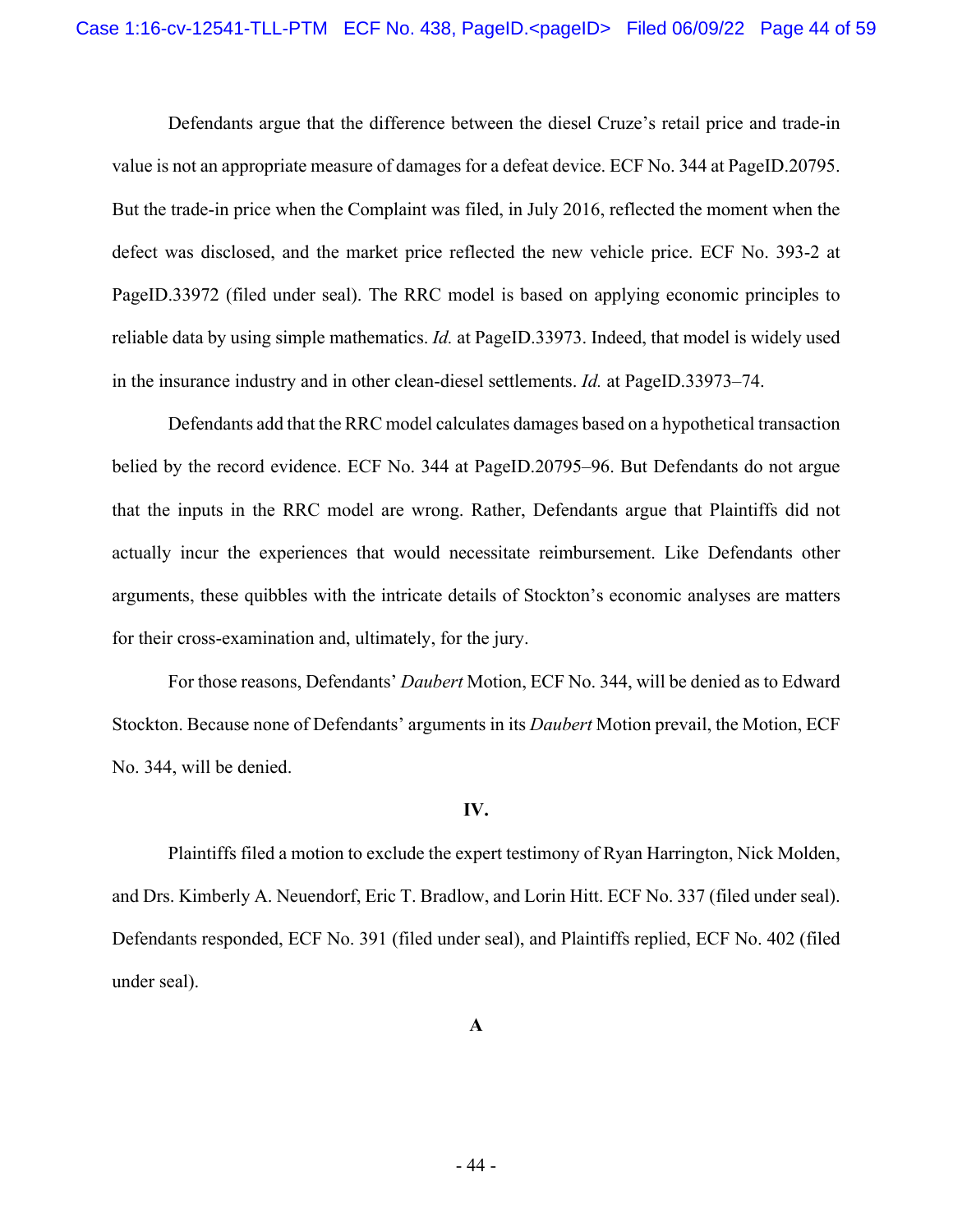Federal Rule of Evidence 702 governs the admissibility of opinion testimony, as explained earlier. *See* discussion *supra* Section I.A. The crux of the opinion-witness analysis is "whether a putative expert's testimony would be inadmissible junk science or instead would be testimony falling within the 'range where experts might reasonably differ.'" *See Thomas v. Novartis Pharms.*, 443 F. App'x 58, 60 (6th Cir. 2011) (unpublished) (quoting *Kumho Tire*, 526 U.S. at 153 (1999)).

The testimony of Ryan Harrington will be discussed first, *infra* Section IV.B, then the testimony of Nick Molden, *infra* Section IV.C, followed by Dr. Kimberly Neuendorf's testimony, *infra* Section IV.D, then the testimony of Dr. Eric Bradlow, *infra* Section IV.E, ending with the testimony of Dr. Lorin Hitt, *infra* Section IV.F.

# **B.**

Plaintiffs seek to preclude the testimony of Ryan Harrington. ECF No. 337 at

PageID.17915–52 (filed under seal). According to Harrington, Defendants "retained" him to:

- 1. Provide a description of the emissions control systems in the model year 2014 and 2015 Chevrolet Cruze Diesel, and GM's disclosures to the EPA regarding these systems;
- 2. Evaluate Mr. Smithers' portable emission measurement system (PEMS) and dynamometer testing and corresponding analyses of emissions results of the diesel and gasoline Cruze vehicles he tested, as well as the conclusions Mr. Smithers draws from those data and analyses;
- 3. Assess Dr. Levchenko's analysis of the EDC software code as programmed in the 2014 Chevrolet Cruze Diesel vehicle and evaluate the opinions he draws from such analysis;
- 4. Describe the relevant vehicle emissions standards, including standards for light-duty vehicles and certification testing protocols; and
- 5. Describe the context of these emissions standards and control systems, including recent developments in "clean diesel" technology and investigations into "defeat devices."

ECF No. 337-6 at PageID.18118 (filed under seal). Harrington analyzed the reports of Juston Smithers and Dr. Levchenko. According to Harrington, Smithers's PEMS testing and analysis were inherently flawed, in part because "[e]xtrapolating the results from PEMS testing conducted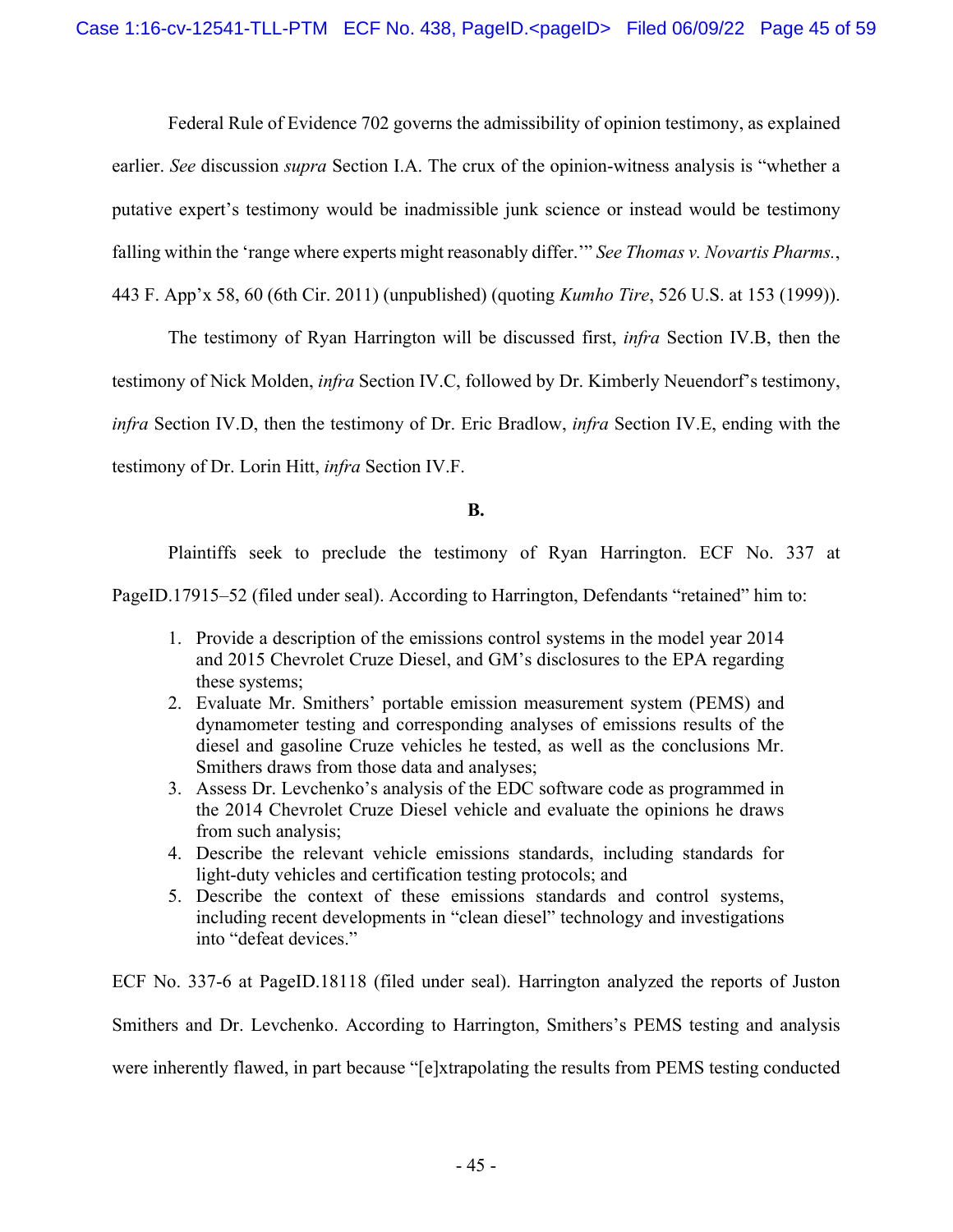on a single vehicle to an entire population of vehicles is invalid and inconsistent with sound engineering judgment and practice." ECF No. 339-7 at PageID.19879 (filed under seal) (emphasis omitted). Harrington also claims that "'fixing' the three 'problems' that Dr. Levchenko identified regarding the Subject Vehicles' OAT [outside air temperature] Model would actually make the model *less* representative of the true outside air temperature and, under certain conditions, may result in *increased* NOx emissions." *Id.* Therefore, according to Harrington, the mechanisms that Dr. Levchenko identified were not a clever means of cheating emissions testing but legitimate features of the Cruze's temperature-modeling system.

As Defendants note, Plaintiffs contend that "Mr. Harrington's general training in automotive engineering does not qualify him to offer opinions on PEMS testing or data analysis." ECF No. 391 at PageID.33266 (filed under seal). Plaintiffs, then, only seek to prevent Harrington from testifying about PEMS testing and the related analyses. Plaintiffs' request will be granted.

As Plaintiffs point out, Harrington's expert report "opines that: 1) PEMS equipment introduces unacceptable measurement uncertainties; 2) Mr. Smithers should have calibrated his PEMS equipment against a dynamometer; 3) Mr. Smithers should have designed his testing program differently, including duplicate runs of the same test routes, and testing multiple vehicles with multiple drivers." ECF No. 337 at PageID.17917 (filed under seal) (internal footnotes omitted).

Harrington is a qualified automotive and mechanical engineer. He has a Bachelor of Science in mechanical engineering from the University of Nebraska and a Master of Engineering in automotive engineering from the University of Michigan. ECF No. 337-6 at PageID.18268 (filed under seal). Over the course of approximately 20 years, his career has progressed from an intern at Goodyear to the Division Chief of the United States Department of Transportation's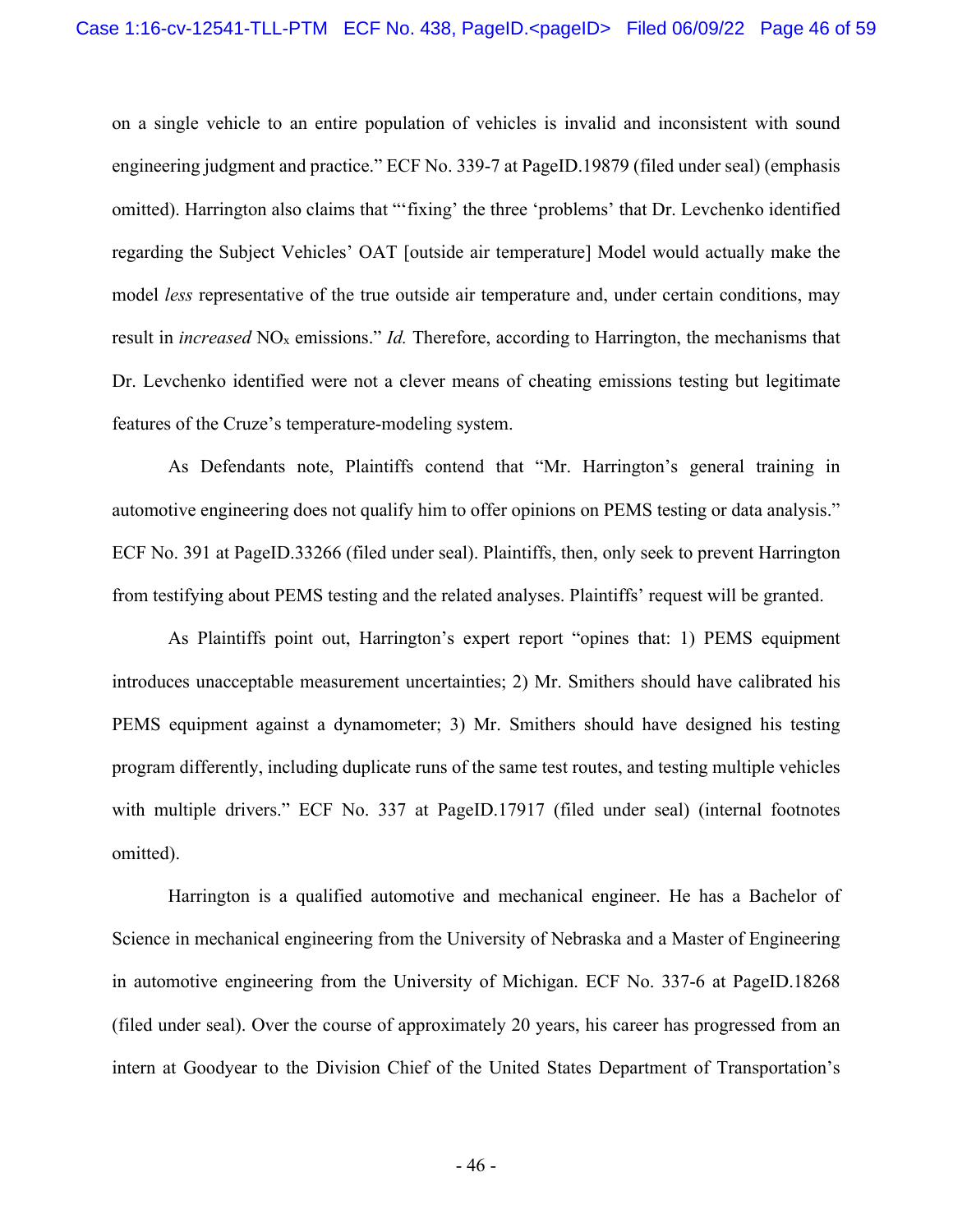Volpe National Transportation Systems Center. *Id.* And he has at least eight publications ranging from on-road testing of vehicle safety systems to fuel-economy modeling systems. *See id.* at PageID.18268–69. He has had a stellar career.

 But Ryan Harrington has no education, training, or experience specific to PEMS emissions testing or data analysis. He admitted in his deposition that he has never conducted a PEMS test. ECF No. 337-7 at PageID.18398 (filed under seal) ("I have not conducted PEMS testing."). He also lacks experience with respect to implementing a PEMS testing program. *Id.* ("I have not designed a route for PEMS testing."). He has never even been asked to conduct a PEMS test or to interpret or to analyze the validity of PEMS testing results for non-litigation purposes. *Id.* at PageID.18400. Further, he has never been trained to use a PEMS unit. *Id.* at PageID.18399 ("I've done other emissions analytics, but not a specific PEMS unit."). He has also never "spoken with any PEMS unit manufacturers regarding the proper use of PEMS equipment." *Id.* He also did not read the entire user manual for the Semtech PEMS unit that Plaintiffs' expert used. *Id.* And his deposition testimony demonstrated his lack of knowledge regarding PEMS testing and PEMS analysis. *Id.* at PageID.18414 (acknowledging that he was not familiar with a standard calculation contained in the EU Real Driving Emissions (RDE) regulations cited in his report). Harrington's testimony also revealed that—despite his use of the RDE to criticize Mr. Smithers's methodology—he was unfamiliar with the RDE's provisions regarding test-route segments, an important component of emissions analysis under the RDE. *Id.* at PageID.18432.

Defendants argue that Harrington should be able to testify about PEMS testing because of his "background in automotive engineering, emissions testing, fuel economy and emissions standards, and on-road testing." ECF No. 391 at PageID.33270 (filed under seal). To that end, Defendants liken Harrington to "an aeronautical engineer who opines on the flight of an insect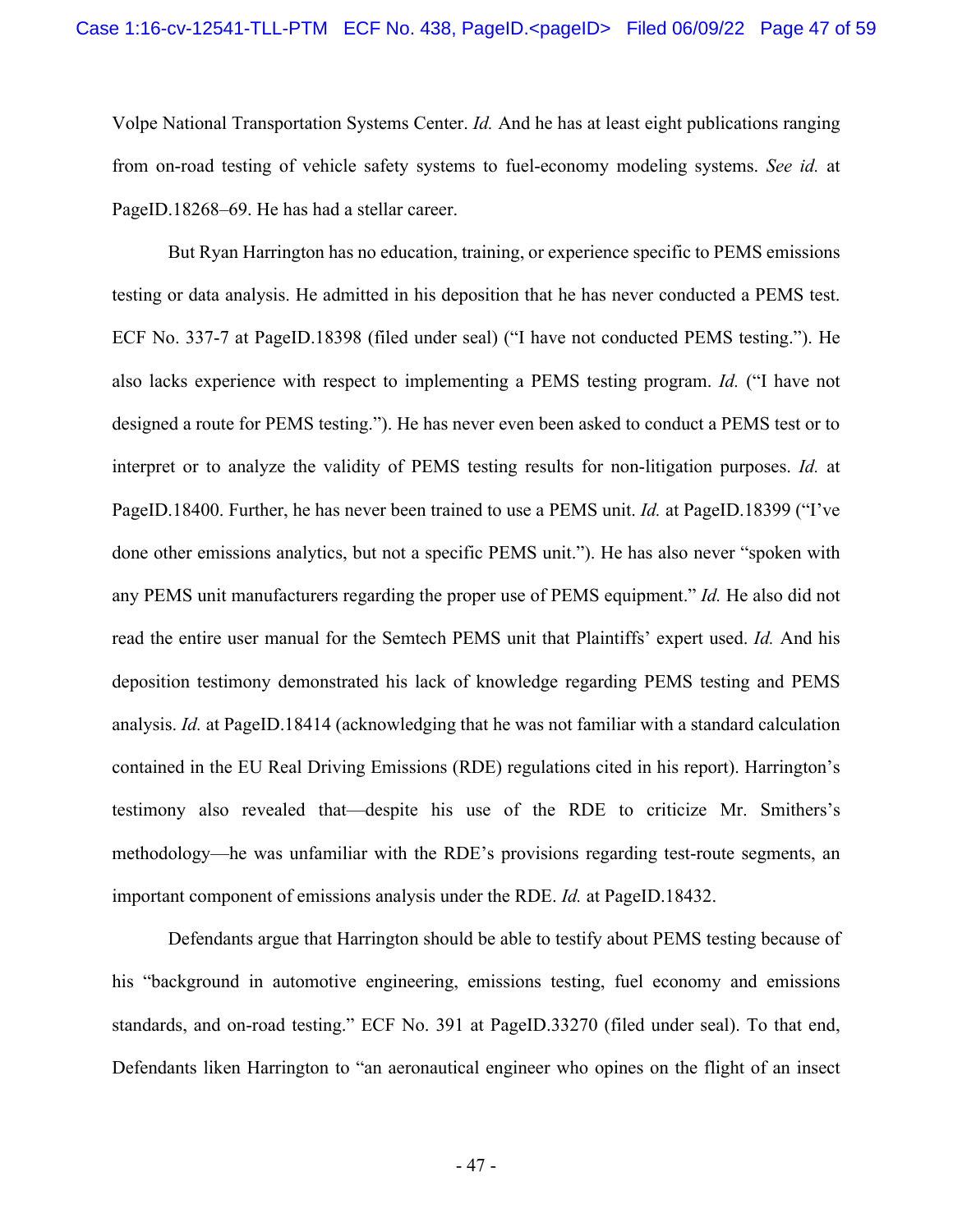[i.e., a bumblebee] he has never seen." *See* ECF No. 391 at PageID.33270 (filed under seal). No doubt, an expert on flying can testify to how bugs fly. Indeed, the dragonfly inspired the helicopter. Adnan Oktar, *Exploring the Evolution of Vertical Flight at The Speed of Light*, DISCOVER, Oct. 1984, at 44, 44–45 (discussing Sikorsky's dragonfly-inspired helicopter). Yet an Apache helicopter crew chief likely could not testify to the mechanical intricacies of the Blackhawk helicopter; though similar, they are different systems.

This case concerns the reliability of Plaintiffs' expert's use of PEMS testing to gauge the emissions output of the diesel Cruze. At issue here are tests, not bumblebees. A more apt analogy compares the ACT to the SAT, both of which aim to measure candidates' aptitude for post-secondary education. Could an expert on the ACT testify to the SAT's ability to measure aptitude without taking it, reading it, interpreting it, analyzing it, supervising the administration of it, training on how it operates, writing a report on it, or knowing how to score it? Surely not. Harrington has general knowledge of engineering and testing emissions in labs, but his reach does not extend to PEMS testing.

In short, Ryan Harrington has no qualification, education, or experience that renders him qualified to assess the validity of PEMS testing, the data that results from a PEMS-testing program, or whether a PEMS-testing program was properly designed or implemented. He has not conducted a single PEMS test, has never received training in PEMS testing, and did not read the entire user manual for the equipment used in Plaintiffs' PEMS-test program. Further, Harrington appears unfamiliar with standard PEMS-test calculations, even those based on regulations that he cited in his report. With respect to PEMS testing, his expert report merely opines on matters beyond his qualified expertise. Indeed, the record demonstrates that, to the extent that he appears to accurately opine on PEMS-related matters, his expert report was drafted by his colleagues—not by Ryan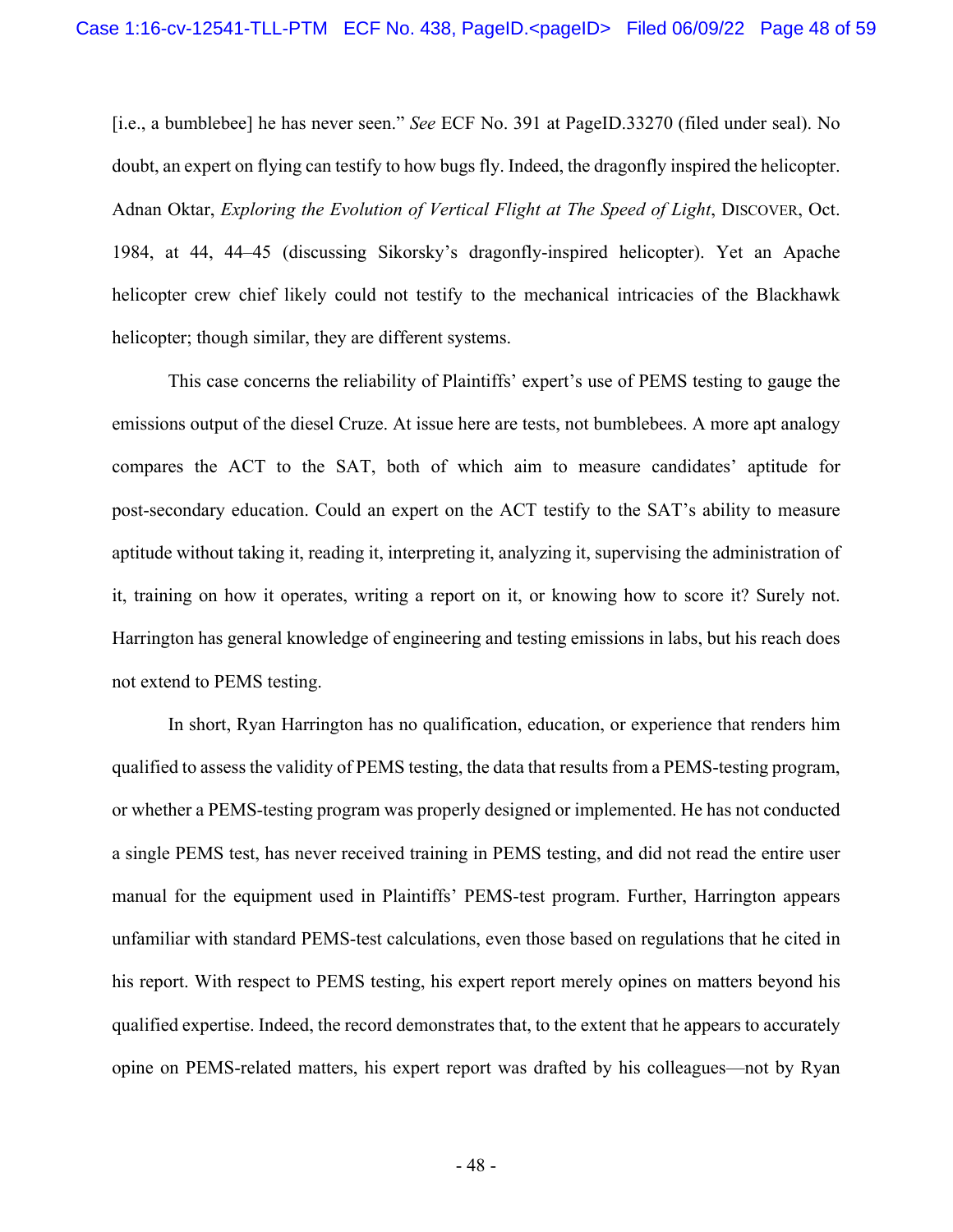Harrington. *See, e.g.*, ECF No. 337-7 at PageID.18391 (filed under seal) ("I had set forth the outline of the report and kind of the structure of it and then at my direction, my staff helped me draft some of it.").

Harrington's opinions on PEMS testing and PEMS analysis would confuse, not assist, the trier of fact. As indicated, his testimony with respect to PEMS testing could not be based on sufficient facts or data, could not be the product of reliable principles or methods, and could not reliably apply any PEMS-testing principles or methods to the facts of this case. FED. R. EVID. 702.

For those reasons, Plaintiffs' *Daubert* Motion, ECF No. 337 (filed under seal), will be granted as to Ryan Harrington. Yet this finding does not restrict the other four topics that Defendants hired Ryan Harrington to address (i.e., reasons 1, 3, 4, and 5 mentioned above), which Plaintiffs do not oppose.

### **C.**

Plaintiffs seek to preclude the testimony of Nick Molden. ECF No. 337 at PageID.17952– 68 (filed under seal). Plaintiffs argue that Nick Molden does not have the knowledge, skill, experience, training, or education to testify about "protocols for using PEMS to investigate a possible defeat device in the U.S." *Id.* at PageID.17954. Plaintiffs similarly challenge Nick Molden's "verifiable training or experience with the U.S. emissions regulations governing" diesel Cruze. *Id.*

As Defendants note, they will call Nick Molden "to offer expert opinions on PEMS methodology and data presentation." ECF No. 391 at PageID.33289 (filed under seal) (cleaned up).

Nick Molden has the experience to testify about the soundness of Mr. Smithers's engineering judgment. Nick Molden is the leader of a world-class company involved in thousands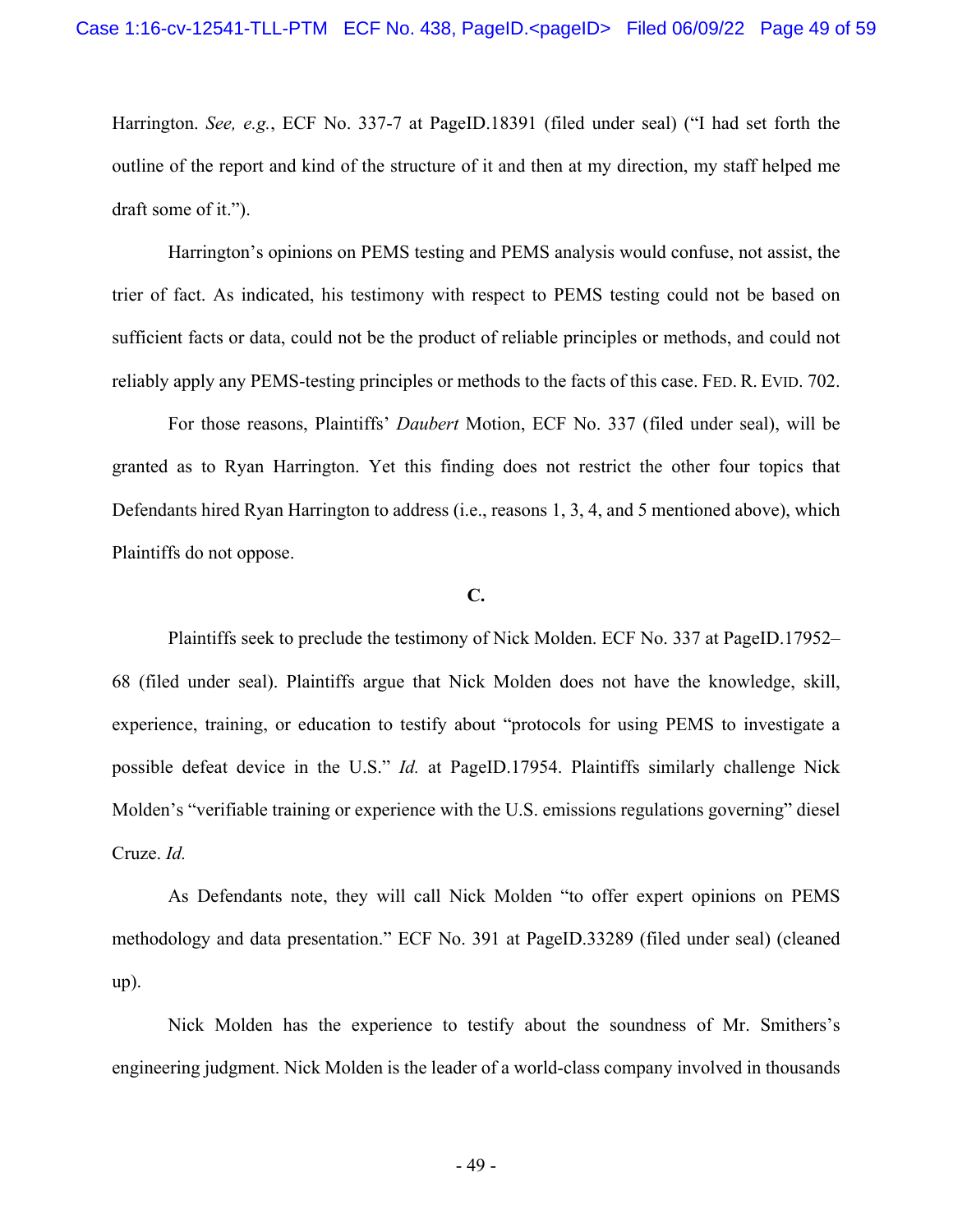of vehicle evaluations from multiple markets for a wide range of emissions constituents. *See* ECF No. 337-9 at PageID.18481–82 (filed under seal). He has nearly ten years of real-world experience analyzing emissions testing data. *See id.* He has also published and publicly spoken about PEMS technology, its uses, and its limitations. *Id.* at PageID.18482–84. One of his publications analyzes PEMS data from 39 diesel passenger cars, emphasizing NOx emissions. *See generally* Rosalind O'Driscoll, Helen M. ApSimon, Tim Oxley, Nick Molden, Marc E.J. Stettler & Avarinth Thiyagarajah, *A Portable Emissions Measurement System (PEMS) Study of NOx and Primary NO2 Emissions from Euro 6 Diesel Passenger Cars and Comparison with COPERT Emission Factors*, 145 ATMOSPHERIC ENV'T, 89, 89–91 (2016). Although he is not formally educated in PEMS technologies or analyses, he has acquired extensive and specialized experience in emissions analytics, specifically related to PEMS and NOx emissions.

With respect to Plaintiffs' challenge to Nick Molden's expertise on emissions regulations in the United States, Molden does not offer an opinion on the interpretation of U.S. emissions regulations; rather, his few references to the U.S.'s vehicle-certification process serve as only highlevel background context. *See* ECF No. 337-9 at PageID.18497 (filed under seal) ("I summarize briefly for context the testing procedures used by the EPA, but the full detail and depth of those procedures is beyond the scope of this report."). Such background information is admissible expert testimony. *See Smith v. Old Dominion Freight Line, Inc.*, 2016 WL 7422683, at \*5 (W.D. Ky. Dec. 22, 2016) ("It should be obvious that if one of Defendants' experts disagrees with the opinions set forth by one of Plaintiff's experts, then he or she will preface the rebuttal report with background information[.]").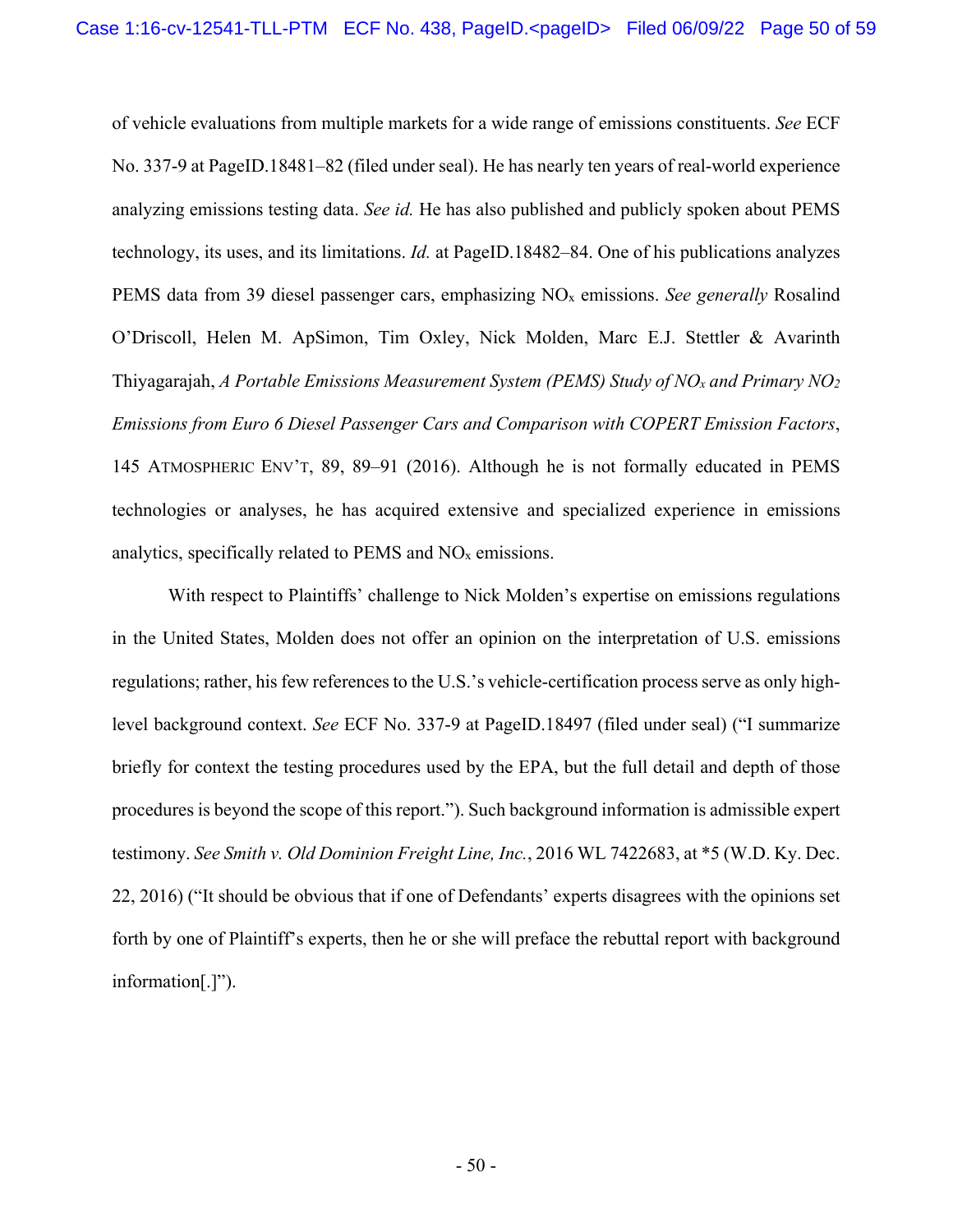Plaintiffs also challenge Nick Molden's testimony as "unsupported by any reasonable measure of technical data or foundation." *See* FED.R. EVID. 702(b); ECF No. 337 at PageID.17957 (filed under seal). Specifically, Plaintiffs claim that his opinions are *ipse dixit*. Id. at PageID.17958.

But all Nick Molden's opinions are based on Plaintiffs' expert's opinions. Indeed, Defendants only hired Nick Molden to rebut the expert testimony of Juston Smithers. *See* ECF No. 391 at PageID.33258 (filed under seal). Far from *ipse dixit*, basing an expert opinion on another expert's opinion reflects sound judgment. Indeed, a benchmark of any sound analysis is citing or critiquing the opinions of other expert opinions. *See In re Melton*, 597 A.2d 892, 901 (D.C. 1991) (en banc) ("If of a type *reasonably relied upon by experts in the particular field* in forming opinions or inferences upon the subject, the facts or data need not be admissible in evidence.").

In any event, to the extent that Nick Molden's alleged lack of familiarity with U.S. regulations had any bearing on his opinions, that lack of familiarity would go to the weight of his opinion, not its admissibility. *United States v. L.E. Cooke Co.*, 991 F.2d 336, 342 (6th Cir. 1993) ("[U]nfamiliarity with standards, bear on the weight of the evidence rather than on its admissibility.").

For those reasons, Plaintiffs' *Daubert* Motion, ECF No. 337 (filed under seal), will be denied as to Nick Molden.

#### **D.**

Plaintiffs also seek to preclude the testimony of Dr. Kimberly Neuendorf. *Id.* at PageID.17968–73 (filed under seal). As Defendants note, they will offer Dr. Neuendorf to rebut the content analysis of Plaintiffs' expert Dr. Shankar. ECF No. 391 at PageID.33305 (filed under seal).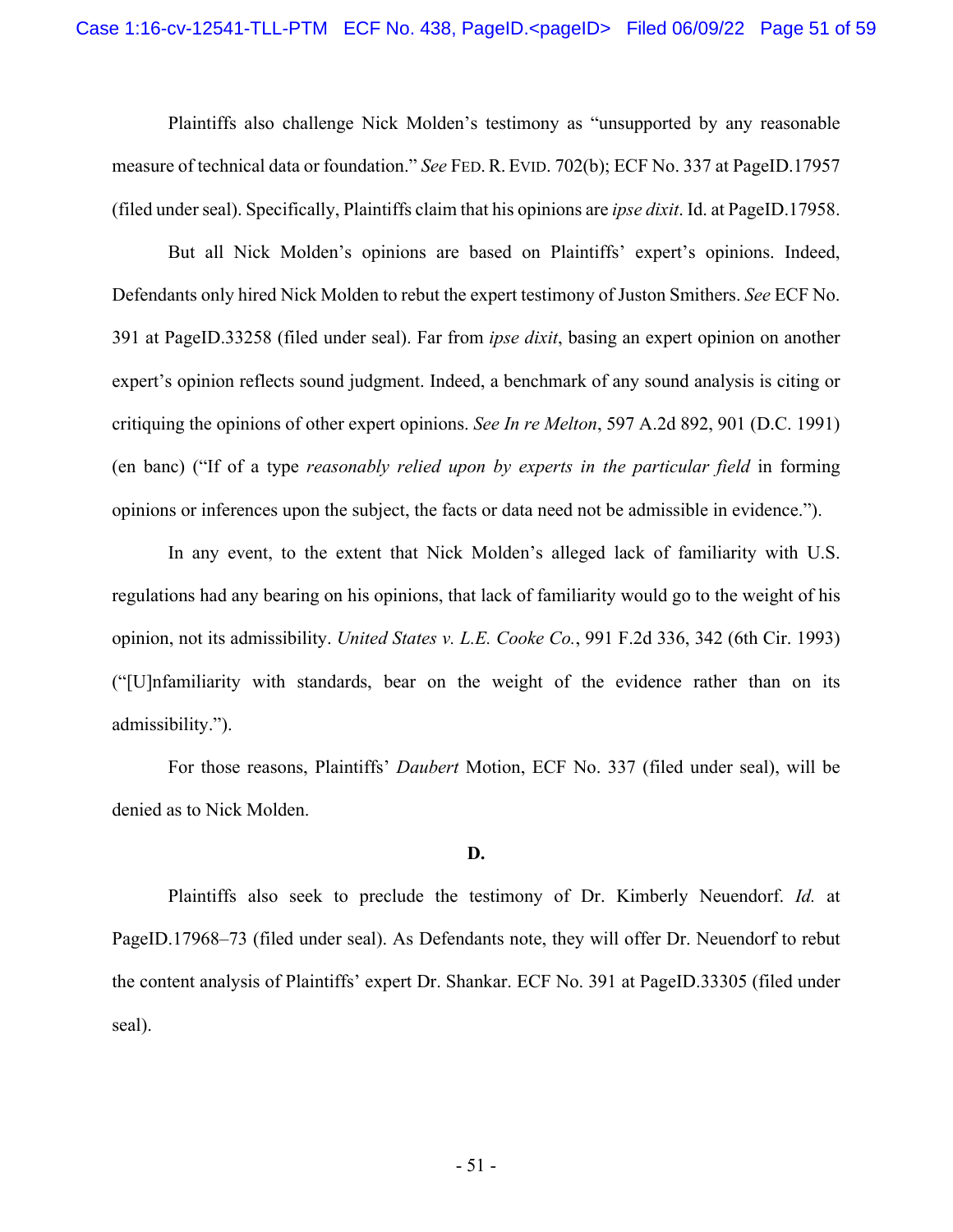Plaintiffs challenge Dr. Neuendorf's expert report as unreliable for not "responding to the actual methods applied by the corresponding expert." ECF No. 337 at PageID.17968 (filed under seal), Specifically, Plaintiffs criticize Dr. Neuendorf's analysis of "Dr. Shankar's *qualitative* content analysis through the lens of *quantitative* content analysis." *Id.*

 Plaintiffs' argument about the substantive faults of Dr. Neuendorf's expert opinion are challenges to the merits of her opinions and, therefore, go to weight rather than admissibility. Indeed, Dr. Shankar acknowledged that he consulted Dr. Neuendorf's *Guidebook* "in developing the methodology for [his] content analysis in this case," which he asserts is a qualitative analysis. ECF No. 344-40 at PageID.21776. And Dr. Shankar has relied on Dr. Neuendorf's content-analysis methodology in other cases in federal court. *See In re Chrysler–Dodge–Jeep Ecodiesel Mktg., Sales Pracs., & Prods. Liab. Litig.*, Case No. 3:17-MD-02777 (N.D. Cal. Sept. 4, 2018), ECF No. 456-1 at 12 (citing Dr. Neuendorf's *Guidebook* three times—including for the statement that the "best practice" of a content analysis is "being objective."). As indicated, the expert opinions of Dr. Neuendorf—who literally wrote the book on content analysis upon which Dr. Shankar based his expert opinion—satisfy the requirements of Rule 702.

Doctor Neuendorf may offer her rebuttal opinions highlighting the flaws in and limitations of Dr. Shankar's work, which are crucial to the jury's ability to assess the weight of Dr. Shankar's opinions. *See Aviva Sports, Inc. v. Fingerhut Direct Mktg., Inc.*, 829 F. Supp. 2d 802, 835 (D. Minn. 2011) ("It is the proper role of rebuttal experts to critique plaintiffs' expert's methodologies and point out potential flaws in the plaintiff's experts' reports."). Similarly, she may testify to the soundness and validity of Dr. Shankar's expert opinion.

For these reasons, Plaintiffs' *Daubert* Motion, ECF No. 337 (filed under seal), will be denied as to Dr. Kimberly Neuendorf.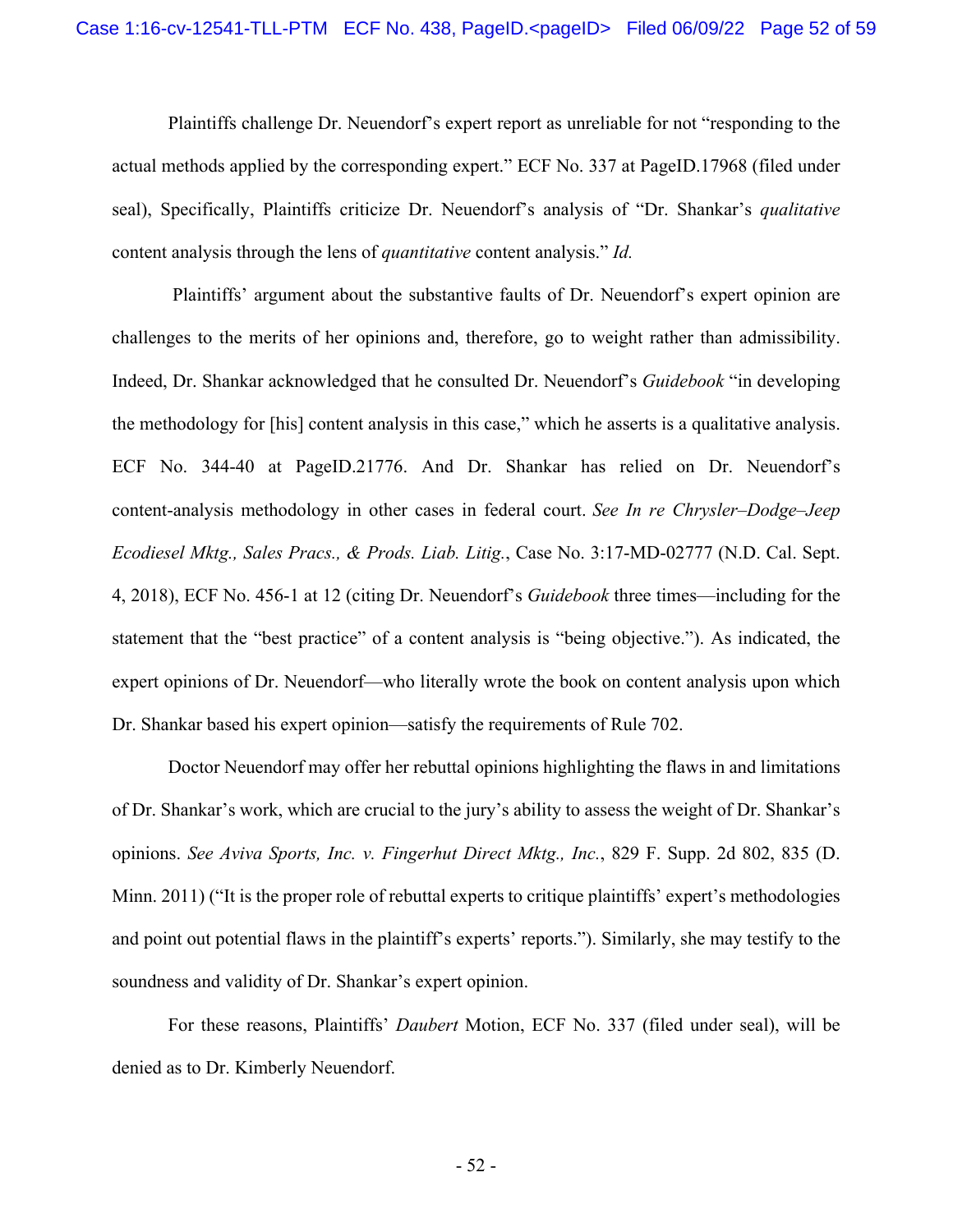**E.** 

Plaintiffs seek to preclude the testimony of Dr. Eric Bradlow. *Id.* at PageID.17973–83 (filed under seal). Specifically, Plaintiffs assert that Dr. Bradlow "is not qualified to opine on qualitative content analysis," and that his opinions are "unreliable," "contrary to law[,] and cannot help the jury." *Id.* at PageID.17974, 17977, 17981 (cleaned up).

According to Dr. Bradlow, Defendants hired him (1) "to evaluate whether Dr. [Venkatesh] Shankar . . . conducted the appropriate analyses to determine if the alleged omissions related to the Subject Vehicles' emissions systems impacted consumer purchase or lease decisions," and (2) "to opine on the academic literature concerning the factors that may influence consumer purchase and lease decisions for automobiles." ECF No. 345-9 at PageID.23258 (filed under seal).

Doctor Bradlow has the knowledge and education to testify about the effects of advertising and other factors on vehicle-consumers' purchasing decisions. Doctor Bradlow's opinions are based on his education and over 20 years of experience and expertise in the field of marketing. *See* ECF No. 345-9 at PageID.23267–88 (filed under seal). He has taught six different marketing courses over a decade at the Wharton School of the University of Pennsylvania. *Id.* at PageID.23283. He has served on 16 doctoral committees in marketing departments at five different universities. *See id.* at PageID.23281–82. He has at least 118 publications, many of which focus on marketing research, behavioral statistics, and behavioral modeling. *See id.* at PageID.23271– 79. And his expert opinions are supported by peer-reviewed literature and industry research in the field of marketing.

Plaintiffs' arguments that Dr. Bradlow's opinions violate Rule 702 have no merit. Doctor Bradlow is a marketing expert—not a consumer-fraud expert as Plaintiffs assert. *See* ECF No. 337 at PageID.17974–76 (filed under seal). His opinions are directly relevant to key issues in this case,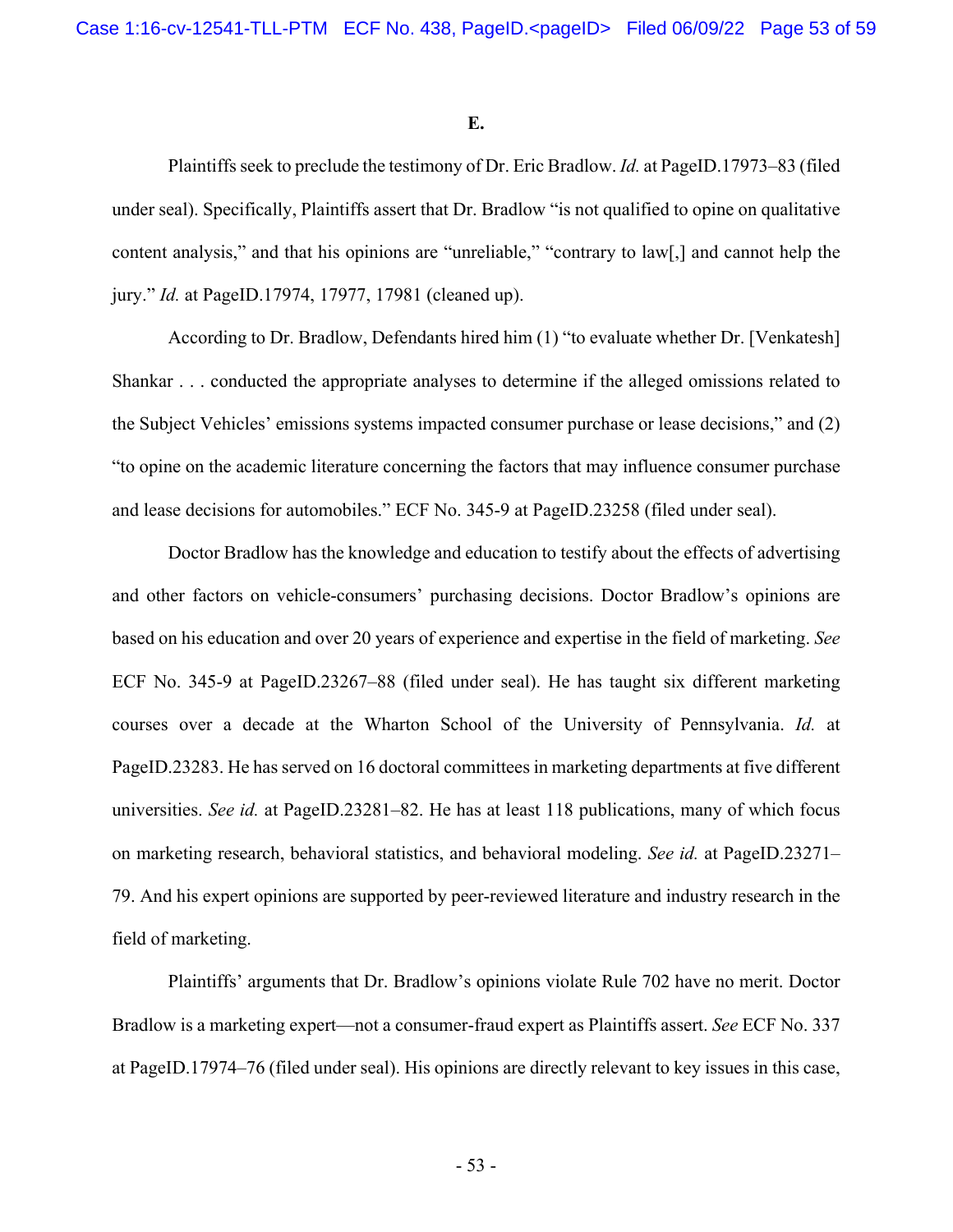including (a) the sufficiency of Dr. Shankar's review of GM's marketing and advertising regarding the materiality of the alleged marketing omissions to a reasonable consumer's purchase decision; and (b) whether the heterogeneity in consumers' vehicle-purchase decisions prevents class-wide proof of reliance, causation, and damages. And his expert report does nothing more than cite peerreviewed literature, industry research, his education, and over 20 years of experience and expertise in the field of marketing—all of which other experts in marketing would rely on when rendering such opinions. In this way, Plaintiffs' remaining arguments about the substantive faults of Dr. Bradlow's expert opinion are challenges to the merits of his opinions and, thus, the weight of his analysis rather than its admissibility.

For those reasons, Plaintiffs' *Daubert* Motion, ECF No. 337 (filed under seal), will be denied as to Dr. Bradlow.

#### **F.**

Plaintiffs seek to preclude the testimony of Dr. Lorin Hitt. *Id.* at PageID.17983–84 (filed under seal). Specifically, Plaintiffs assert that Dr. Hitt's testimony is unreliable because it invokes a hypothetical "'but-for' world." *Id.*

According to Dr. Hitt, Defendants hired him (1) to "assess whether Mr. Stockton established . . . that the Proposed Class members . . . suffered economic harm"; and (2) to "evaluate the validity and reliability of the damages methodologies created and proposed by Mr. Stockton for purportedly quantifying the alleged economic harm on an individual or class-wide basis." ECF No. 345-10 at PageID.23301 (filed under seal).

Plaintiffs' sole argument for excluding GM's damages expert, Dr. Lorin Hitt, is that some of his deposition testimony (offered in response to questions by Plaintiffs' counsel) is supposedly inconsistent with a few sentences from the Reference Manual on Scientific Evidence.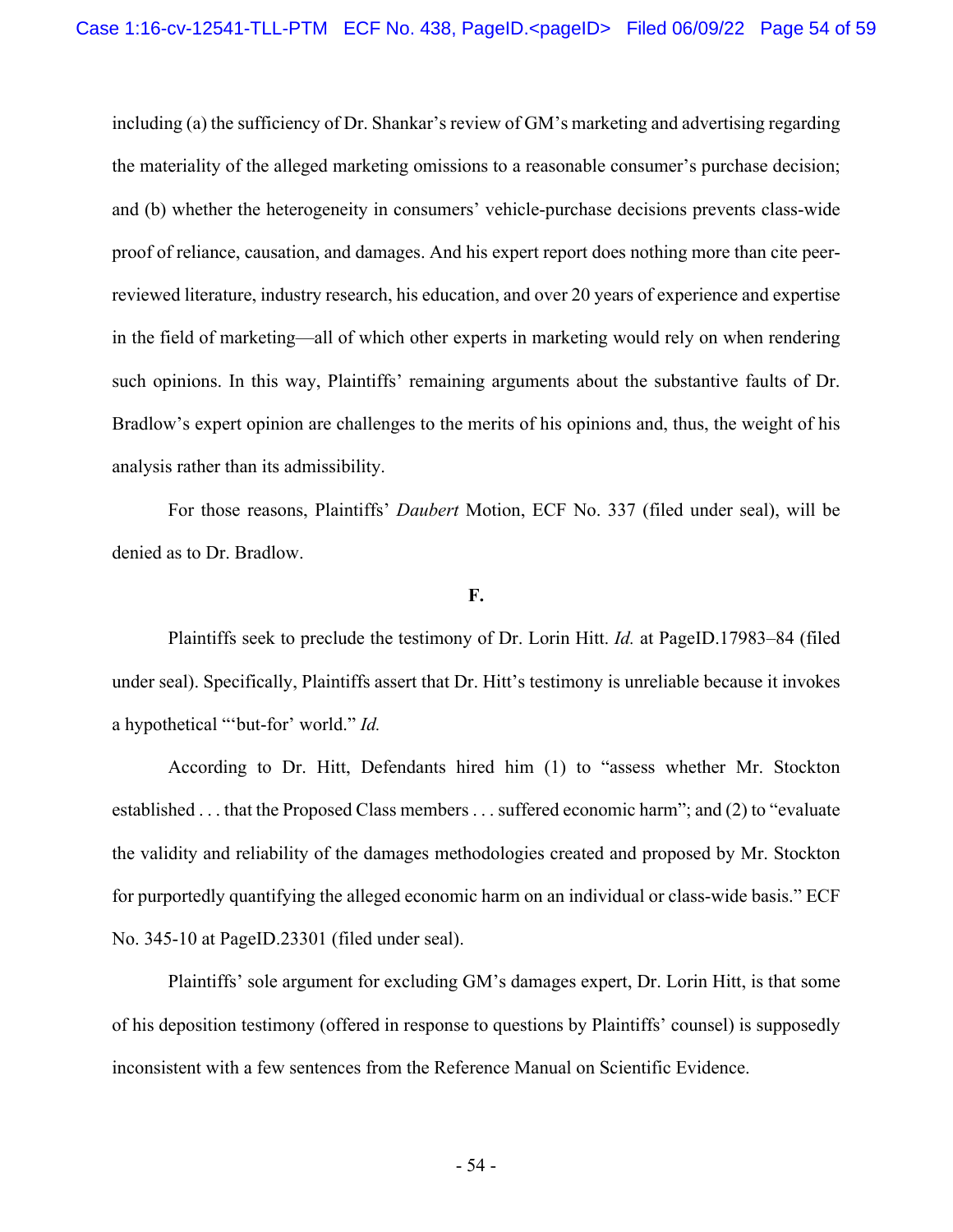But Plaintiffs cite no case authority to exclude Dr. Hitt on this basis, and no legal authority supports the proposition that the Reference Manual on Scientific Evidence is a definitive text, much less *the* definitive text. Rather, the Reference Manual states that courts should not use it for evaluating the admissibility of expert testimony. Fed. Jud. Ctr., *Preface* to REFERENCE MANUAL ON SCIENTIFIC EVIDENCE, xv (3d ed. 2011) ("As in previous editions, we continue to caution judges regarding the proper use of the reference guides. They are not intended to instruct judges concerning what evidence should be admissible or to establish minimum standards for acceptable scientific testimony."). Even so, Dr. Hitt's testimony is entirely consistent with the Reference Manual, notwithstanding Plaintiffs' selective quotation of that text. Doctor Hitt merely proposes an alternative damages scheme to contrast the scheme presented by Plaintiffs' damages expert. Thus, Plaintiffs' argument about the substantive faults of Dr. Hitt's expert opinion only challenges the merits of his opinion and goes to the weight of his analysis rather than its admissibility. For those reasons, Plaintiffs' *Daubert* Motion, ECF No. 337 (filed under seal), will be denied as to Dr. Hitt.

Because Plaintiffs' arguments only succeed with respect to Ryan Harrington's testimony about PEMS testing, Plaintiffs' *Daubert* Motion, ECF No. 337 (filed under seal), will be granted in that respect and denied in all other regards.

## **V.**

Defendants filed a motion to strike Plaintiffs' rebuttal expert reports and Plaintiffs' briefs opposing Defendants' *Daubert* Motions and Motions for Summary Judgment. ECF No. 397. Defendants' Motion to Strike requests three forms of relief. All three requests will be denied.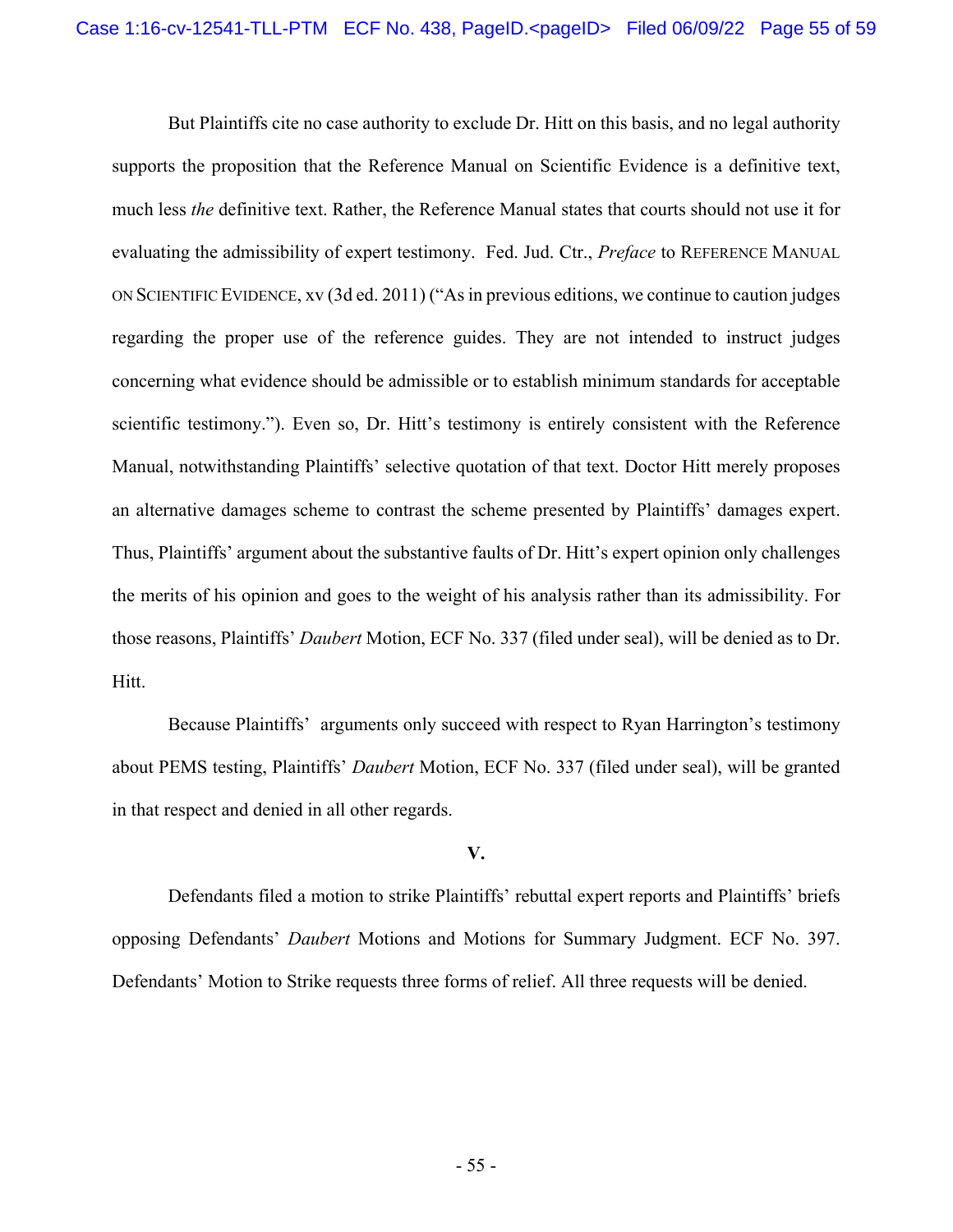#### **A.**

First, Defendants request that this Court enter an order striking and excluding Plaintiffs' new expert reports, ECF Nos. 388-18 (filed under seal); 390-01 (filed under seal); 390-46 (filed under seal), 390-47 (filed under seal); 393-04 (filed under seal); 393-18 (filed under seal); 393-23 (filed under seal), including all information and data contained in them (i) pursuant to its authority to enforce its own Orders in this case, including ECF Nos. 309; 333; 384; and (ii) under Federal Rules of Civil Procedure 1,  $16(f)(1)(c)$ ,  $26(a)(2)(B)$ ,  $26(a)(2)(D)$ , and  $37(c)$ . ECF No. 397 at PageID.35893.

Second, Defendants request that this Court strike Plaintiffs' opposition briefs to Defendants' Motion for Summary Judgment, ECF Nos. 387; 388 (filed under seal); 389; 390 (filed under seal), and *Daubert* Motion, ECF Nos. 392; 393 (filed under seal). Defendants argue that this Court should (i) order Plaintiffs to revise and refile their briefs without relying upon, referencing, or citing any opinions, information, or data contained in Plaintiffs' new expert reports, and (ii) set a new deadline for Defendants' reply briefs. According to Defendants, Plaintiffs' opposition briefs heavily rely upon their new expert reports, making it difficult for Defendants to reply without addressing the improper, new expert materials.

Third, given that Defendants' reply briefs in support of their motions were due on January 14, 2021, *see* ECF No. 384, Defendants argue that this Court should (i) set an expedited briefing schedule on this Motion, with Plaintiffs' response due January 11, 2021, and Defendants' reply brief due by January 14, 2021; and (ii) suspend the current reply briefing deadlines until the Court has had an opportunity to consider and rule on this Motion. *See* ECF No. 397 at PageID.35894.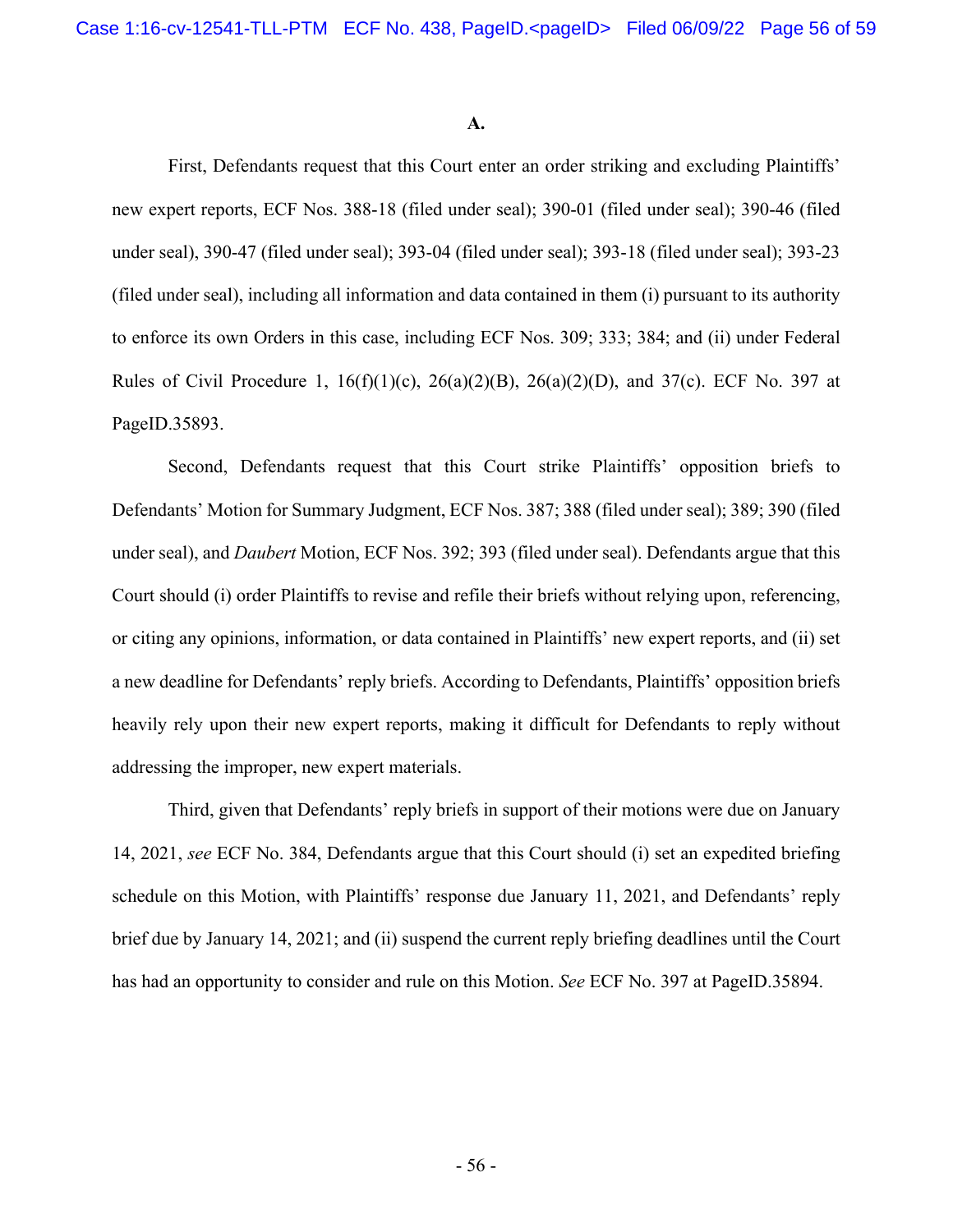#### **B.**

 A "district court always has jurisdiction to enforce its own orders" and "manage its proceedings." *McAlpin v. Lexington 76 Auto Truck Stop, Inc.*, 229 F.3d 491, 504 (6th Cir. 2000) (quoting *Kokkonen v. Guardian Life Ins. Co. of Am.*, 511 U.S. 375, 379–80 (1994)). Additionally, "[i]t is the province of the Court to set deadlines in this case," including for expert disclosures.

*Tanner v. Grand River Navigation Co.*, 2015 WL 8310291, at \*3 (E.D. Mich. Dec. 9, 2015).

 Although Defendants assert that "Plaintiffs' recent expert disclosures are new expert work," ECF No. 397 at PageID.35914, those reports are declarations, and they neither exceed the scope of nor contradict the original disclosures. *See, e.g.*, *In re Iron Workers Loc. 25 Pension Fund*, No. 04-CV-40243, 2011 WL 1256657, at \*7 (E.D. Mich. Mar. 31, 2011) (finding that an affidavit was not a rebuttal expert report even though it clarified the expert's deposition testimony).

Even so, the Sixth Circuit applies a five-factor test to determine whether a late disclosure was substantially justified or harmless:

(1) the surprise to the party against whom the evidence would be offered;

- (2) the ability of that party to cure the surprise;
- (3) the extent to which allowing the evidence would disrupt the trial;
- (4) the importance of the evidence; and
- (5) the nondisclosing party's explanation for its failure to disclose the evidence.

*Howe v. City of Akron*, 801 F.3d 718, 748 (6th Cir. 2015) (quoting *Russell v. Absolute Collection Servs., Inc.*, 763 F.3d 385, 396–97 (4th Cir. 2014)).

# **C.**

*Factor 1*. There is no surprise to Defendants at this point. Plaintiffs made their disclosures

in December 2020—nearly 18 months ago. *See* ECF No. 397 at PageID.35921. Any surprise has

long since subsided. Defendants have had ample time to prepare for those purportedly new disclosures.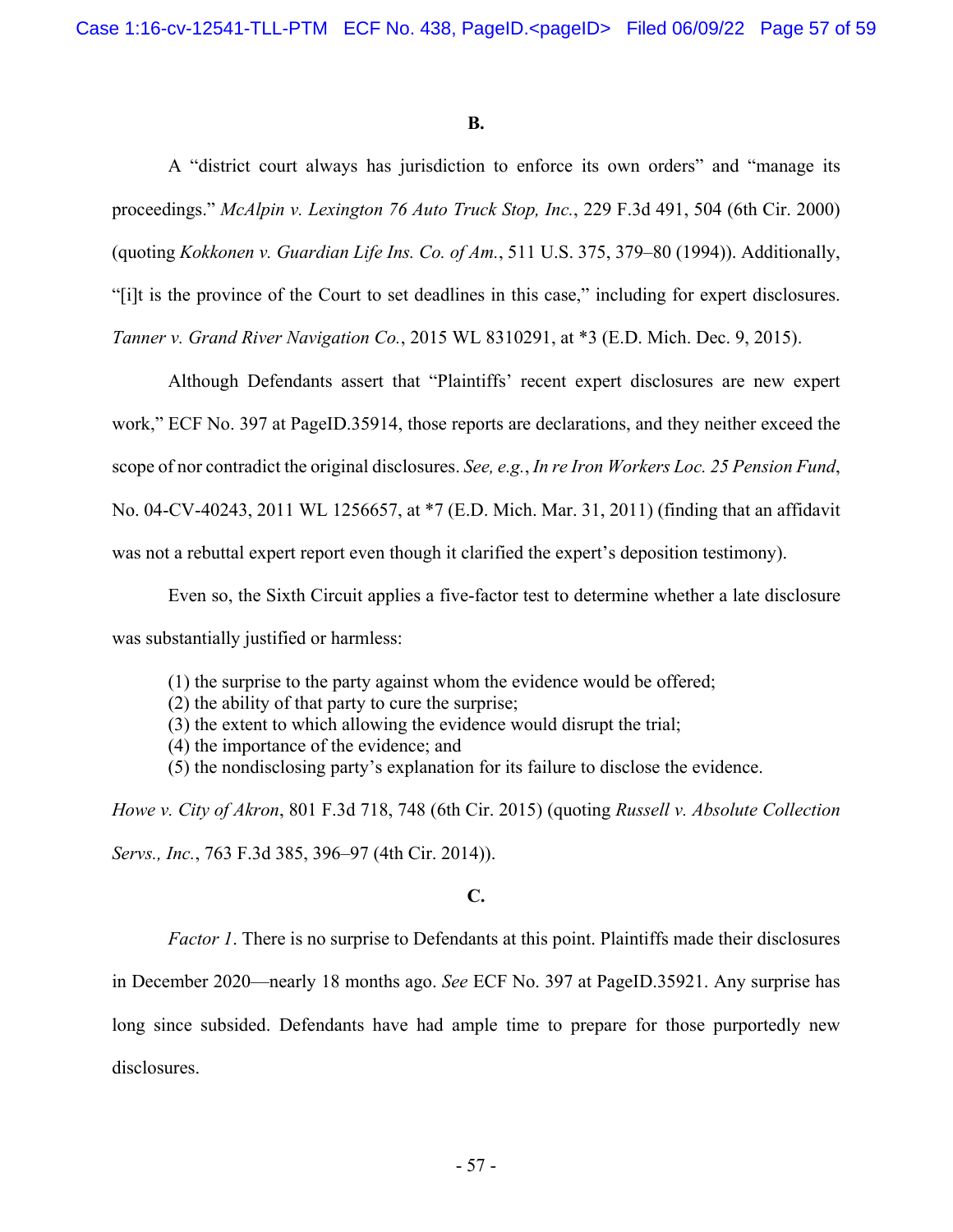*Factor 2.* As Defendants argued, they would have needed "several months to analyze and respond" to Plaintiffs' "new" disclosures. Defendants have had 15 months. This factor weighs against omission.

*Factor 3*. This Court has held that a "significant amount of time remaining until trial" gives adequate time to depose an expert and, thus, does not merit striking testimony. *Scott v. Valley Elec. Contractors, Inc.*, No. 15-CV-14281, 2016 WL 6070113, at \*2 (E.D. Mich. Oct. 17, 2016). In *Scott*, the parties were less than four months from trial. *Id.* at \*2. Here, there is no definite date for trial, and the requisite prioritization of the backlog of criminal trials due to the COVID-19 pandemic must be considered. Both favors permitting the evidence.

*Factor 4*. "[T]he alleged importance of the proposed expert testimony does not override the district court's power to enforce its scheduling orders." *Estes v. King's Daughters Med. Ctr.*, 59 F. App'x 749, 753–55 (6th Cir. 2003) (unpublished). This factor weighs in Defendants' favor.

*Factor 5*. Defendants argue that "Plaintiffs have no rationale for their delay in disclosing this massive, new expert work and reports." ECF No. 397 at PageID.35924. But the size and complexity of this case say otherwise. Indeed, after five years of litigation, the docket now amounts to more than 39,000 pages. *See* ECF No. 435 at PageID.39274. And the nature of this case is far more difficult than the average, as it involves analyses that require intellectual rigor from experts in at least five different fields of study. As indicated from the nuances of the parties' arguments for and against their *Daubert* Motions, the parties understandably felt inspired to address every factual nuance in this case, and they did. But the waters have calmed, so Plaintiffs' overzealous briefing will be excused, this time.